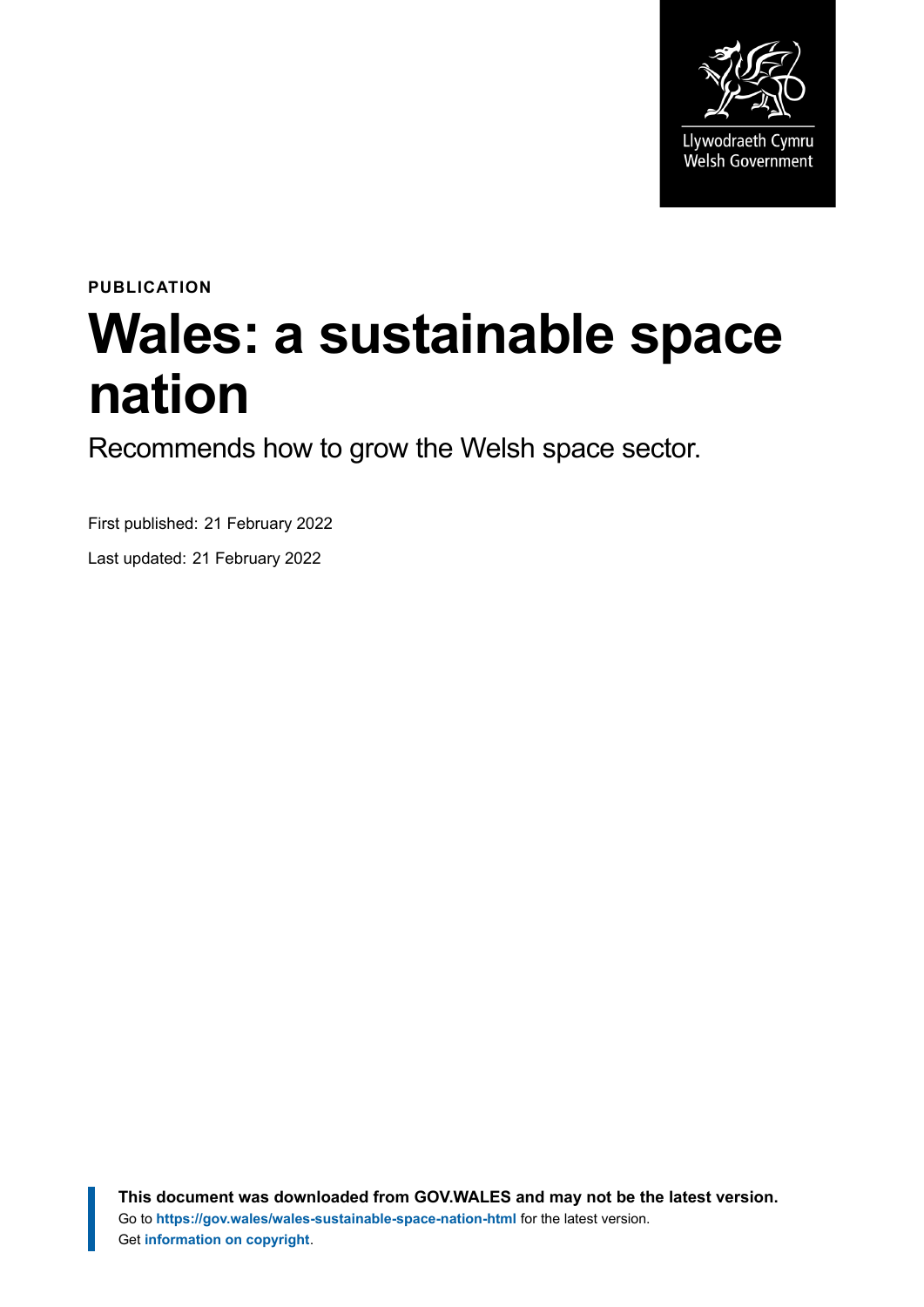# **Contents**

| <b>Ministerial foreword</b>                                             |
|-------------------------------------------------------------------------|
| <b>Introduction</b>                                                     |
| Overview of the market and sources of finance                           |
| <b>Mapping of the Wales eco-system</b>                                  |
| Analysis of the Wales eco-system to identify space sector opportunities |
| A strategy for growing the wales space cluster                          |
| The space wales leadership group                                        |
| <b>Conclusions and key recommendations</b>                              |
|                                                                         |

# <span id="page-1-0"></span>**Ministerial foreword**

" "I'm delighted to present the Space Strategy for Wales, which reflects the wealth of capabilities and innovations we have in our nation. Wales has a track record of delivering high value manufacturing and innovation which puts our companies in a prime position to operate in this growing sector. The global space industry is rapidly transforming with space technology getting smaller and entry to space becoming more accessible and affordable. In all our day-to-day lives, we are becoming more reliant on the space sector and the data it provides, from weather forecasting, internet banking and Sat Nav in our vehicles.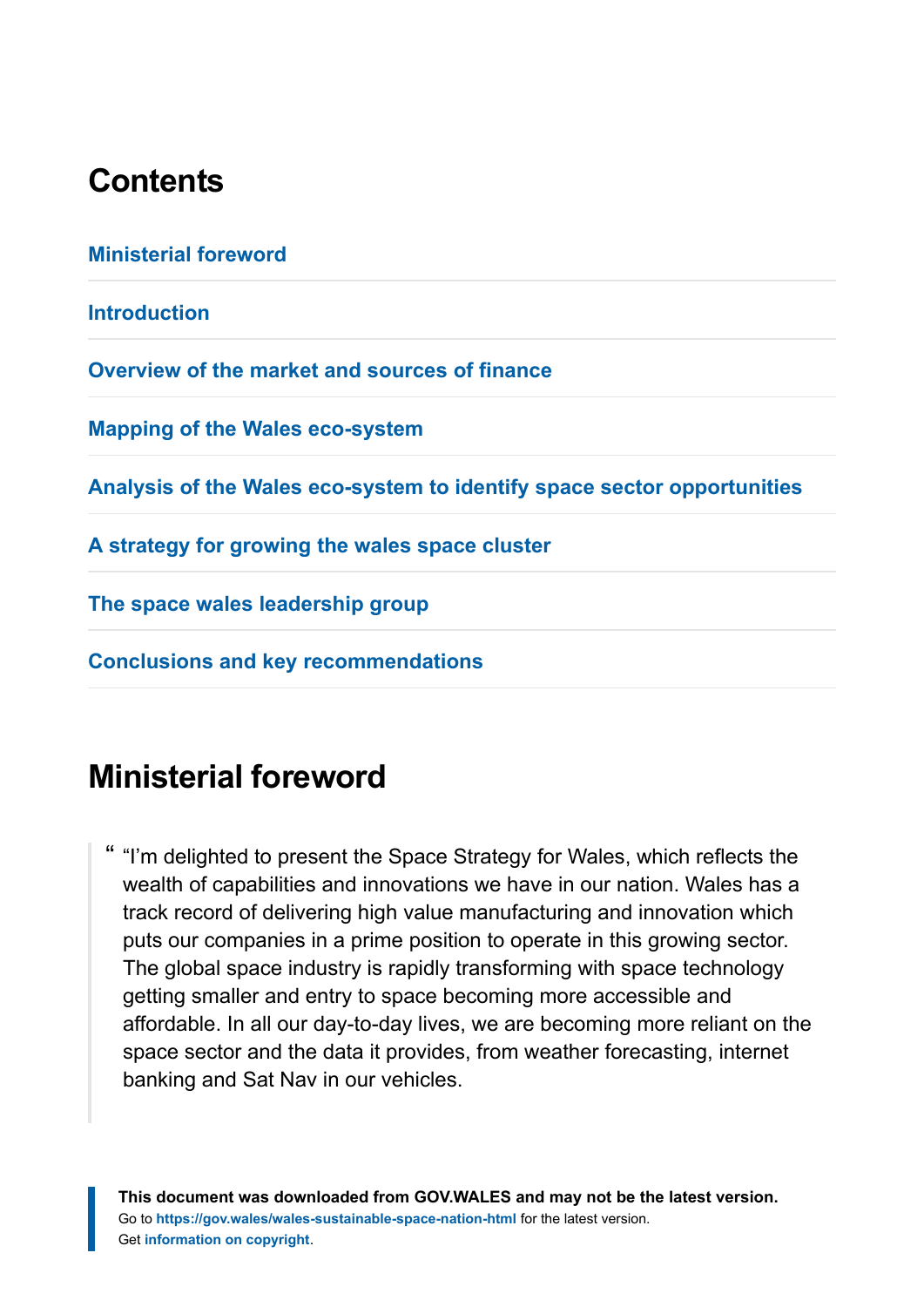- " In Wales we not only have a strong foundation of companies and institutions operating in these downstream applications, but we also have a vibrant base of companies working in the upstream sector specialising in space hardware and systems. The UK Government has taken the positive decision to support the Space industry in looking to build one of the most innovative and attractive space economies in the world, and grow the UK as a space nation.
- " They aim to protect and defend UK interests in space, shape the space environment and use space to help solve challenges at home and overseas. Through cutting-edge research, they look to inspire the next generation and sustain the UK's competitive edge in space science and technology. The Welsh Government fully backs this growth and we will work closely with the UK Space Agency to ensure that our national strategy for Wales aligns with the UK's ambitions" "

Vaughan Gething MS, Minister for Economy

# <span id="page-2-0"></span>**Introduction**

Wales has a population in the order of 3 million people, around 5% of the overall UK population.

In the aerospace sector, Wales has around 10% of the overall UK workforce and arguably punches above its weight.

When it comes to the space sector, Wales has around 1% of the overall UK workforce so there is a huge opportunity for growth in what is itself, a significant growth sector.

The UK space sector has previously set a target of achieving a 10% share of the predicted £400 billion pa global space market in 2030. A 5% share for Wales would equate to £2 billion per year and we believe this is a realisable target that we should aim to achieve and work to exceed.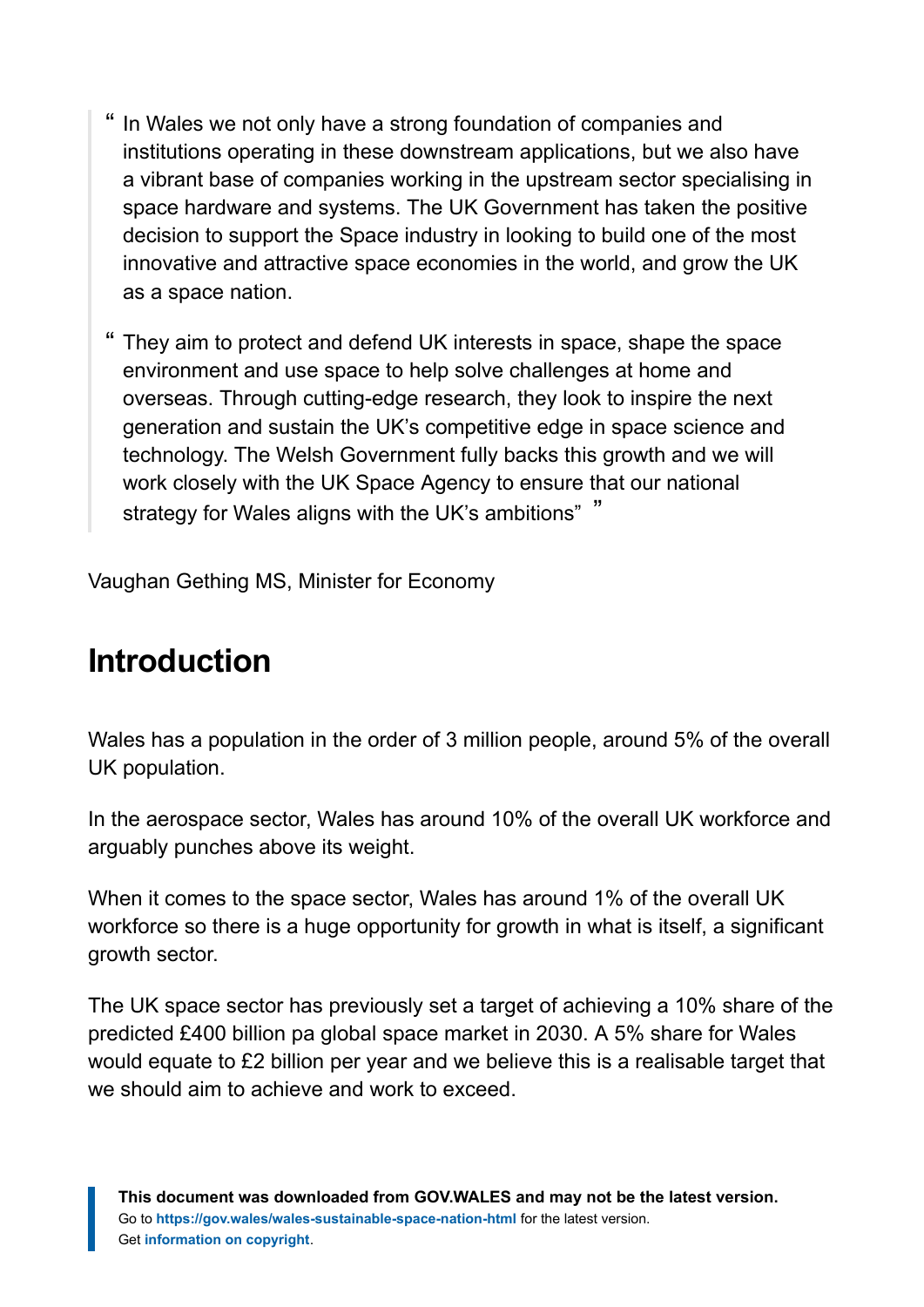The growth of the sector also has the potential to help us address some of the key issues facing Planet Earth and the challenges within Wales itself.

The first mapping of the space sector in Wales was carried out with support from the Aerospace Wales Forum in 2006 and there was also some limited interaction with the then British National Space Centre.

In 2014, there was the first serious engagement between Welsh Government and the UK Space Agency (UKSA) which has since gone from strength to strength.

The first Wales Space Strategy was published in 2015 and the Welsh Government's "Spaceport Snowdonia Wales" brochure followed in early 2017.

The 2019 UK Space Conference was held at the newly opened International Convention Centre in Newport and was the platform for several announcements relating to the award of grant funding to the sector in Wales from UK Space Agency (UKSA) and the Welsh Government. This included a £500,000 award to Snowdonia Aerospace Centre, from the UKSA's Horizontal Spaceport Development Fund, for a Spaceport Snowdonia Development Plan.

Over the last five years, Welsh Government and Aerospace Wales have been working together to develop the space sector network to raise its profile and to develop and enhance its capability.

The Wales Academic Space Partnership (WASP) was established to encourage co-operation between Universities operating in the space sector and to strengthen the links with industry in the so-called "arc of innovation".

Aerospace Wales formed a Space Group to encourage networking between existing sector specialists and an emerging group of disruptive technology startups. Welsh Government, Aerospace Wales and representatives from academia and industry have participated in space related events on a regular basis.

The mapping of the sector in Wales reveals several centres of potential growth in upstream and downstream activities contributing to economic growth and the creation of employment across Wales. The exploitation of space data and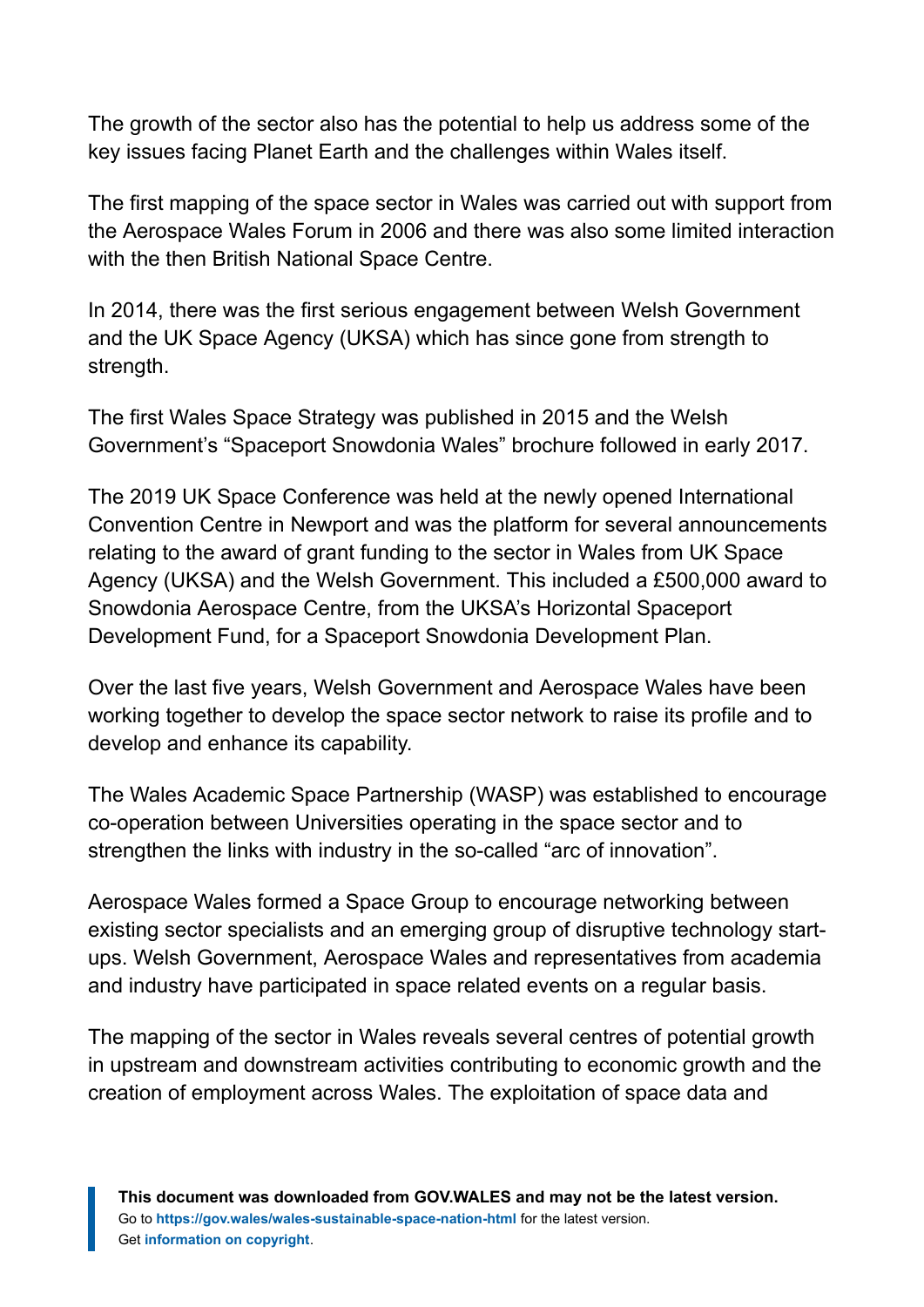space-enabled services has the potential to contribute to meeting some of Wales's key challenges around climate change, connectivity and healthcare.

Since the first strategy was published in 2015, several new players have entered the scene. Snowdonia Aerospace Centre has continued to add to the list of clients using or planning to use its facility, both for future flight and space related operations. Near-space operations have already commenced with flights by the B2Space stratospheric balloon and the Astigan HAPS, taking full advantage of the established MoD/QinetiQ tracking range in Cardigan Bay.

Over £20 million has been allocated for improvements to infrastructure in and around the site, to be completed by 2023. Spaceflight Academy, a Spaceport Snowdonia consortium member, plans to start the development of a spaceflight experience and training facility at Snowdonia's Llanbedr airfield within 18 months. Associated with the Academy is also a plan for a wide-bodied zero-g flight experience aircraft operating from Wales.

A consortium of companies including Black Arrow Space Technologies, Ddiwydiannol, Recurved-Space and the industrial network of the Celtic Space Council are planning to establish a centre of space manufacturing and operations in Port Talbot, linked to a sea-based space launch capability by 2024.

Space Forge has opened a development facility for a returnable manufacturing platform that uses the benefits of space to make new materials that are not possible on Earth. The technology being developed will reduce the cost of reentry and will enable satellites to be refurbished and reused. The company plans the launch of its first satellite in 2023, return by 2024 and relaunch by 2025.

In 2017, Environment Systems, an Aberystwyth based data company, launched their Satellite Data Services. A cloud-based platform to deliver near real time, always-on metrics to support agricultural supply chains, environmental monitoring natural capital assessments. In 2020, Environment Systems Data Services processed and analysed over 400 million km<sup>2</sup> of satellite Earth observation imagery around the world.

Three years ago, Aberystwyth University, already a centre of excellence in research and teaching relating to Earth Observation, was awarded funding for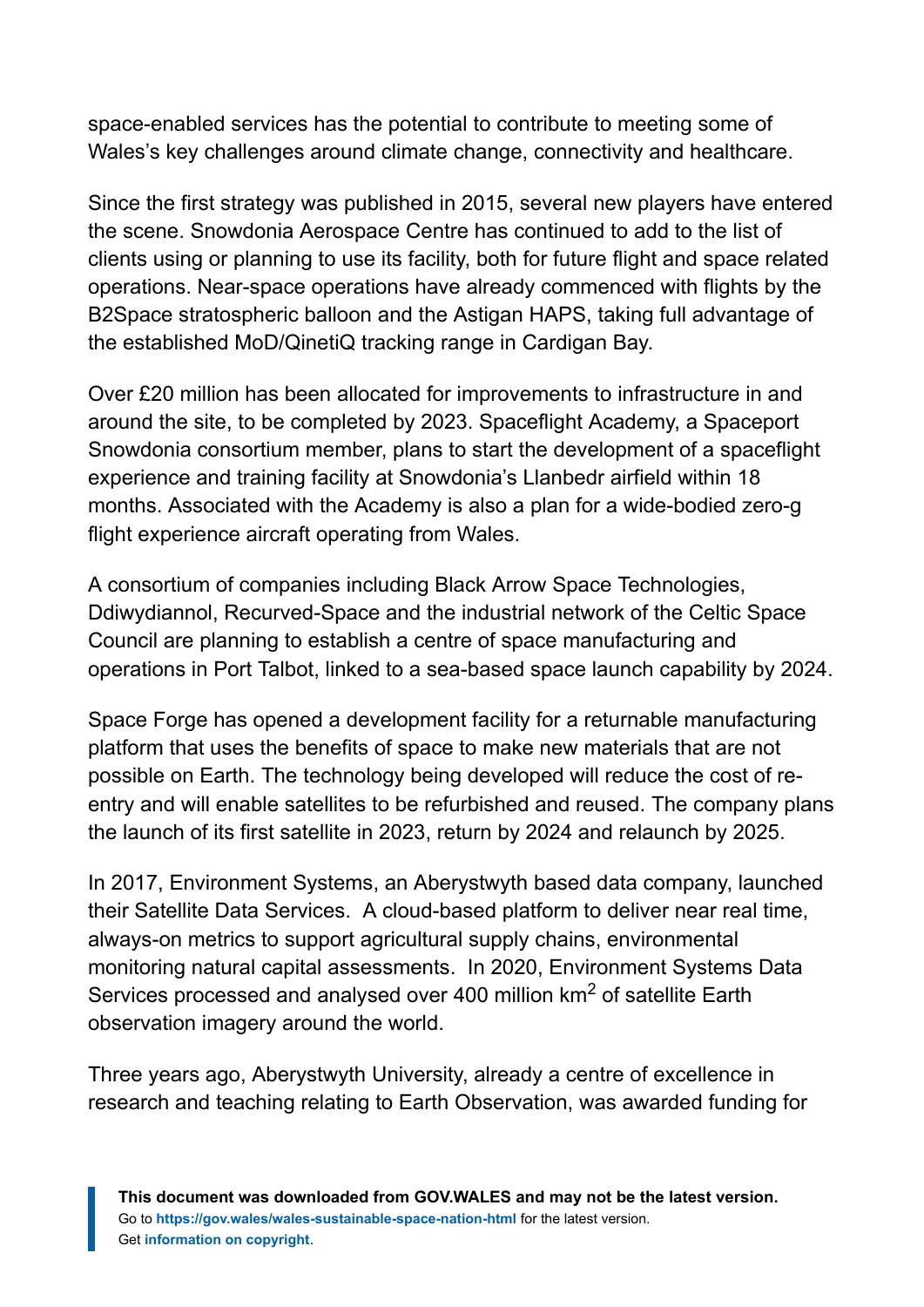the Living Wales project. Living Wales is a unique and novel world-first concept that aims to capture the state and dynamics of the landscape of Wales in near real time, historically and into the future, through integration of earth observation data, supportive ground measurements and process models. The project has recently been funded for a further two years and the University is working closely with National Resources Wales providing a long term system for understanding, monitoring and planning landscape change that is applicable at a national level and based on historical and near real time earth observations.

The European Space Agency's Business Applications UK Ambassador Network has appointed two regional ambassadors covering Wales: Alan Cross for North West England and North Wales and Andy Williams for South West England and South Wales. Alan and Andy are helping to encourage and nurture potential space applications businesses in Wales. Swansea based Annwen has recently signed up with the ESA BIC UK (Business Incubation Centre) and is creating a voice-activated 'digital companion', providing public information in Welsh or other minority languages, particularly for citizens in remote locations, vulnerable members of society and those not used to using technology. They plan to deliver a satellite and 5G connected monitoring system for Wales.

All this builds on the established foundations of the existing academic and industrial networks in Wales, and links to other key sectors and technologies such as optoelectronics and optics manufacture, compound semiconductors, cyber security, data analytics and advanced manufacturing.

As a result of the UKSA funded cluster development project, we have mapped out the current sector in Wales, identified the key opportunities afforded by the space sector and outlined the key recommendations and actions to be taken. We have established the Space Wales Leadership Group and the Space Wales network, including the Wales Academic Space Partnership.

We face a unique combination of challenges and opportunities. The UK has completed its exit from the European Union, the COVID-19 pandemic is still raging and, above all, humankind is facing catastrophe unless we can succeed in mapping out a more sustainable future for Planet Earth. Space systems and technology and the use of space-derived data have the potential to play a leading role in addressing these broad challenges. Wales has a key role to play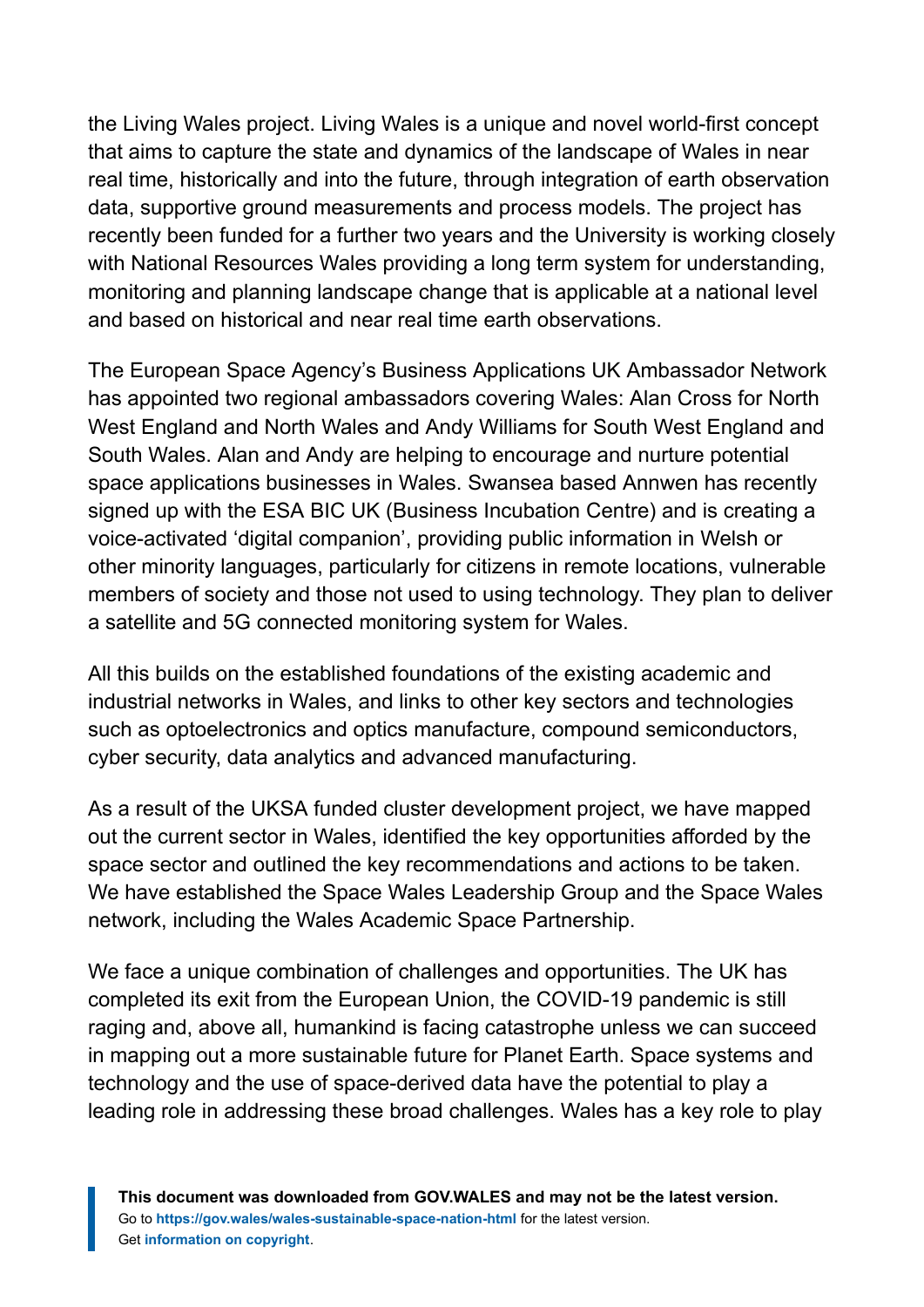as a sandpit for both the technological and societal advances enabled by seizing the opportunities provided.

This report sets out our responses against the framework of the UK Space Agency's cluster development project i.e. mapping the ecosystem in Wales, our opportunities and strategy/action plan to realise these and the establishment of the Space Wales Leadership Group and the Space Wales network. We will first consider a brief overview of the market and sources of finance.

The intention is that this document will be shared with our network and other stakeholders and will be further refined and reviewed on a regular basis, becoming the basis of a strategic business plan for the sector in Wales.

# <span id="page-6-0"></span>**Overview of the market and sources of finance**

To set the scene for our opportunities and potential actions, we will first consider an overview of the market and sources of finance.

Since 2010, Space has proven to be one of the UK's fastest growing sectors, trebling in size and it now employs 42,000 people and generates an income of £14.8 billion (\$20.5 billion) each year. The global space economy grew by 6.7% on average per year between 2005 and 2017, almost twice the average yearly growth of the global economy of 3.5%. The exosphere is going to get very busy in the next few years. There are around 5000 satellites currently circling the earth in various orbits. Only 2,000 of these are operational. If OneWeb, Starlink and other potential networks have their way, that number could increase by a massive 4,500% in the next five years!

One aspect that has contributed to this growth has been the "New Space" phenomenon, a series of technological and business model innovations that have led to a significant reduction in costs and have resulted in the provision of new products and services that have broadened the existing customer base.

Morgan Stanley estimates that satellite broadband will represent 50% of the projected growth of the global space economy by 2040 and as much as 70% in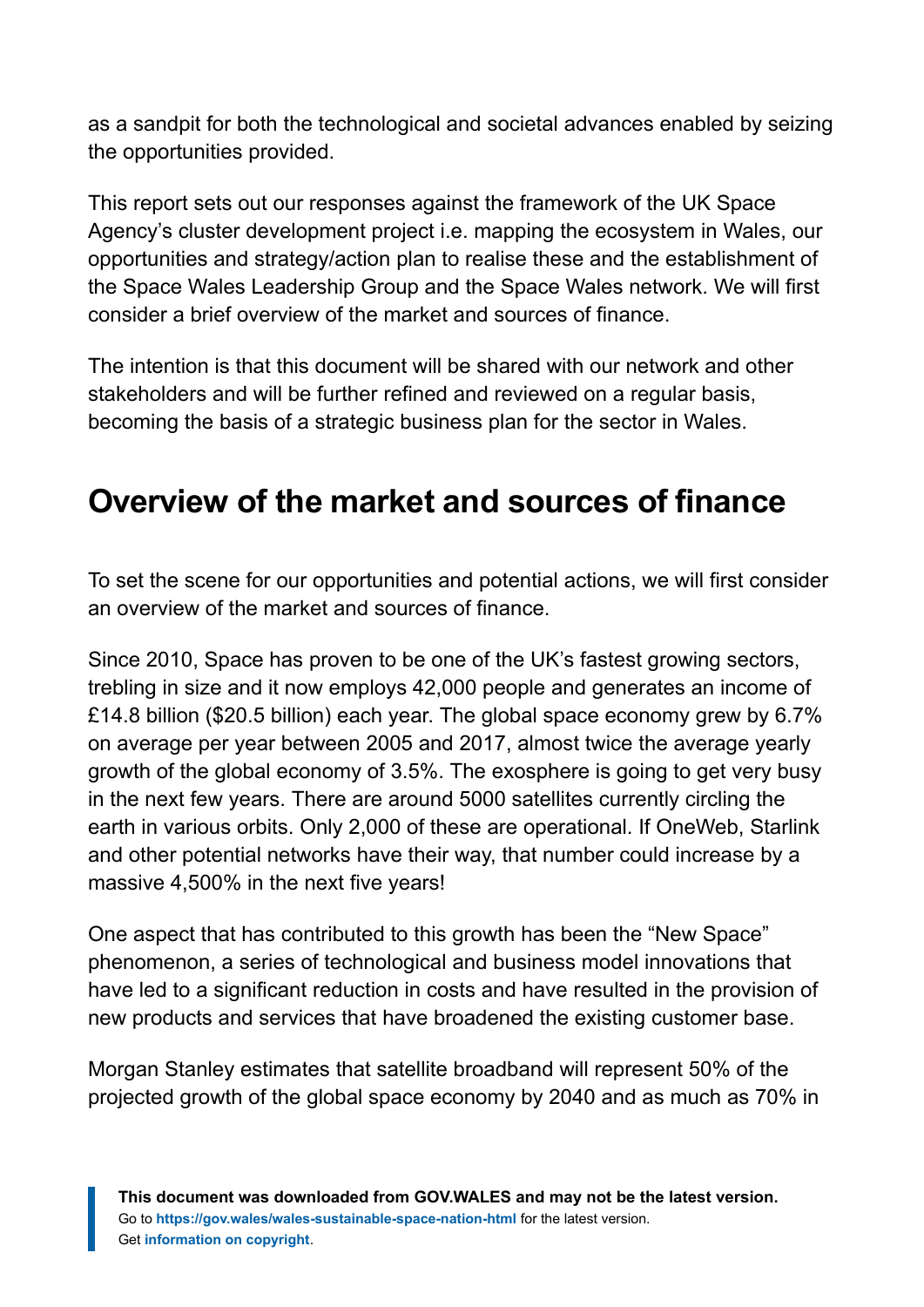the most bullish scenario. Launching satellites that offer broadband Internet service will help to drive down the cost of data, just as demand for that data explodes. Morgan Stanley estimates that the per-megabyte cost of wireless data will be less than 1% of today's levels. The demand for data is growing at an exponential rate, while the cost of access to space and, by extension, data is falling by orders of magnitude. Growth will come from providing Internet access to underserved and unserved parts of the world, and there also is going to be increased demand for bandwidth from autonomous vehicles, the Internet of Things, artificial intelligence, virtual reality, and video.

Reusable rockets and satellites will help drive costs down, and so too will the mass production of satellites and the development of satellite technology. Currently, the cost to launch a satellite has declined to about \$60 million, from \$200 million, via reusable rockets, with a potential drop to as low as \$5 million. And satellite mass production could decrease that cost from \$500 million per satellite to \$500,000.

"The future of the European space sector. How to leverage Europe's technological leadership and boost investments for space ventures" produced by the European Investment Bank (EIB) in 2018 illustrates the landscape of space business services, business models and segments. The size of total investments into space companies grew by a factor of 3.5 times in 2012 to 2017 compared to the previous 6-year period. Additionally, since 2000, over 180 angel and venturebacked space companies have been founded. Venture capital (VC) firms represent the largest number of investors for space companies, with around 46% of overall investments. Combined with angel investors, these two investor groups comprise around two thirds of the investors in space ventures. In fact, US-based investors account for around two thirds of the 400+ worldwide investors in space companies.

### **A landscape of space business services, business models and segments**

In the global space economy, satellite services represent the largest sector (around 37%), closely followed by ground equipment. Earth observation is

**This document was downloaded from GOV.WALES and may not be the latest version.** Go to **<https://gov.wales/wales-sustainable-space-nation-html>** for the latest version. Get **[information on copyright](https://gov.wales/copyright-statement)**.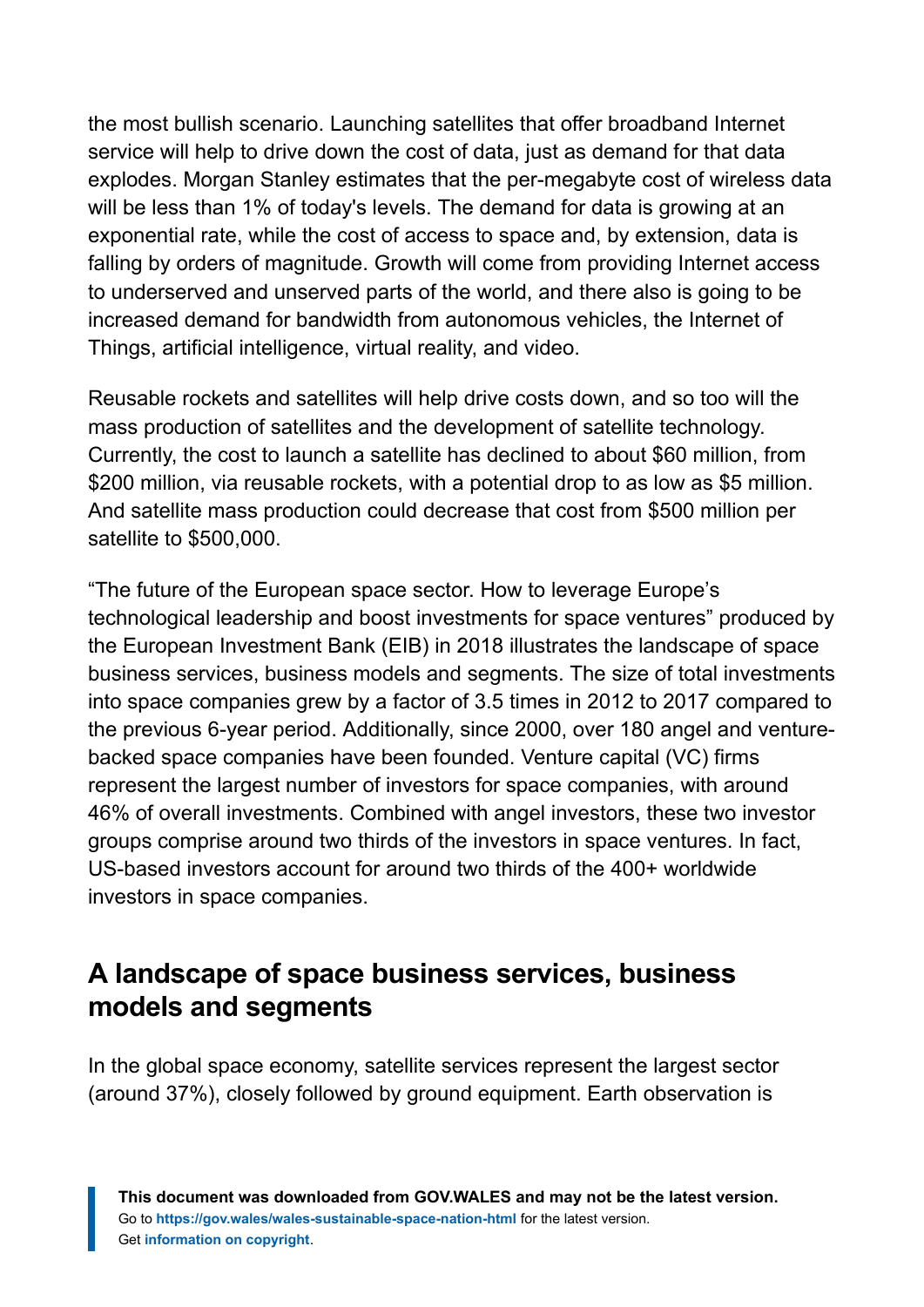currently the biggest user of satellite manufacturing and launch services and remains a key driver for the overall industry. Business models predicated on a business-to-consumer (B2C) model, or with a shorter implementation timespan, come with lower risk levels than business-to-business (B2B) models or those with longer implementation timeframes. Compared with the US, Europe has a lower level of involvement in upstream activities, and this reduces the effectiveness of technology transfer into the space sector. The scarcity of scaleup funding in Europe is a critical shortfall, which often leads to a flight of talent and companies to the US, where the financing landscape is currently more favourable.

Over 40 space companies were interviewed throughout the EU and beyond. The majority of companies highlighted the importance of public funds and public sector instruments, which often represent the only accessible source of capital. 40% of interviewees also note that public financing often served as a precondition for accessing private risk capital. The biggest sources of funding within the EU were Horizon 2020 and ESA.

Within the UK there are a range of sector specific and generic funding opportunities, including for example SPRINT, the National Space Innovation Fund and the Space for Smarter Government Programme. The UK will continue to participate in the EU's Horizon programme and continues to contribute to the European Space Agency budget. ESA has established a network of regional ambassadors in the UK to help stimulate business development and link UK companies with ESA funding opportunities. Two ambassadors have responsibility for Wales, one for the north and one for the south.

The Development Bank for Wales (DBW) was established in 2017, replacing its predecessor Finance Wales. The DBW Group is one of the UK's largest regional SME investment companies and provides growth capital for small and mediumsized businesses. DBW contributed to the start-up funding provided to Space Forge when it was set up in Wales. We also have a range of innovation support finance available in Wales under the generic heading of SMART Cymru.

During March 2021 the UK published its "Integrated Review 2021: Global Britain in a Competitive Age, the Integrated Review of Security, Defence, Development and Foreign Policy, describes the government's vision for the UK's role in the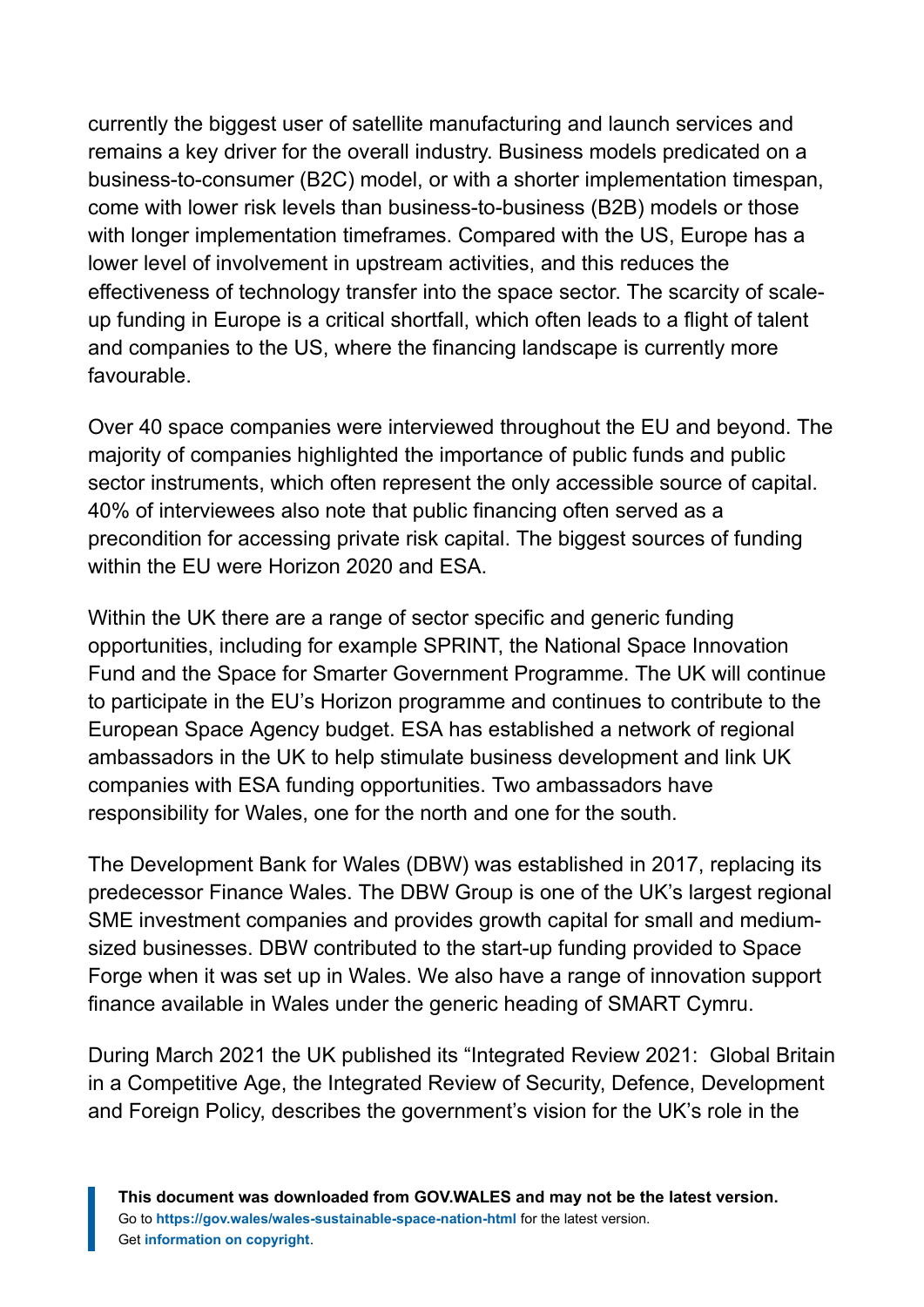world over the next decade and the action we will take to 2025." This stressed the importance of both cyberspace and space.

Space is fundamental to military operations, so the success of UK forces greatly relies on control of that domain. The government is investing £5 billion over the next decade in the Skynet 6 satellite communication programme. This will be complimented by £1.4 billion allocated to the new Space Command, National Space Operations Centre, Space Academy and a UK-built intelligence, surveillance and reconnaissance satellite constellation.

Wales has a significant defence infrastructure and industrial capability with the potential to support the UK's ambitions. Airbus Defence and Space and Raytheon UK are both established in Wales and we have a growing cyber security cluster and capability. There are ongoing dialogues between Welsh Government and other defence primes such as Thales, BAE Systems, Lockheed Martin and Northrop Grumman. The planned ATRC (Advanced Technology Research Centre) which will focus on defence electronics will include a space related element. There will be opportunities for Wales based companies and facilities to bid for MoD related work emerging within the military space domain.

Welsh Government and the UK Space Agency have both made financial contributions to the space sector in Wales, and agreement on further funding is considered essential to support the growth of the sector. In order to develop some of the potential breakthrough opportunities identified in the next section, funding support will also be required from UK Government. It is recognised that in the extraordinary circumstances we find ourselves in, that competition for available resource will be intense and that all parties will need to work together to maximise the return on investment and to ensure alignment with the policies and priorities of UK and Welsh Governments. The Welsh Government has set out the key priorities in documents such as the Economic Resilience and Reconstruction Plan, the Export Action Plan and the Manufacturing Action Plan. All of these are underpinned by the Well-being of Future Generations Act.

The EIB's report suggested that VC funding is more readily available from the US than from Europe and this is backed up by anecdotal evidence from some of our companies. Asia-Pacific and the Middle East also provide potential sources of finance and export markets. Wales has a diaspora which includes many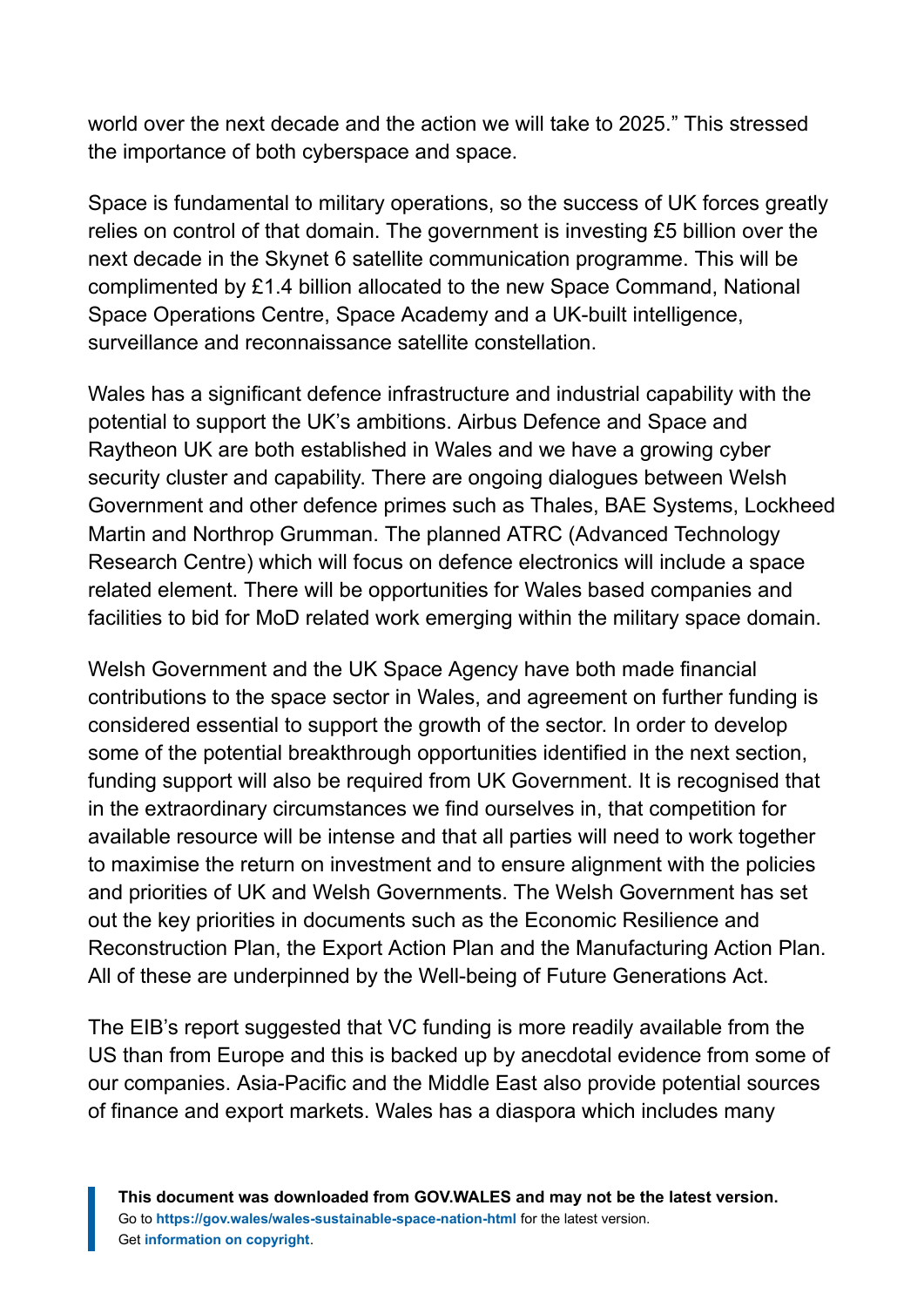wealthy individuals spread around the world and the M4 and M56 corridors contain more local concentrations of high wealth individuals who might be persuaded to invest in the sector.

# <span id="page-10-0"></span>**Mapping of the Wales eco-system**

The first stage of the cluster development project was the mapping of the space sector eco-system in Wales. The output from this exercise is represented by a space sector capability matrix and directory and will be accessible via the Space Wales website which will be designed to be updated by individual organisations and be a living document. It is intended that these documents will be used to help promote the sector in Wales and may be issued in printed form, as and when required, to support our presence at events and exhibitions.

A questionnaire was circulated to a wide range of trade organisations including those represented in the Industry Wales group of trade bodies and through various Welsh Government distribution networks. Cross-checks were also made with previous surveys (2006, 2015, 2017, 2019) and records of previous engagement with the Aerospace Wales Space Group and the Wales Academic Space Partnership (WASP). Our experience with similar documents for other sectors suggests the listings will be very dynamic and will continue to grow over time as more organisations enter the market.

The Academic landscape has been surveyed by WASP and is currently being refreshed by the group.

# <span id="page-10-1"></span>**Analysis of the Wales eco-system to identify space sector opportunities**

The space sector capability in Wales was reviewed using previous studies, the output from the sector mapping exercise, online workshops and individual discussions with members of industry and academia. The current and potential future space sector in Wales has the following key elements: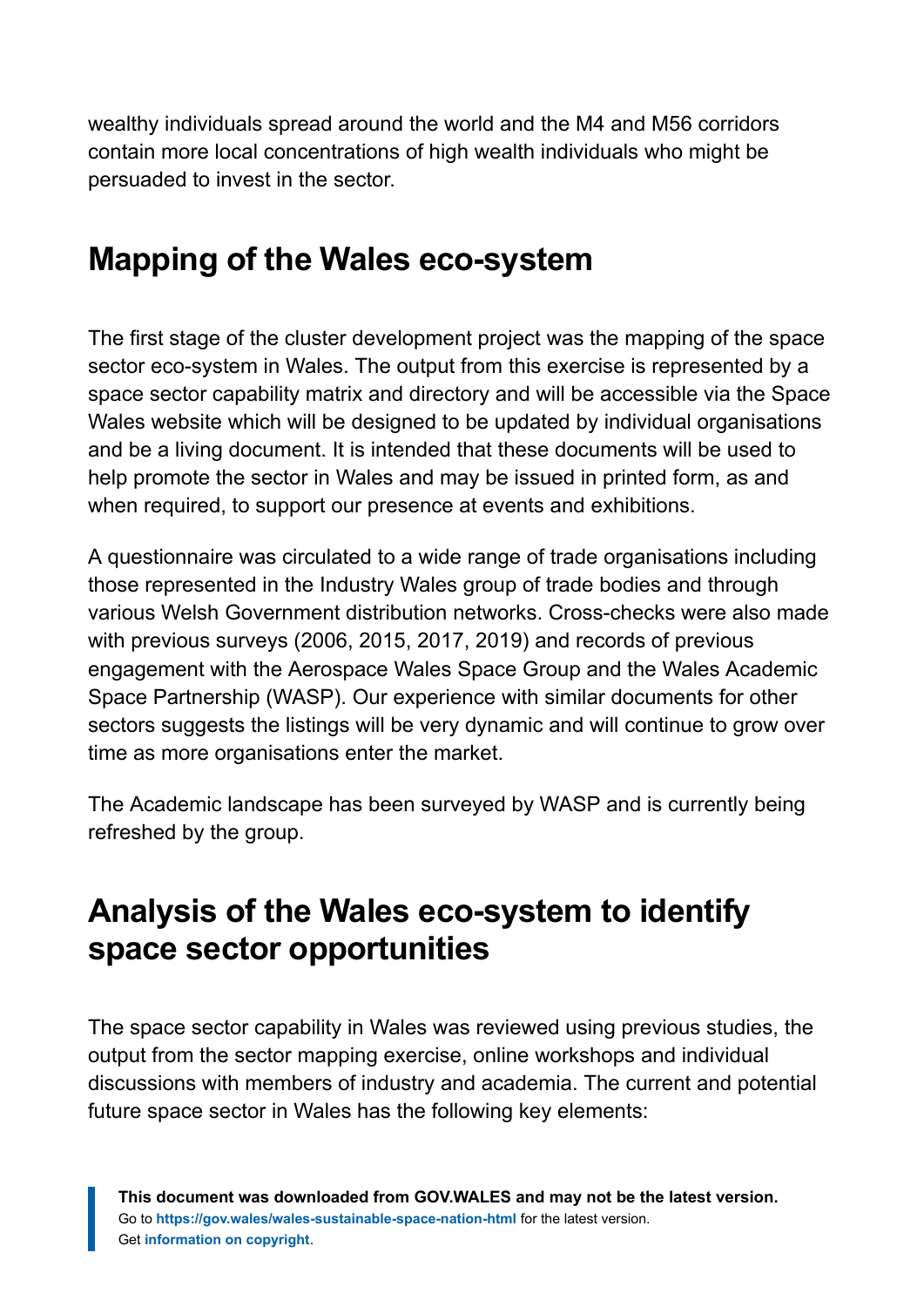- 1. Existing advanced manufacturing capability and technology clusters e.g. aerospace, automotive, electronics and software, medical, compound semiconductors, photonics/optoelectronics/optics, life sciences and cyber security.
- 2. Test and evaluation eco-system based on existing facilities, including Llanbedr and Aberporth Range, Radnor Range and Pendine, open to both military and civil use.
- 3. Space launch, training and experience capability i.e. Spaceport Snowdonia, Spaceflight Academy and the Port Talbot Space Centre (sea-based launch).
- 4. An embryonic capability in In-Space Manufacturing and the associated ability to recover space vehicles – Space Forge and Spaceport Snowdonia.
- 5. A network of research and teaching facilities including WASP and catapult sites – the arc of innovation. The Compound Semiconductor (CS) Applications Catapult is based in Newport and AMRC Cymru at Broughton began operations in December 2019, switching to ventilator production in early 2020 in support of the NHS during the Covid equipment crisis. The Satellite Applications Catapult has operated an outstation at Llanbedr in support of demonstrator programmes and discussions have been held about a potential DISC (Disruptive Innovative Space Capability) facility in Wales. Welsh Government, MoD and DECA are developing a proposal for the creation of ATRC (Advanced Technology Research Centre) based at Sealand and with a focus on defence electronics, including a space related element.
- 6. Existing and developing strengths in earth observation including sensors, analysis and integration with other data sources e.g. hyperspectral imaging systems at the OpTIC Technology Centre, Living Wales.
- 7. An environment which poses challenges and opportunities for the downstream application of space data in terms of geography, transportation, communication, health, social inclusion, management of natural resource supported by the resources of a devolved administration, local authorities, NHS Wales, Natural Resources Wales and the Life Sciences cluster.
- 8. A focus on clean energy, sustainability and the green agenda underpinned by key Welsh Government policies and priorities.

# **Advanced manufacturing capability and emerging**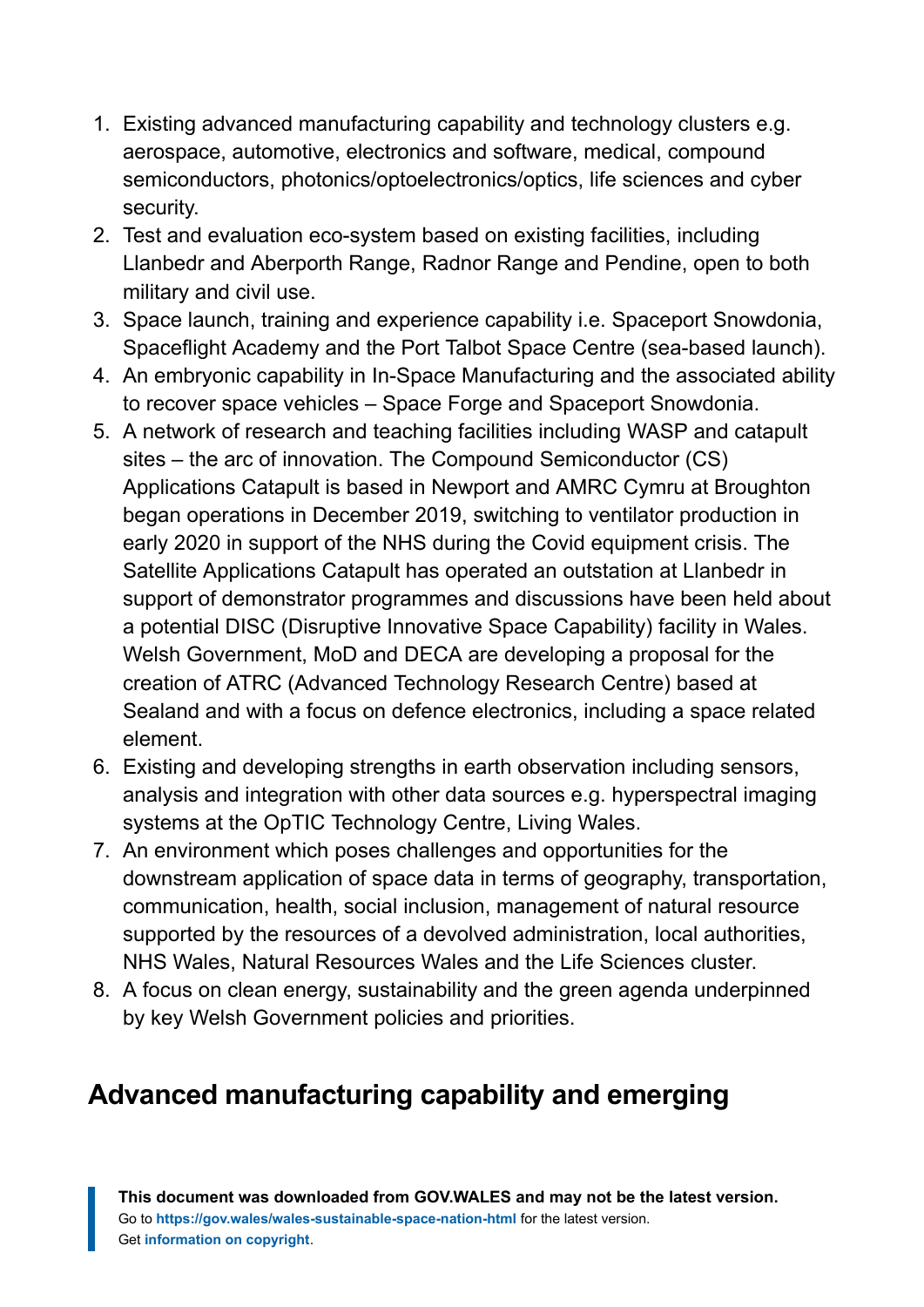### **clusters**

Wales has an extensive advanced manufacturing eco-system with strong capabilities in areas such as aerospace, automotive and electronics sectors. A range of other sectors are also showing strong growth and/or potential technology for use within the space sector.

A compound semiconductor cluster has been established around the CS Applications Catapult (see the Catapulse report on Space, July 2020) and Newport Wafer Fab. Optoelectronics/photonics/optics capability is spread across Wales, but there is a key cluster centred on the Glyndwr Innovations OpTIC facility at St Asaph, where there is already a strong track record in space related technology. The cyber security cluster is regarded as a key asset and includes the National Digital Exploitation Centre at Ebbw Vale, established through a partnership of the Welsh Government and Thales. Promising applications sectors in Wales include Healthcare, Life Sciences, FinTech, Agritech, communications and clean energy. Oversight of manufacturing sectors within Wales is shared between Industry Wales and the Industrial Transformation Division of Welsh Government. Many companies that supply multiple sectors already have business in the space sector.

In 2019, Aerospace Wales commissioned a review of advanced manufacturing capability in Wales, with the potential to support the space sector, and this was prepared by Paul Williams of International Space Propulsion. The report analysed both the membership lists of the sector forums and broader databases provided by Welsh Government. The analysis confirmed the potential for the application of this collective manufacturing capability within the space sector.

Within the defence and space sectors, Aerospace Wales has facilitated joint workshops with primes/OEMs (Raytheon UK, Airbus Defence and Space and QioptiQ) to match their needs to the capabilities of potential supply chain companies. This process has worked well and has potential to be repeated with other customers. Raytheon UK is keen to grow its space business and we are discussing plans to engage with potential suppliers in Wales.

The consortium associated with the development of the Port Talbot Space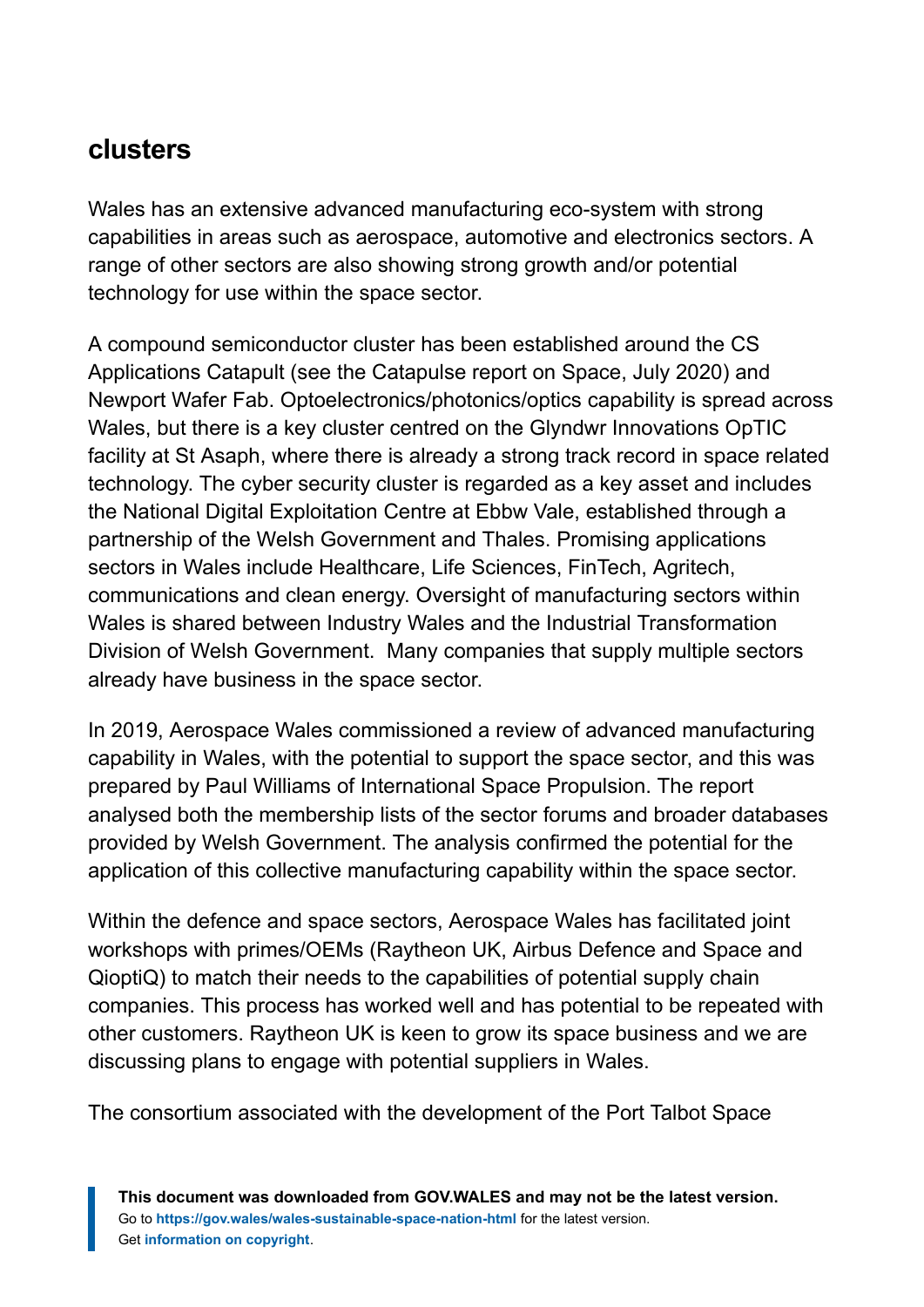Centre has developed a network of potential suppliers in Wales, Ireland and the Isle of Man, operating as the Celtic Space Council.

### **Test and evaluation ecosystem**

Wales has several sites suitable for test and evaluation/verification of space system hardware, materials and components, especially those with hazardous products, or the potential for disruptive emissions.

#### **MoD Pendine**

Pendine lies at the Western end of the Loughor estuary. The site has several different areas, each with individual capabilities. The shoreline has been used in the past for aircraft landing training sorties, while the large Sea Danger Area stretches into Carmarthen Bay. It also has an Air Danger Area which extends up to 23,000ft.

The facilities mostly consist of prepared, safe areas with permanent buildings and power supplies. The Long Test Track (LTT) facility, suitable for high-speed dynamic trials, is unique in the UK. The Eastern end of the range is most suitable for space related use.

#### **Radnor Range**

Radnor Range is a UK MoD accredited independent test house offering a unique blend of capabilities to conduct assessment and trials at the range complex or other facilities.

Radnor conducts fully instrumented testing of armoured vehicles (civilian and military), armoured materials and fully engineered armoured structures to all international test standards and supports the flying of drones and counter-drone activity.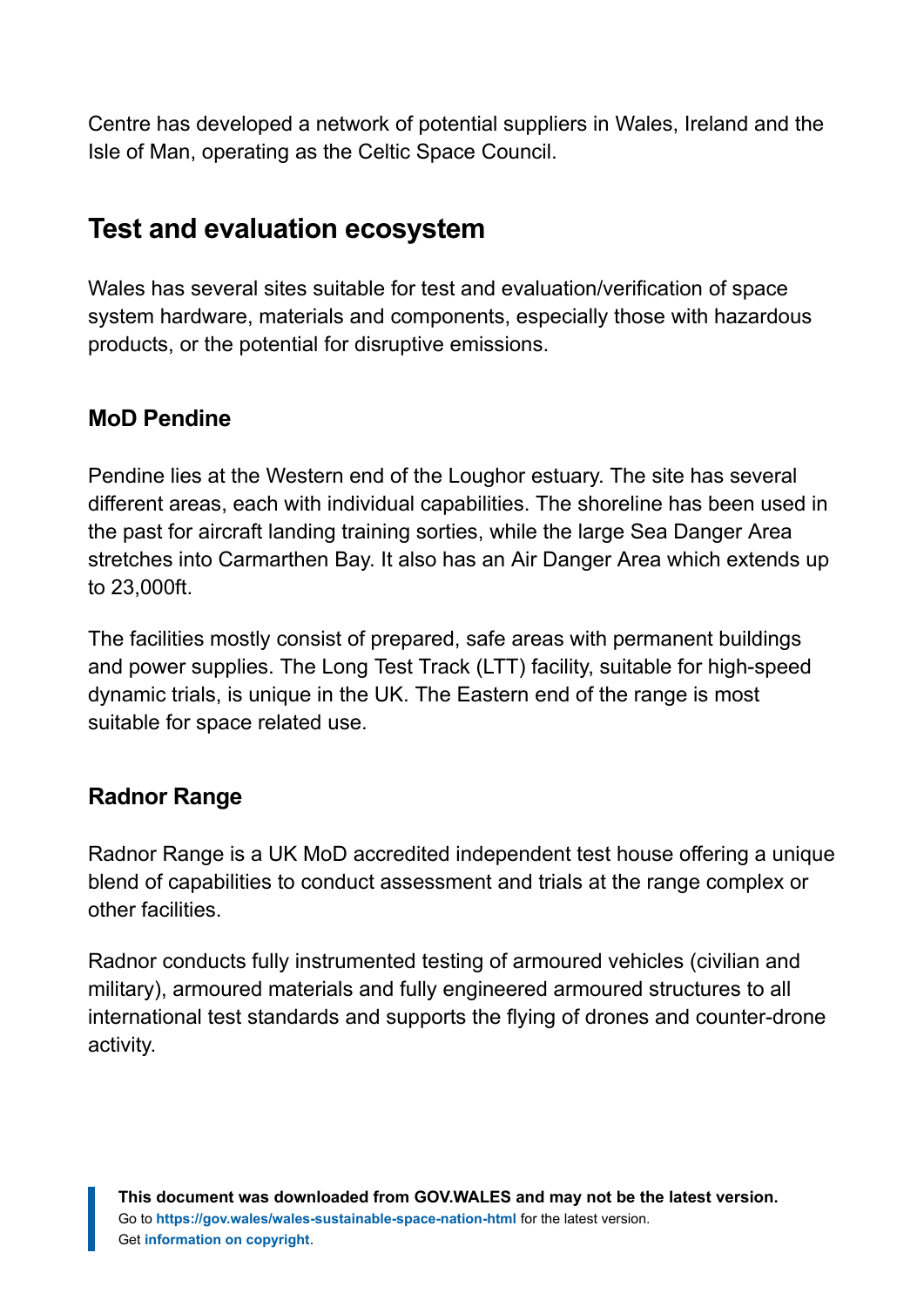#### **Aberporth**

Aberporth Range, located on the west coast of Wales, provides a controlled safe environment for the release of land, air and sea-launched missile firings as well as instrumentation verification, passive and active IR/RF jamming, and the ability to manage supersonic trials activity in its 7,500km² of sanitised airspace from surface to unlimited altitude. The facility is owned by MoD, operated by QinetiQ and since 2003 has been open to civil use.

The Range has a fully instrumented 3D area for Test and Evaluation and space for training activities. It provides both live and virtual environments, real-time data, and deployable systems, all supported by a wealth of expertise.

Recent investment has created the Parc Aberporth Centre of Excellence, securing access for civil UAS to the existing MoD airspace danger areas over Cardigan Bay and the establishment of new segregated airspace, with unlimited height over water, dedicated to UAS testing and evaluation.

Whilst they are terrestrial assets, UAS use satellite communications and remote sensing instrumentation that can create opportunities for the space sector supply chain in Wales through shared products and services.

With the forecast expansion in R&D expenditure on UAS to £7 billion over the next decade, the Wales space sector stands to benefit from this growth.

#### **Llanbedr Airfield**

The Welsh Government has invested in developing Llanbedr in Snowdonia to provide infrastructure to support the Wales and UK UAS environment. It is anticipated that there will be further development as a space and aerospace hub. It is also being proposed as a spaceport and a spaceflight experience, training and aeromedical facility (Spaceflight Academy).

The main T&E sites (Pendine, Radnor Range, Aberporth Range and Llanbedr) will require further developments and improvements in support of the projected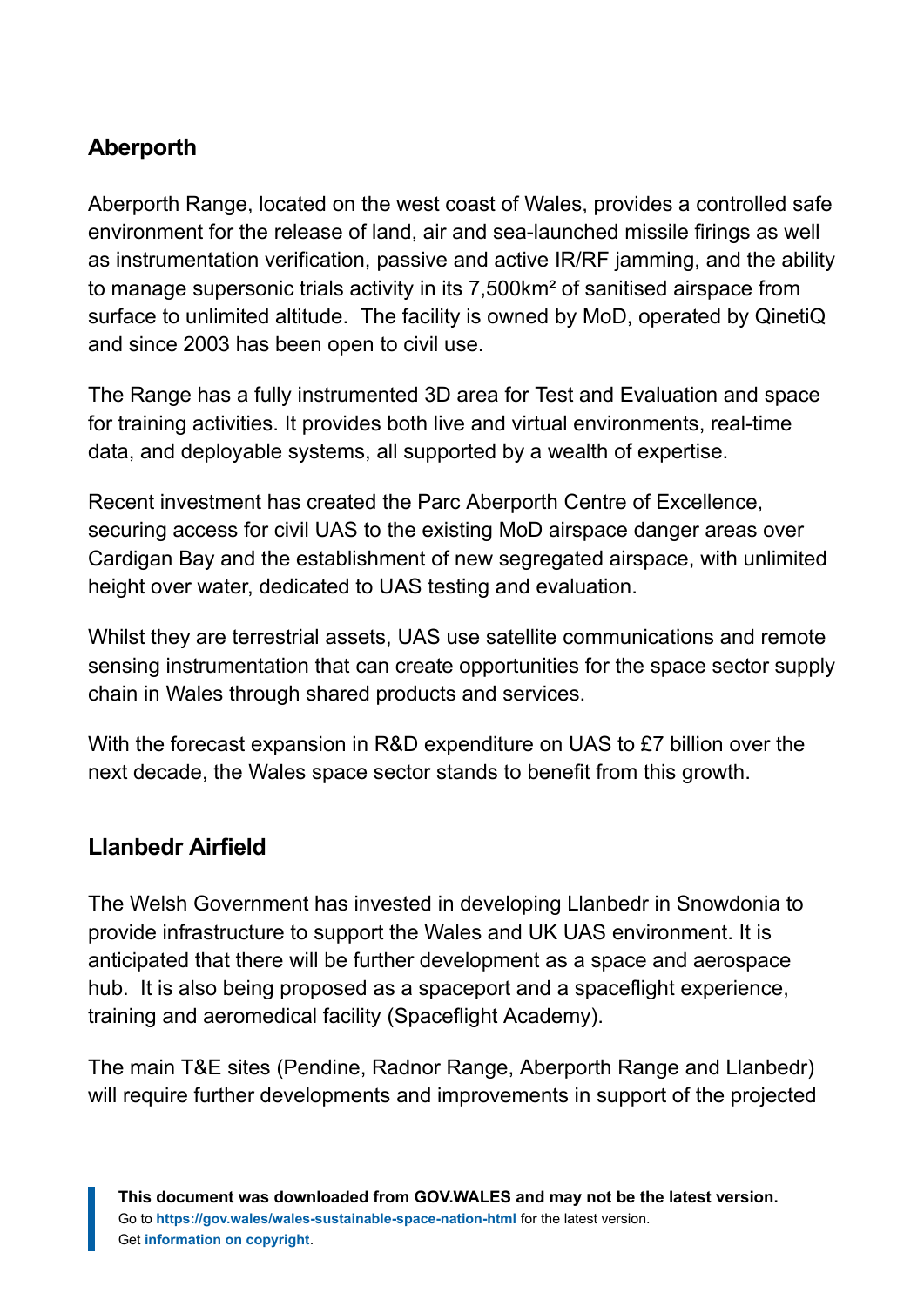growth in the space domain.

Pendine and Radnor Range have existing defence-related facilities however, in order to accommodate high thrust rocket engines or hazardous item tests for space use, ground and environmental assessment studies and civil works will be required to allow enhancement and effective upgrade, where necessary.

The National Space Propulsion Facility (NSPF) in Westcott, Buckinghamshire provides testing sites for engines of lower thrust for use on satellites and cannot accommodate the higher levels required for launch vehicle use. There is currently no secure site in the UK where rocket engine testing at required high thrust (and noise) levels can be performed, and these two Range facilities are ideally suited to provide such services with a suitable investment.

Llanbedr is the home of Spaceport Snowdonia. To fulfil the primary stated space-related objectives of the spaceport (research, development, test and evaluation and Sub-Orbital Flight Training), it will be necessary for the Welsh Government to continue to support the development of the site.

Aberporth Range facilities are owned by the MoD and managed by QinetiQ as part of the Long Term Partnership Agreement (LTPA). The Range supports UAS and IR/RF testing, primarily for defence purposes.

#### **Additional sites**

There is commercial and strategic potential for a dedicated civilian avionics and related technologies T&E range, with a possible site in West Pembrokeshire, which will benefit from its remote and easily secured location at the Western end of Milford Haven, within the Haven Waterway Enterprise Zone, and relative proximity to the active IR/RF operations in Aberporth.

Although designed to support civilian IR/RF tracking and avionics development activities related to seaborne launch and Unmanned Aerial/Marine Systems, the facility would have the capacity to act as a potential satellite for the Advanced Technical Research Centre (ATRC) planned for development adjacent to DECA's Sealand site in Flintshire.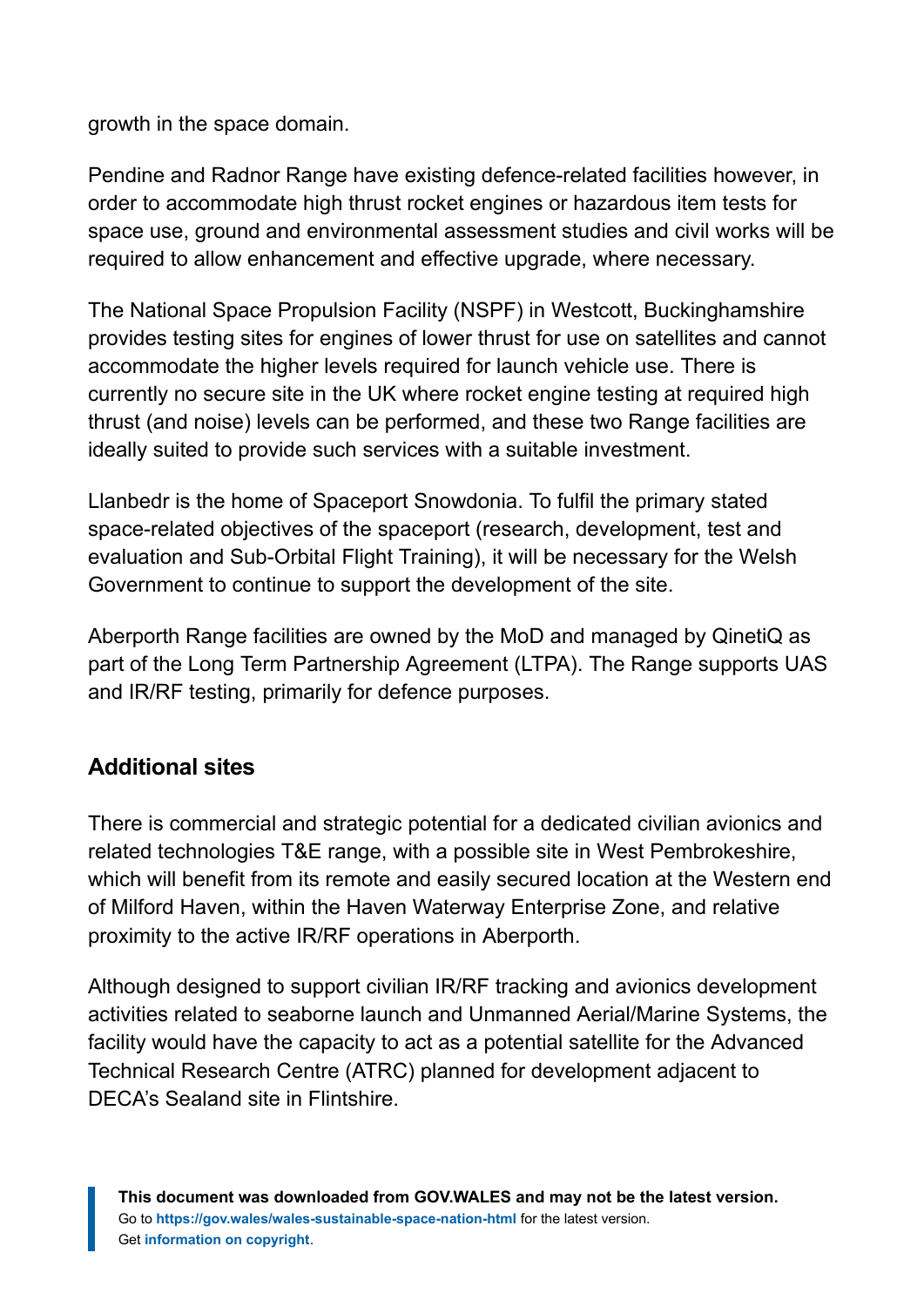The facility could also act as a remote reception base for long-range RF transmission to validate and calibrate avionics systems and protocols for use in the UK space launch and satellite telecommunications sectors, as well as testing laser systems for rapid orbital (satellite to satellite) data exchange – a major benefit for in-orbit manufacturing, navigation, and rapid data downlink transmission.

A dedicated electronics range would attract great interest from various sectors of innovative industry and could provide a base for tracking of space launch operations (sea and air launched). The potential market for this service is growing rapidly.

The growing sector offerings around reusable satellites, returning upper stages and debris mitigation will also benefit from the location of a Plasma Wind Tunnel to allow accurate modelling of material demise on re-entry. Only one such facility exists in Europe, with the DLR (German Space Agency) and this is largely inaccessible to UK business and expensive. The location of this resource could be within Cardiff University's Gas Turbine Research Centre in Port Talbot, or in the Avionics T&E location mentioned above.

#### **Space launch, training and experience**

The Spaceport Snowdonia Development plan was produced in March 2020 and was funded by the UKSA's Horizontal Spaceport Development Fund. In 2014, Llanbedr Airfield/Snowdonia Aerospace Centre was identified by the UK Space Agency (UKSA) and Civil Aviation Authority (CAA) as one of the possible candidate sites for a UK Spaceport focused on horizontal launch.

Spaceport Snowdonia is featured in the new UK Space Agency brochure "Launch UK – A guide to the UK's commercial spaceports."

Snowdonia Aerospace Centre lodged a successful application with CAA, creating a permanent danger area around Llanbedr Airfield and has a road map to achieving spaceport certification by late 2022.

The airfield is adjacent to the existing D201 Cardigan Bay Range, which has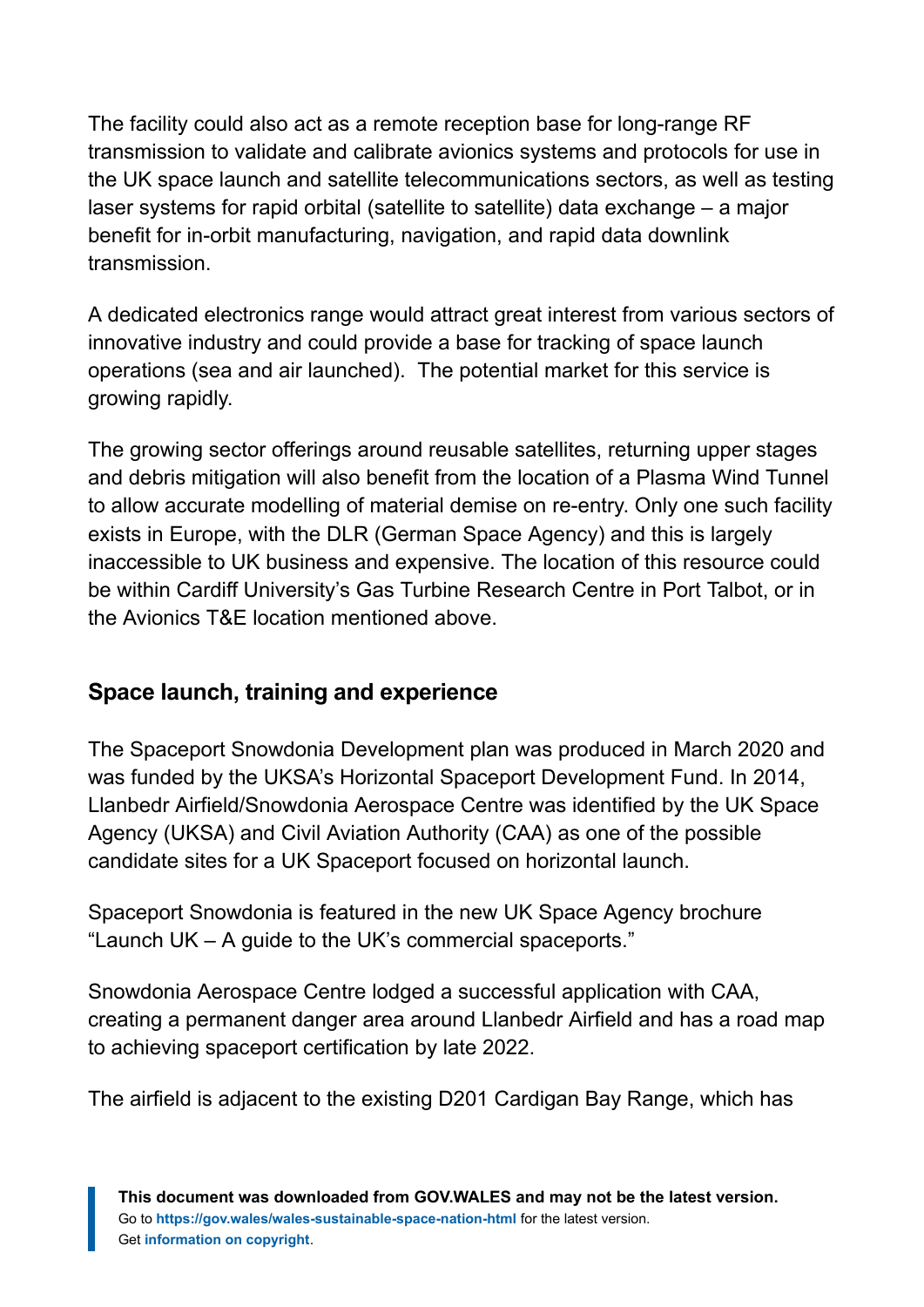substantial existing airspace tracking, control and air/sea surveillance capabilities provided by QinetiQ on behalf of the Ministry of Defence (MoD). It has a long and distinguished track record in supporting experimental test flying in the UK and continues to this day as host to the Snowdonia Aerospace Centre (SAC), providing air and ground services and facilities for the research, development, test and evaluation (RDT&E) of novel aerospace systems and emerging future flight technology, particularly drones, electric aircraft and urban air mobility vehicles.

The report recommends that the site should be mixed use to support a range of non-conflicting aerospace uses, particularly around the emerging aviation technology markets. It is recommended that Spaceport Snowdonia is ideally positioned to be a major research, development, test and evaluation (RDT&E) centre for upstream space-related activities in the UK and to be able to provide spaceflight training and near-space flight experience. The site has also been used for space-enabled BVLOS operations and the mixed use proposal will facilitate the integration of different modes and data sources to support downstream applications.

The proposition is to differentiate Snowdonia from other UK Spaceports by developing the site as a flexible and multi-use campus that supports space related RDT&E, training and (to a lesser extent) satellite launch and to maximise potential across a range of other aerospace uses.

B2Space is already operating its stratospheric balloon capability from Llanbedr.

Founded in 2016, the purpose of B2Space is to provide a reliable, flexible and low cost access to Low Earth Orbit for small and micro satellites, democratise space access and facilitate the development of new technologies and uses of space. The B2Space satellite launch solution is based on the "rockoon" concept (rocket + balloon), and will comprise of a stratospheric balloon that will lift a selfoperative platform from which the launcher is deployed. A three-stage solid propellant rocket will deliver the satellites into the required customer orbits (within Low Earth Orbits which are orbits with altitudes ranging from 200km to 1000km, approximately). At the ESA Business Incubation Centre Harwell, B2Space developed a Near Space Testing service: a "flying lab" based on stratospheric balloons to test Space technologies. This flying lab is now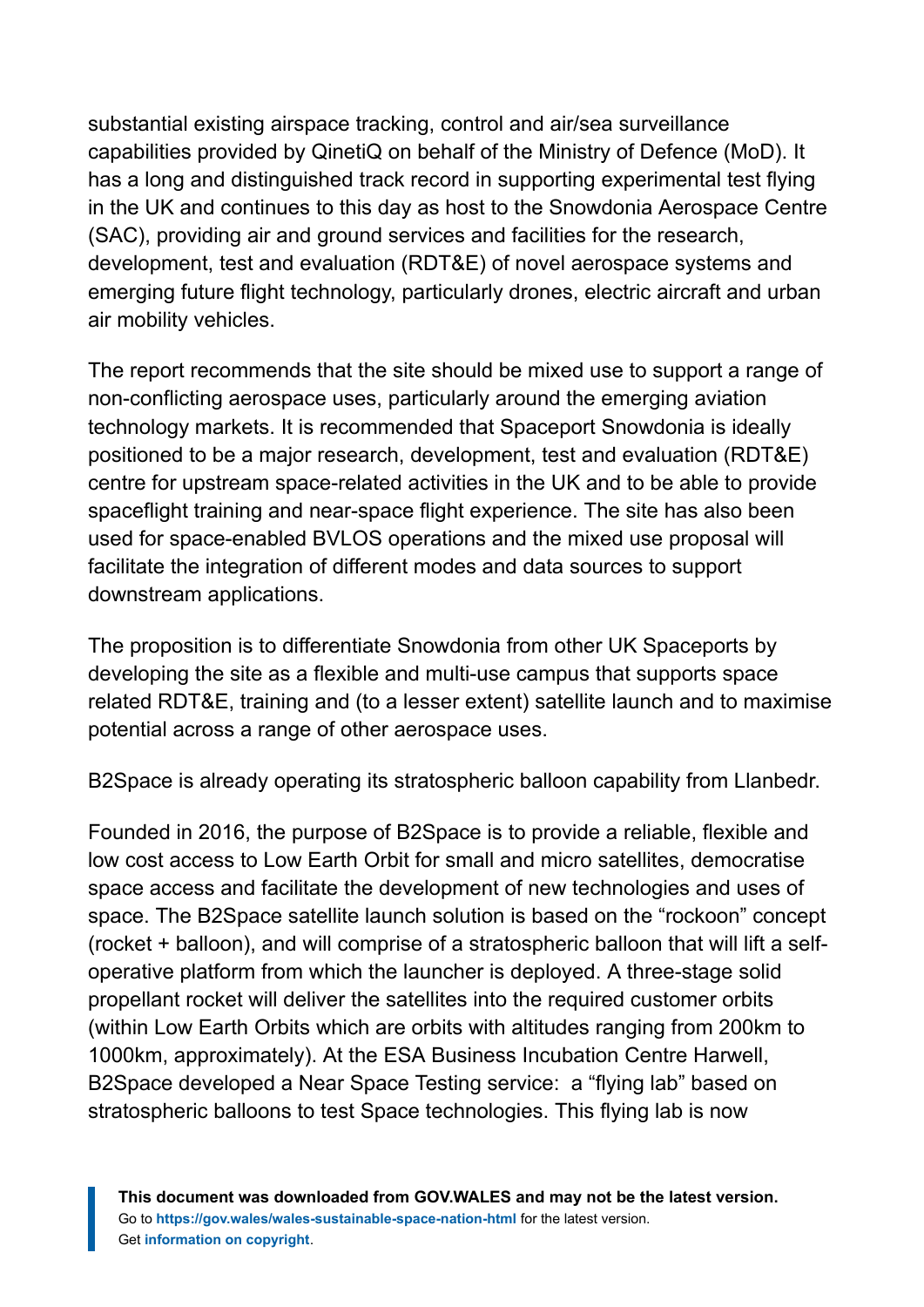operational with launches taking place from Llanbedr and other sites.

Spaceflight Academy has ambitious plans to start the development of its experience, training and aeromedical facility at the site within 18 months. Spaceflight Academy's vision is "To be the world's leading commercial Spaceflight and aeromedical training provider, motivated by our belief and experts' advice that human factor aeromedical issues associated with commercial Space travel and tourism for the public are no less important than the technological challenges of sending people into Space." Their planned facilities will include a campus building designed to be an impressive gateway attraction for visitors to Spaceport Snowdonia. Spaceflight Academy's cuttingedge facility will include innovative and interactive ways to engage and inspire the public for a 'whole Space experience'. This fully immersive, compelling and exciting environment will support, encourage and promote the development of Space and commercial Space tourism. The facility will include a Desdemona NG, a unique, second generation, all-in-one motion simulator, spatial disorientation trainer and advanced laboratory capable of sustaining advanced G-loads up to 7g. Aeromedical training will be provided for the aviation and spaceflight markets working in close partnership with experts at King's College in London.

Other users are currently in discussion with Snowdonia about their future requirements, and there is an ongoing dialogue between Welsh Government, Snowdonia and a US horizontal launch provider.

All the currently identified vertical and horizontal launch sites in the UK are land based. Black Arrow Space Technologies is proposing an alternative approach it will launch payloads of up to 500Kg into Polar Low Earth Orbit, or up to 300Kg into Sun Synchronous Orbit, from a seaborne launch vessel.

The benefits of having a seaborne launch capability as opposed to a land-based spaceport include:

- no requirement to develop coastal or remote landscapes to accommodate the launch site and preparation or storage facilities as dockside land is classed as 'brownfield' land.
- when launch activities are performed at sea, there is no noise or other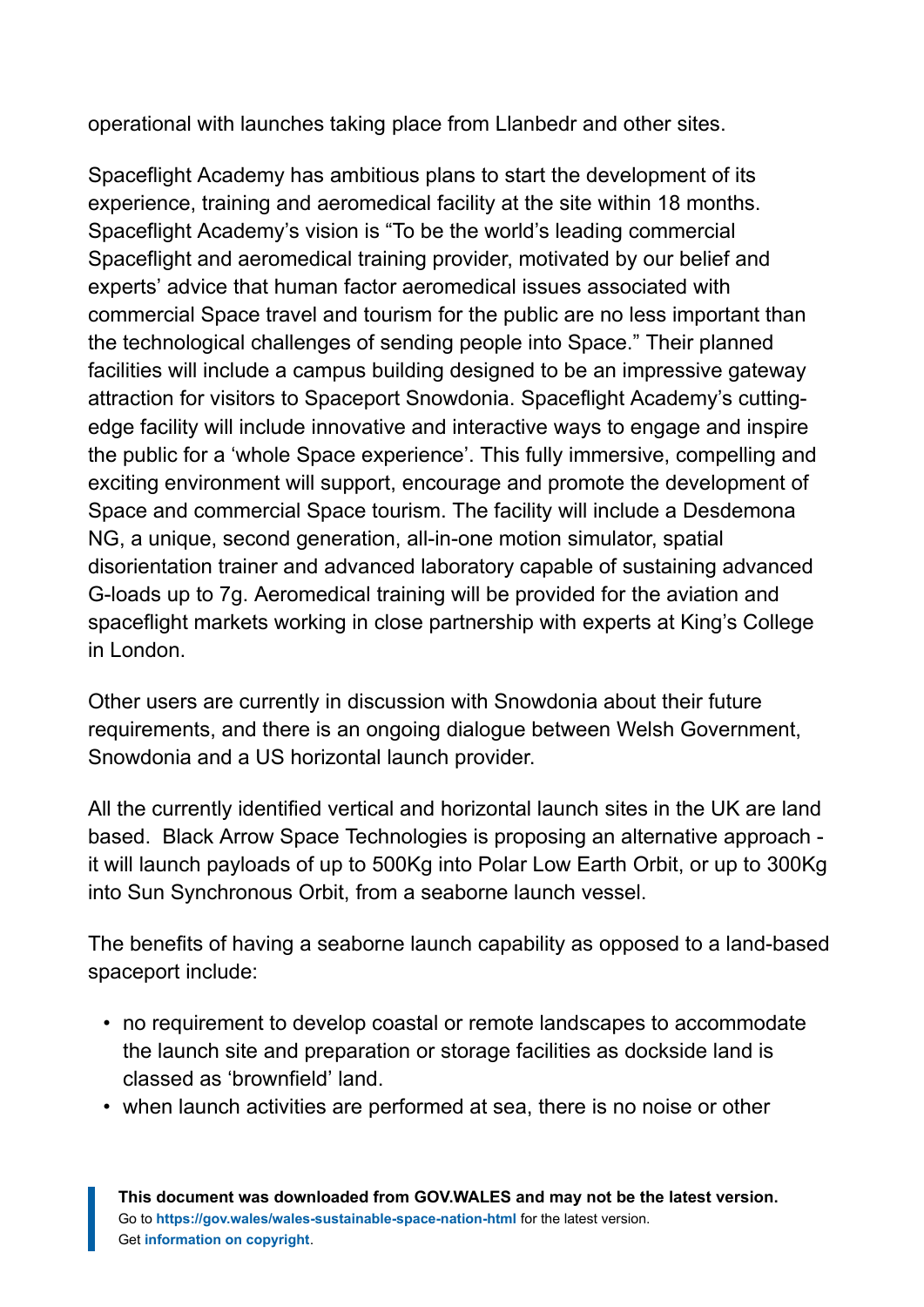disruption of the local populace.

- flight trajectories are over the open sea and do not cross or overfly populations or properties.
- may be situated closer to manufacturing centres and airports, shortening the time to deliver payloads to the site for launch.
- unpredictable weather need not be a restricting factor as a mobile facility can find suitable launch conditions.
- operating out of a homeport in South Wales and launching from south west of Ireland, provides a clear trajectory, flying north, to the most popular low earth orbits.

In 2020, the Space Industry Act was brought into law allowing the UK to provide launch services, providing that a set of requirements were met as set down by the Space Industry Regulations,. In the Regulations, the majority of the planned seaborne Concept of Operations (CONOPS) propositions have been accepted, in equity with similar mobile launch modes (e.g. air-launched) and is therefore applicable to UK licensing under the Regulations.

To meet the expectations of providing low-risk space launch services to Polar and Sun Synchronous orbits from Wales, the operations will be performed from a specially converted merchant vessel located in the east Atlantic, southwest of Ireland. Therefore, a homeport in South Wales or South West England was paramount.

A trade-off was performed by Black Arrow Space Technologies and, when all relevant parameters were considered, Port Talbot came out as the ideal solution given its deep-water harbour, local manufacturing and materials heritage, availability of development land at scale, accessibility to UK centres, skilled workforce and proximity to academic and test site institutions.

The Enterprise Zone of Port Talbot Waterfront, owned by Associated British Ports, contains sufficient privately owned brownfield land on which to build a vehicle integration and payload processing centre and storage for parts and propellants and workshops, all within a secure perimeter. It allows for the ambitious growth profile in the development plan and accommodates surrounding space for introduction of related space components manufacturing capacity, hence supporting the establishment of the South Wales space hub in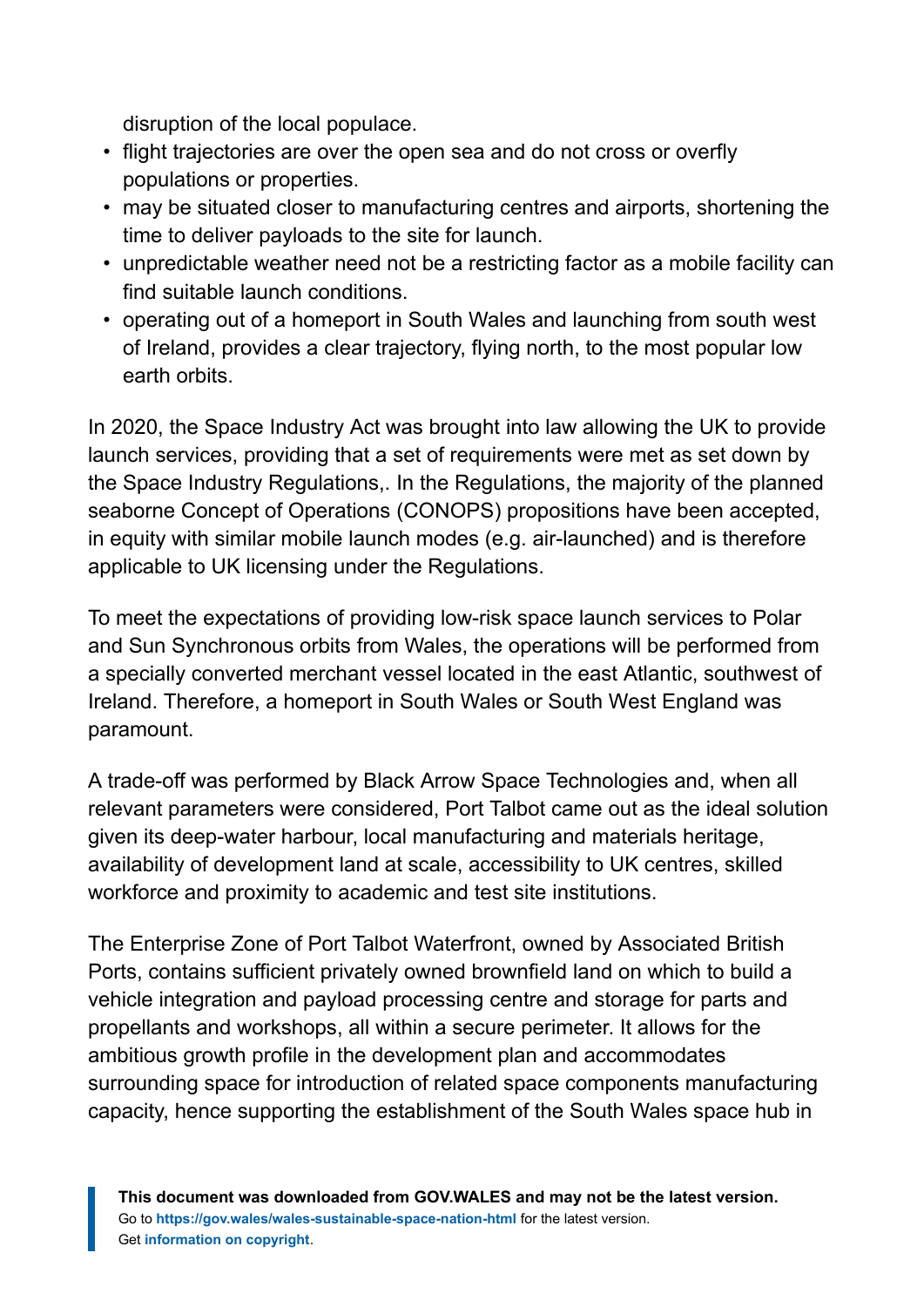the area (Port Talbot Space Centre).

Since its inception, Black Arrow Space Technologies has forged several strategic partnerships with Welsh, UK national and international entities, in a diverse range of disciplines, space-qualified products and services, and it is hoped that all will contribute to a successful cooperative economy in South Wales.

The Port Talbot Space Centre was conceived as a suitable designation for the industrial collective and may or may not be exclusive to the launch company. It should become a space manufacturing and T&E hub for South Wales in its own right, and Neath-Port Talbot (Swansea Bay) is an ideal location for that hub, given the existence of a vibrant manufacturing and fabrication capability in the area.

In addition, the Port Talbot Space Centre will incorporate Tracking, Telemetry and Control (T&C) capabilities to support the locally based and UK launch activities. This asset could be included in the PTSC campus (Port Talbot waterfront), or in a separate, suitable remote location, in West Wales.

Such a remote facility would have advantages, including direct Line of Sight of space related launch activities, and a clear communication to other major RF test and evaluation ranges for avionic systems verification. The facility will become a major, perhaps international, asset for electronic testing, evaluation, and system verification for civilian applications, as well as a secure base for development and testing of mobile tracking stations, currently underway in Wales.

#### **In-space manufacturing and recovery of space vehicles**

Last year Space Forge received a £600,000 funding package from the Development Bank for Wales, Bristol Private Equity Club and Innovate UK to establish a base in Wales to develop a reusable manufacturing LEO satellite and the capability to return satellites to Earth for repair and refurbishment.

Historically the cost of getting one kilo into low earth orbit was about \$65000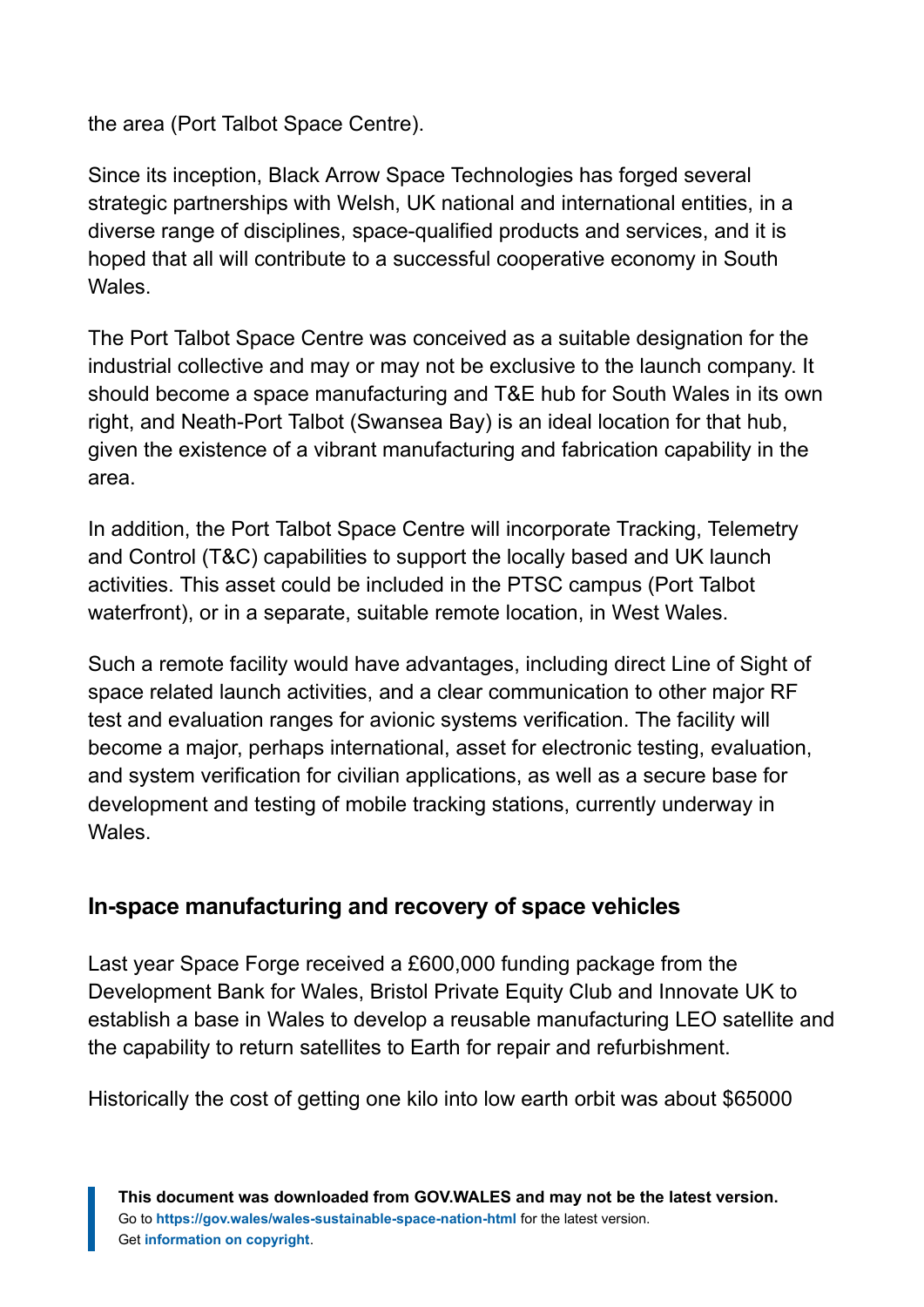dropping to \$5000 per kilo on Space X's Falcon 9. Its giant Starship rocket has the potential to cut this to \$10 per kilo. Pilot manufacturing activity is already taking place on the International Space Station. In the US, Varda, an in-space manufacturing start-up, announced in December 2020 that it had received \$9m from its investors Space Forge exceeded this, closing Europe's largest ever seed fund round for a space tech company at US\$10.2m in December 2021.

In January 2021, Aerospace Wales and Welsh Government were approached by the Satellite Applications Catapult seeking our support for their bid to the proposed European Space Agency (ESA) Business in Space Growth Network Market Stimulation programme. This is designed to establish a framework for business opportunity identification, implementation and development, leveraging the benefits of the space environment for materials and manufacturing using commercially available space platforms in low earth orbit. We were delighted to give our support and look forward to working with the Catapult to grow the market and relevant capabilities in Wales.

In-space manufacturing and reusable satellites has significant potential as a growth market and the arrival of Space Forge in Wales provides us with a good foundation. The company has ambitions plans:

- 2022: Launch Wales' first built satellite (from a Welsh spaceport if available)
- 2023: Return a satellite to Wales carrying research by Welsh university or for Welsh supply chain
- 2024: Launch a refurbished satellite to commoditise university research for in-space production and use back on Earth, new composites for engines/ semiconductors for telecom/ ceramics for turbines etc.

The potential launch cadence would grow from 4 units in 2023, to 12 units in 2024 to one a week in 2025 to 2026.

Recovery of space vehicles could be managed within the Cardigan Bay MoD/ QinetiQ Danger Area with support from Snowdonia Spaceport.

Space Forge has identified support capabilities which are missing or inadequately represented in the UK: launcher integration practice, payload level cleanrooms more easily accessible for microgravity research - wait times are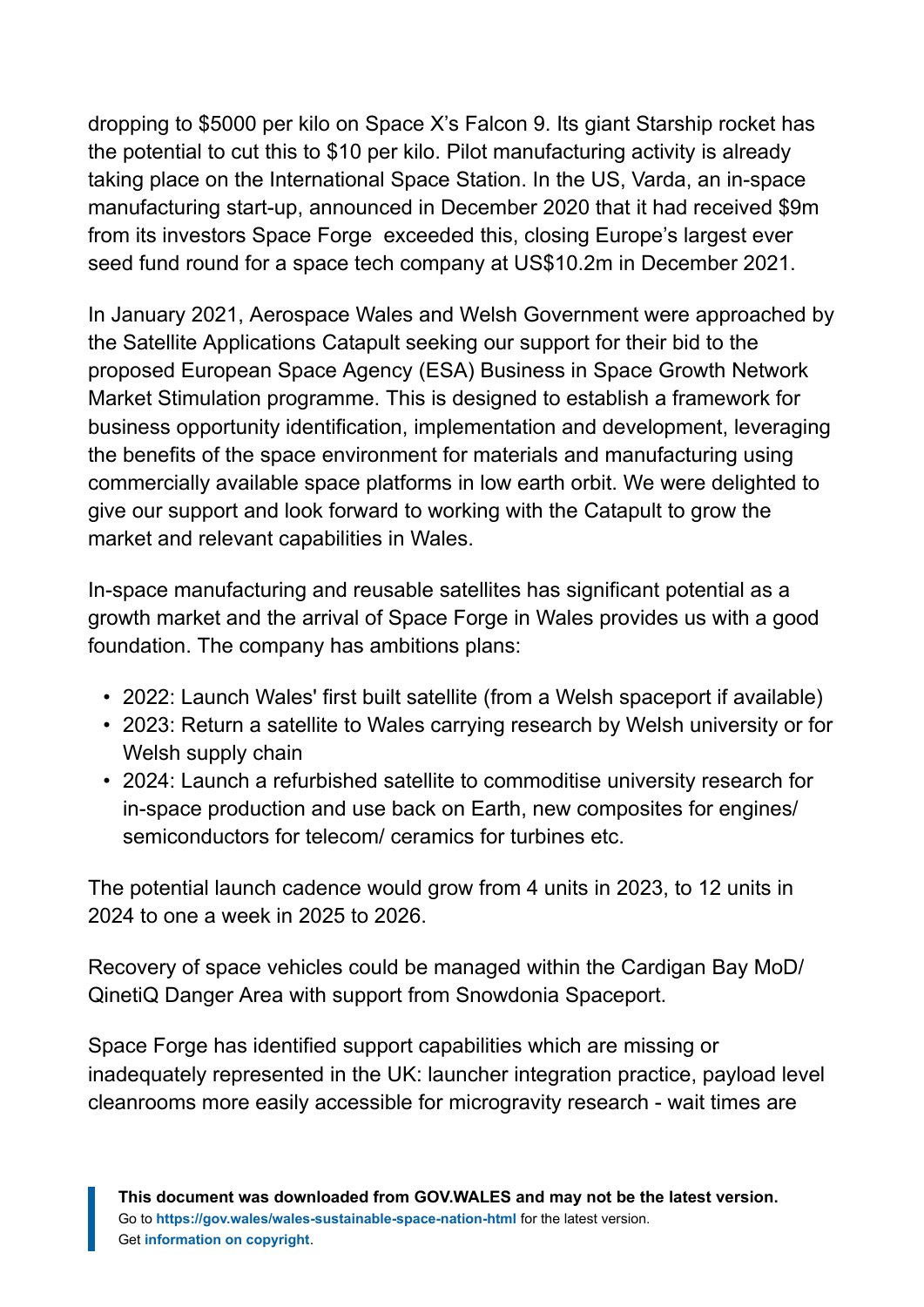long or must be custom built by academics, life-science cleanroom transfer to space cleanroom. The company has been involved in discussions with Welsh Government, Space Wales and the Satellite Applications Catapult about the potential to develop suitable support facilities in Wales. There have also been discussions with the Satellite Applications Catapult about creating a "DISC" (Disruptive Innovative Space Capability) facility in Wales. There is an established DISC facility at Harwell and the facility in Wales is envisaged as potentially filling the gaps and future bottlenecks in terms of facilities for qualification of equipment and the integration of payload packages into space platforms developed to support in-space manufacturing.

There is an opportunity to develop links with the established Life Sciences hub in Wales to explore the potential for pharmaceutical development in orbit.

#### **Research and teaching facilities**

Details of space related research and teaching facilities are provided in our Directory and WASP documentation.

In addition to the universities, we have catapult facilities such as AMRC Cymru, the Compound Semiconductors Applications Catapult and the planned ATRC (Advanced Technology Research Centre). ATRC will be located adjacent to DECA (Defence Electronics and Components Agency) at Sealand, Flintshire and will focus on defence electronics including RF and space related activities. The facility is backed by Welsh Government and MoD and all the key defence primes.

We also have privately owned facilities such as TWI's Port Talbot facility and Radnor Range.

In terms of STEM or STEAM we have existing organisations who could add space to their portfolio and companies such as the Enbarr Foundation and G2G who have already done so.

Discussions have been held with the Satellite Applications Catapult about the establishment of a DISC (Disruptive Innovative Space Capability) facility in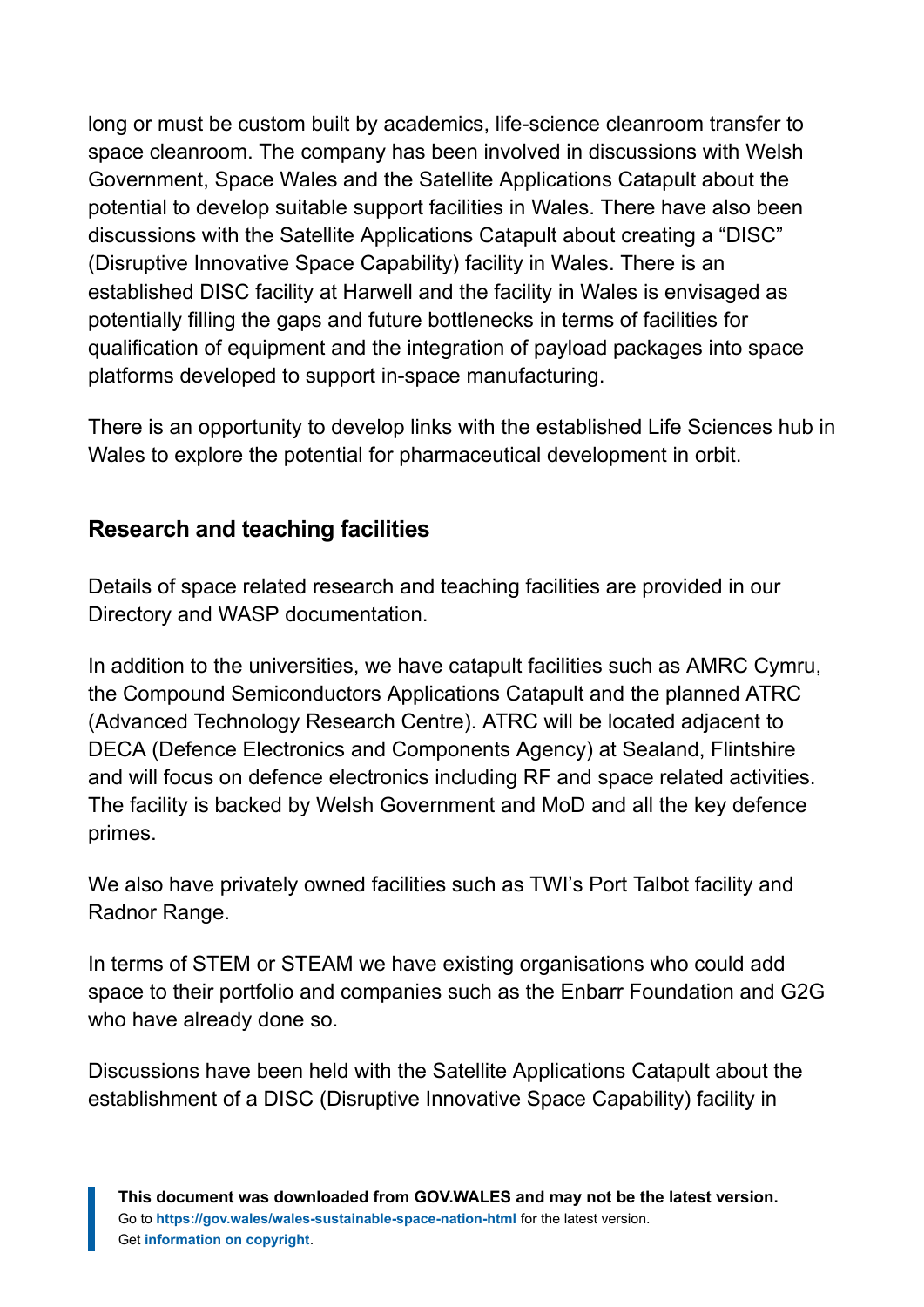Wales. We have considered various locations and functionality but a link with the Space Forge operation is seen as a strong possibility.

We have also held discussions with the Satellite Applications Catapult about the provision of an Innovation Space Lab in Wales. Building on the rapid development of virtual engagement during the pandemic, Innovation Space Labs will enable the use of the Catapult's gateway network to access its experts, services, and demonstrations, from across the UK.

#### **Earth observation**

Over half of future nano/microsatellites will be used for EO and remote sensing. There is great potential for advance manufacturing of instruments in the EO satellite market. The Glyndwr Innovations OpTIC centre and the associated optoelectronics/photonics/optics cluster has already established a significant space related capability. In terms of EO analysis, we have strong capability including Aberystwyth University and specialist companies such as Environment Systems and Geo Smart Decisions.

Environment Systems has a 17 year track record in using EO for addressing environmental and agricultural challenges. This includes everything from natural capital risk assessments in the Caribbean, banana monitoring in Colombia, the development of an agricultural data infrastructure in Turkey to assessing farmer subsidy eligibility in Wales. Most recently, Environment Systems has been using EO analytics as part of the evidence for the Welsh Government national development framework Future Wales: the national plan 2040.

Living Wales is a unique and novel world-first concept, that aims to capture the state and dynamics of the landscape of Wales in near real time, historically and into the future through integration of earth observation data, supportive ground measurements and process models. The project has recently been funded for a further 2 years and Aberystwyth University is working closely with National Resources Wales providing a long-term system for understanding, monitoring and planning landscape change that is applicable at a national level and based on historical and near real time earth observations.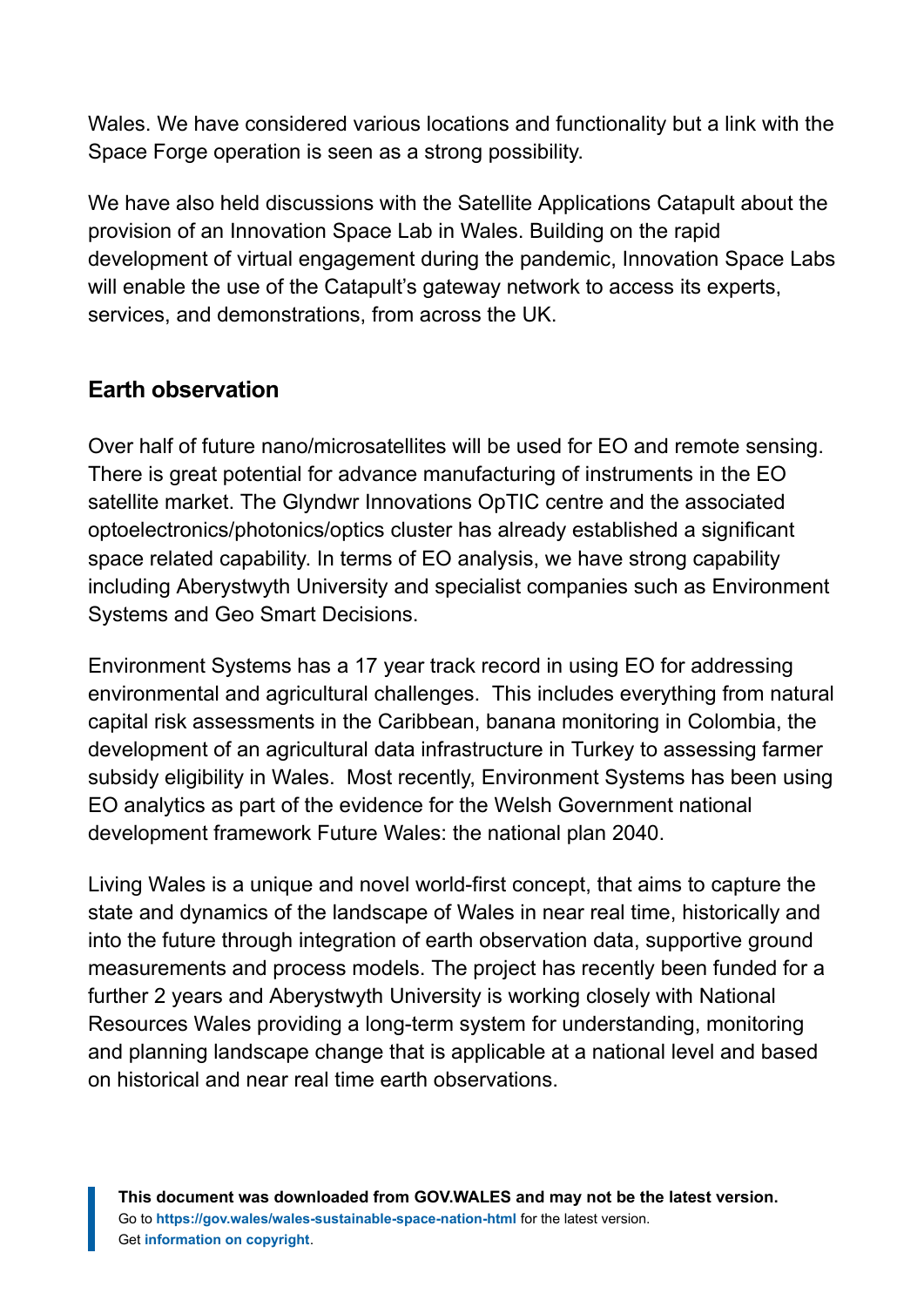There is an opportunity and a need to move this project beyond research into a longer-term commercial operation or perhaps as part of a National Wales Space Observatory. The volume and quality of data from space is going to grow rapidly and will provide both challenges and opportunities in terms of processing vast amounts of data into useable information for downstream apps. Wales has significant data related capability such as NDEC (National Digital Exploitation Centre) and we need to understand how we can exploit this capability in terms of enhancing our analytical capability.

#### **Wales: challenges and opportunities**

Our aim is to serve the people of Wales. It is often said that Wales is a country of many halves. There are geographical challenges in terms of transportation, communications, and the provision of essential services.

We have 3 million people in Wales, mostly located along the north and south coasts with much of the rest of the country living in relatively isolated rural communities. The analysis of social deprivation shows there are pockets of relative poverty across the whole of Wales, both urban and rural.

We should use the technology and services facilitated by the space sector to help grow the economy in Wales and to help deliver enhanced essential services across the nation. We have seen that NHS Wales has been an enthusiastic adopter of technology-based solutions during the current pandemic, including drone and space related elements. Wales is a relatively small country and is well placed to act as a sandpit for both technological and communitybased innovation.

Morgan Stanley estimates that satellite broadband will represent 50% of the projected growth of the global space economy by 2040, and as much as 70% in the most bullish scenario. Launching satellites that offer broadband Internet service will help to drive down the cost of data, just as demand for that data explodes.

OneWeb, the Low Earth Orbit (LEO) satellite communications company jointly owned by the UK Government and Bharti Global, has secured total funding of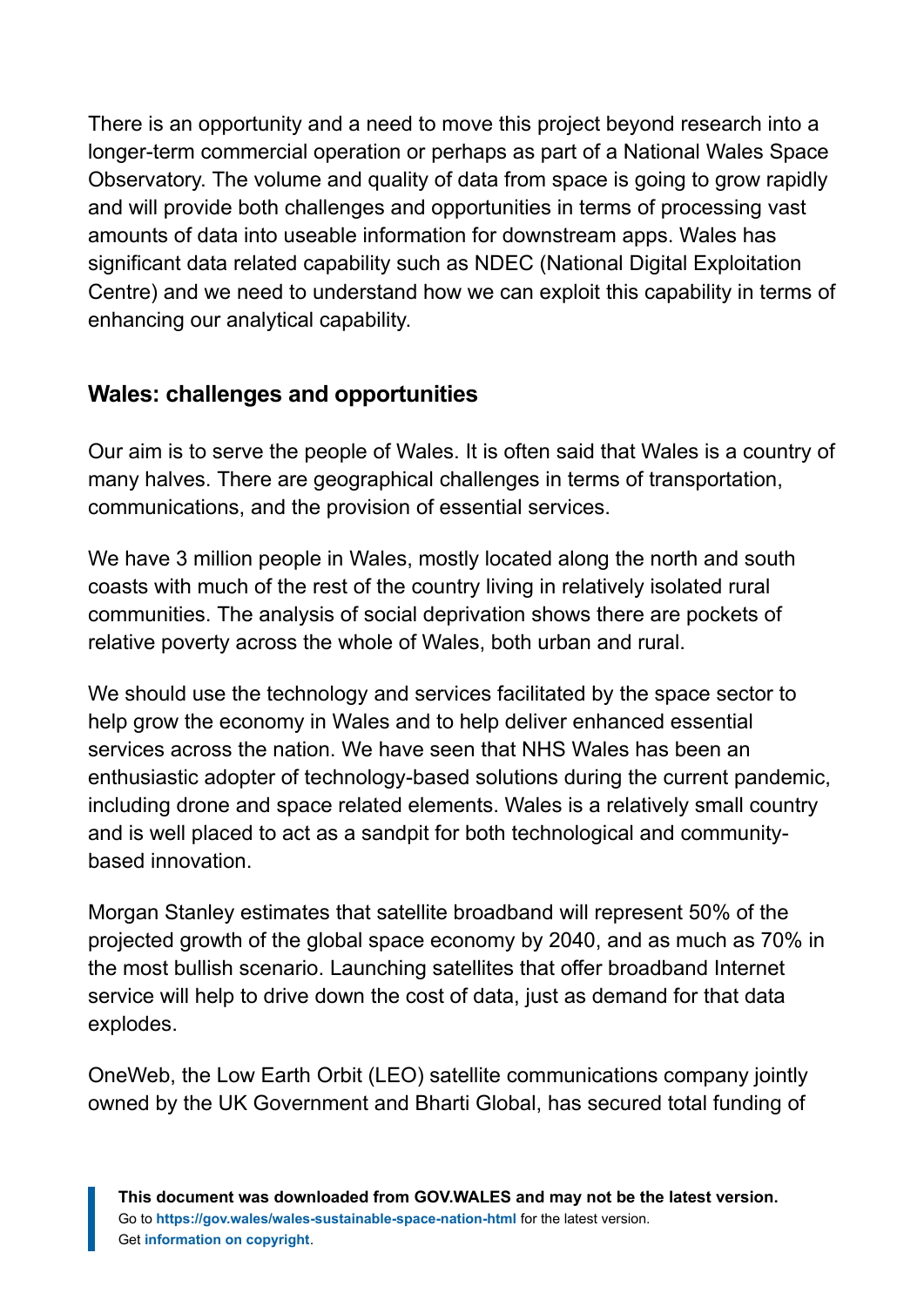\$1.4 billion. The capital raised to date positions the company to be fully funded for its first-generation satellite fleet, totalling 648 satellites, by the end of 2022. OneWeb's mission is to deliver broadband connectivity worldwide to bridge the global digital divide by offering everyone, everywhere, access to the Internet of Things (IoT) and a pathway to 5G. Elon Musk's SpaceX has sought approval to deploy as many as 42000 satellites for Starlink, its own space-based internet system. Welsh Government and Aerospace Wales have also opened a dialogue with a potential supplier of airborne 5G services providing the potential for an integrated land, air and space enabled system. Such an integrated network has the potential to overcome the challenges posed to a purely land based system by the topography of Wales.

The radio spectrum is likely to become very cluttered with the rapid expansion of mobile services. Aberystwyth University and QinetiQ are working in partnership to establish the National Spectrum Centre to train the next generation of radio spectrum and systems engineers and upskill current engineers to harness the potential of radio spectrum technologies that enable wireless connectivity between places, people and devices. The centre will also enable industry and government to identify and demonstrate the next generation of innovative wireless applications needed to double the radio spectrum's annual UK economic contribution to over £100 billion by 2025.

In December 2020, the National Infrastructure Commission for Wales published a report expressing concern about the pace of rollout of broadband and mobile services. Without action, the report said, firms could relocate to parts of the UK with fast fibre broadband, good 4G and 5G coverage.

A combination of fibre, land, air and space-based services could transform data and communications services across Wales, particularly in rural areas. It costs about five times more to get fibre connections to Welsh homes and businesses than the UK average.

While the UK government has committed to every home having a fibre broadband connection by 2025, NICW does not think that is realistic and is concerned about "particular challenges" of deploying fibre in Wales. It called on the Welsh Government to make sure that Wales gets equal priority in UK-wide schemes, change planning rules to make it easier for providers to rollout new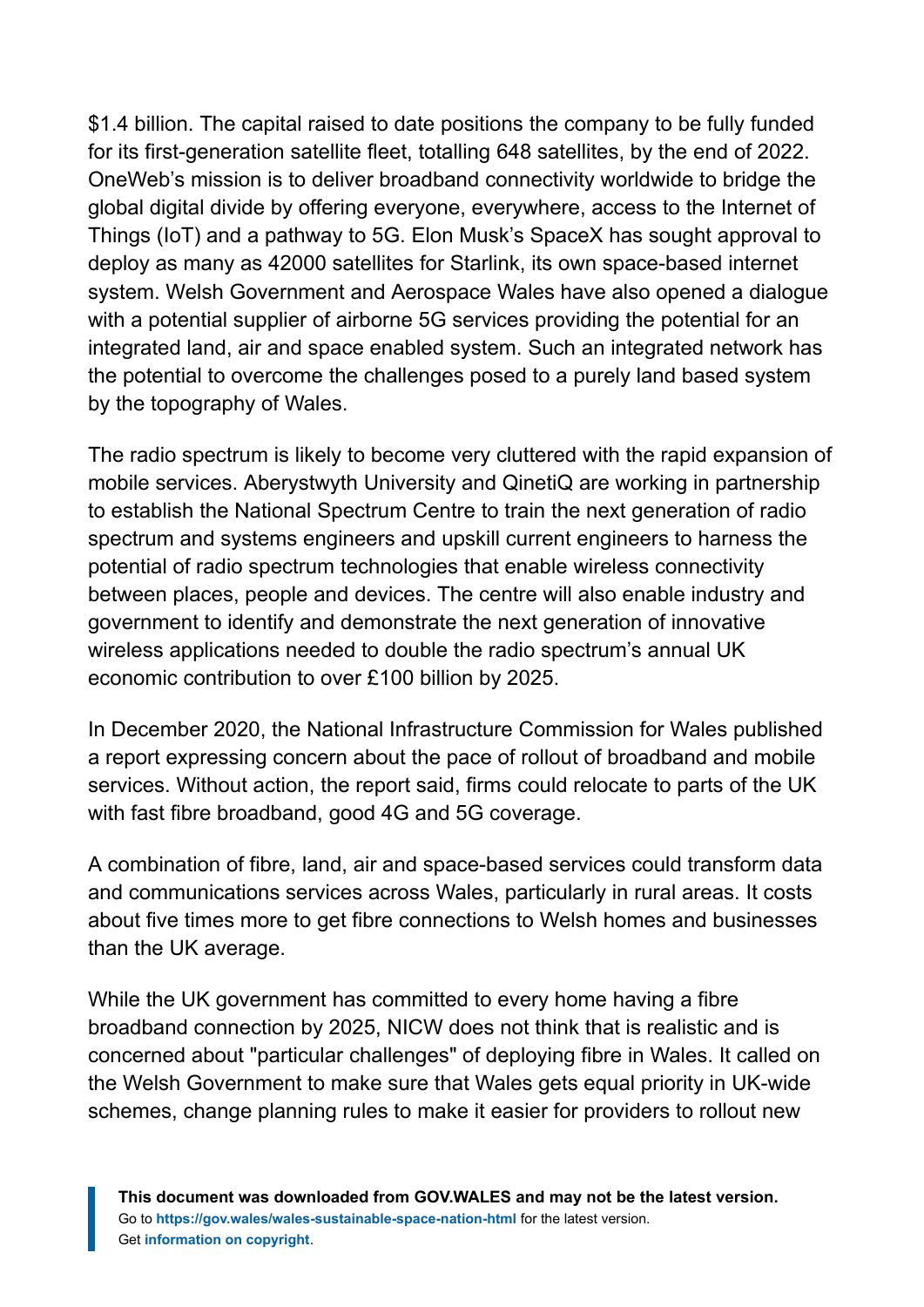services and commit to a 5G strategy, as Scotland has. The report also suggested public money should be diverted from broadband to make it more common to use mobile services for data.

Swansea based company Annwen, provides an excellent example of the innovative use of space data. It is creating a voice-activated 'digital companion', providing public information in Welsh or other minority languages, particularly for citizens in remote locations, vulnerable members of society and those not used to using technology. They plan to deliver a satellite and 5G connected monitoring system for Wales.

Work already undertaken at Llanbedr and the wider area of Gwynedd has demonstrated the potential of combining space and aerospace technology with data analysis and social engagement to support transformation within rural economies. By joining up all the elements of the value chain in upstream and downstream areas, Wales has the opportunity to take a leading role in the development of the space-enabled rural economy, with benefits for both the home market and for potential exports.

#### **Sustainable Wales**

In November 2020, the Prime Minister outlined his 10-point plan for a green industrial revolution for 250,000 jobs.

Covering clean energy, transport, nature and innovative technologies, the Prime Minister's blueprint sets out how the UK will achieve its climate change related targets by 2050, particularly crucial following the COP26 climate summit in Glasgow in November 2021.

Wales is already making significant contributions in all areas in the list and our commitment is backed up by legislation. The Well-being of Future Generations Act in Wales gives us the ambition, permission, and legal obligation to improve our social, cultural, environmental, and economic well-being. The Act requires public bodies in Wales to think about the long-term impact of their decisions, to work better with people, communities, and each other, and to overcome the challenges of poverty, health inequalities and climate change.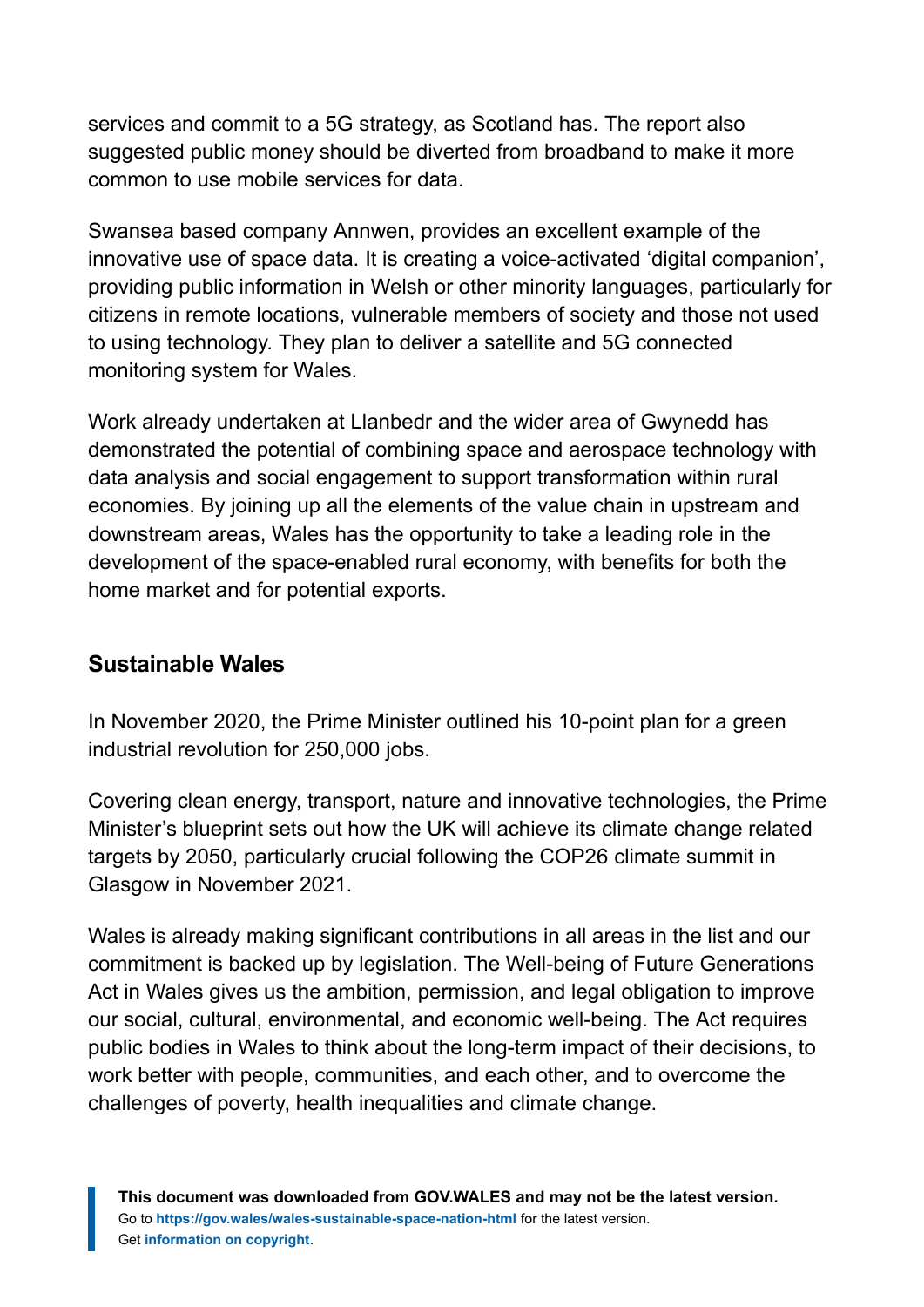Satellites deliver crucial information about the health of our planet. The measurements they provide help us forecast changes in climate, ensure sustainable fishing practices, increase environmental protection and monitor our rising seas. They support the delivery of essential services in areas such as healthcare and crucial services such as navigation, telecommunications and broadcasting. There is an opportunity to develop the links between the clusters and institutions driving the green agenda and the space sector to increase the impact of space driven applications in achieving our sustainability and future generation's goals.

It is also recognised that space missions themselves, at every stage of their design and execution, can also have a negative ecological impact on our planet and outer space too. In 2012, ESA established the Clean Space initiative, creating and adopting new approaches to spacecraft design and technology with the aim of fielding cleaner alternatives to reduce the environmental impact of spaceflight.

There is an opportunity to develop materials and propellants to avoid tropospheric and marine pollution resulting from space launch. This aligns with current and planned developments in Wales concerning materials and future fuels, including the recent funding announcement for the South Wales Industrial Cluster. There is an opportunity to develop green propellants for satellites and upper stages making handling and launch preparation safer.

The management and removal of space debris can be facilitated by space sensor development and retrieval capability. For example, the University of South Wales is working on the development of space surveillance sensors with NORSS (Northern Space and Security). At a UK level, the Astroscale space debris removal demonstration will act as a catalyst for the commercial development of relevant products and services.

Within Space Wales we have a group that is developing a concept to make Wales the world's first sustainable space nation by 2040, leading the way to a greener space.

The vision provides an innovative yet focused space vision that has: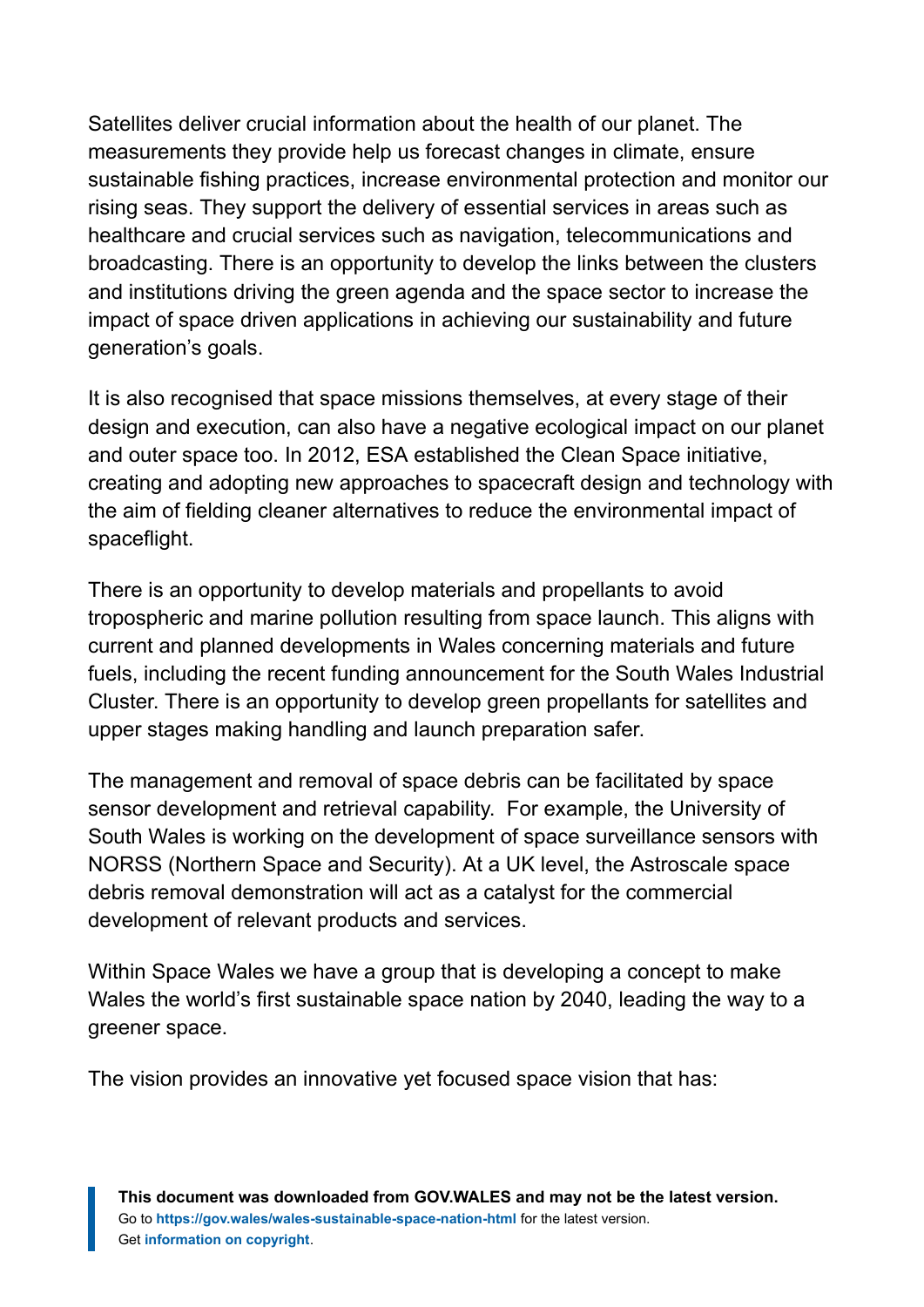- leadership in space sector sustainability through the creation of a Sustainable Space Accelerator (SSA). The SSA will promote sustainable practices upstream and stimulate awareness and demand downstream, whilst also driving demand-driven research and development.
- alternative launch and recovery strategies, especially suited to the geography of Wales, to enhance national and sovereign capabilities.
- the establishment of an "Attraction Strategy" to attract "Magnet businesses" in the sector to promote inward investment, showcase Wales' capabilities in the arena, and generate primary and secondary employment tier opportunities.
- an innovative funding paradigm as a joint venture between the UK Government and the Welsh Government, delivering a novel national capability whilst respecting the benefits of working in a devolved and positive partnership.
- funding governance arrangements that place investment decisions as close to commercial exploitation as possible.
- scope to maintain and develop inter-academia research and development and reinforces a commercial focus to research and development.
- the ability to build on the early investment in space made by the UK Space Agency into Wales.

# <span id="page-28-0"></span>**A strategy for growing the wales space cluster**

Much progress has been made since the publication of the Wales Space Strategy in 2015. We have succeeded in raising the profile and awareness of the sector in Wales, but the size of the industry is still small in comparison with many of the other regions in the UK. The cluster development programme has enabled us to strengthen our focus on the sector through the establishment of the Space Wales network and the Space Wales Leadership Group and the reestablishment of WASP. We have also engaged with a range of stakeholders and other "space hubs" funded by the UKSA cluster development programme. Scotland has been particularly helpful in sharing its experience. All the regions we have been engaged with have been happy to share information and ideas and are keen to explore how we can work together.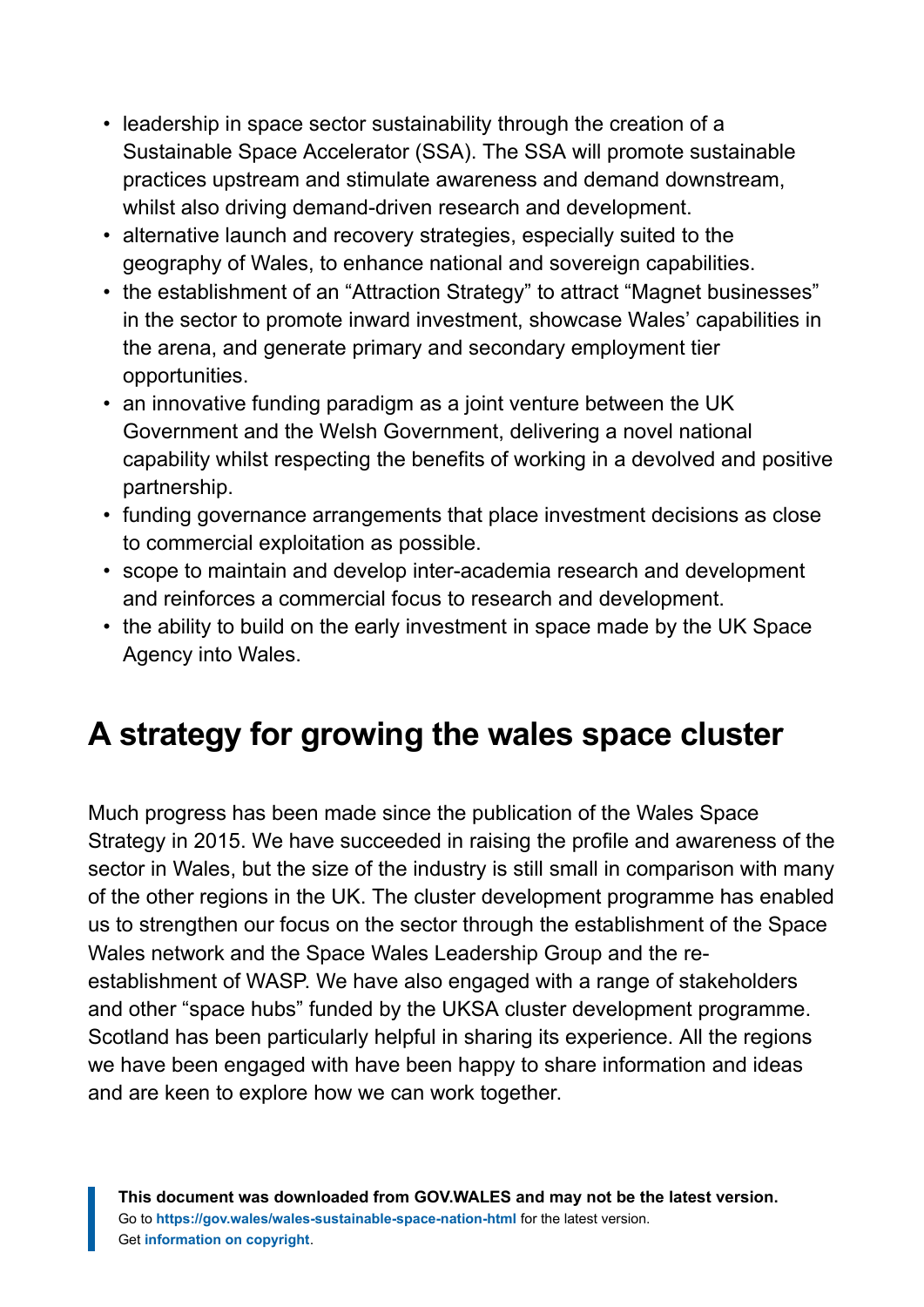We now need to capitalise on the knowledge and material gained by our involvement in the programme. Working in partnership with others, we will develop a programme of engagement through events and participation in sector related exhibitions and conferences. Our new collateral will be used to help promote the sector within Wales, the UK and internationally. We intend to maintain Space Wales and the Leadership Group as an active and dynamic network in Wales and will develop a framework to support its continued future development. It is our intention to develop our proposals in partnership with the UK Government and the UK Space Agency to ensure the necessary alignment of objectives.

• Action: We will a process to measure the size of the industry in Wales to evaluate progress on at least an annual basis. A key role of the Space Wales Leadership Group will be to review progress against our strategic action plan and to support the revision of the plan as circumstances change. Agree measurement framework.

We will now consider each of the main opportunity groupings identified by our study, recognising there will be overlaps between the various elements. Some of what we propose can be considered as incremental, building on the foundations we already have. However, we must also aim for breakthrough activity which will help transform the industrial and societal landscape in Wales.

Our vision is that by 2040 Wales will become the world's first sustainable space nation leading the way to a greener space.

## **Spaceflight, training and experience**

#### **Spaceport Snowdonia**

Snowdonia Aerospace Centre has produced a roadmap (February 2021) for the further development of Llanbedr airfield and Spaceport Snowdonia. The key items are listed here:

• A draft site development masterplan has been produced which addresses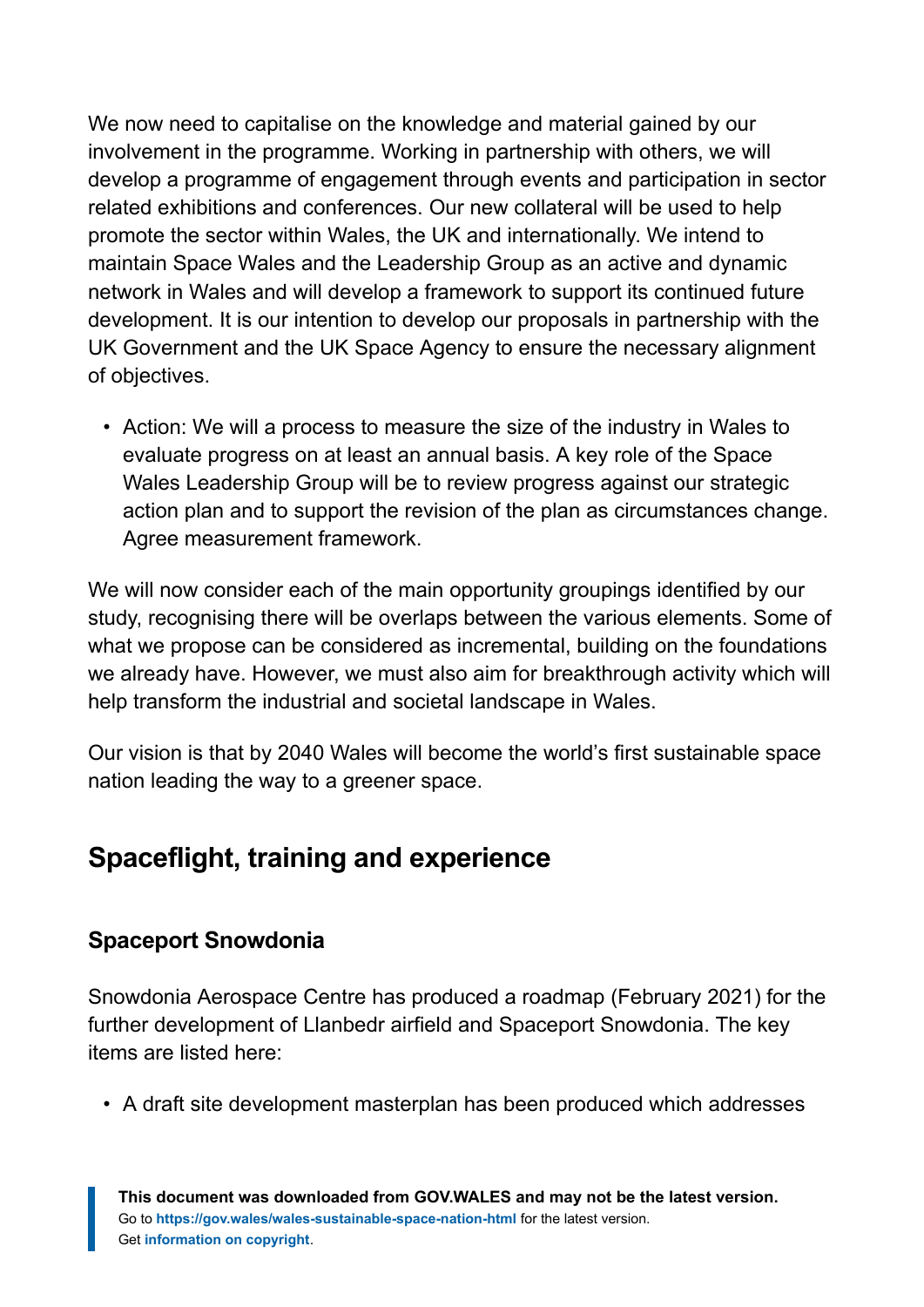the safety parameters associated with operating the airfield for space related operations.

- Action: Secure funding to enable the Economic Impact Assessment and associated planning work to be undertaken – circa £65,000
- Action: Secure funding to enable further flood defence design works and modelling to be undertaken.
- Action: Establish costs and funding opportunities for the building of new flood defence works.
- Ongoing action: Spaceport operations will require Restricted Airspace/a Danger Area within which to operate. Snowdonia is progressing an application for a new Danger Area scheduled to become effective by Autumn 2021. Funding to support the work has been received from the Welsh Government under an interest free loan to the value of £135,000 (45% of the total project costs)
- Action: To agree with the MoD and QinetiQ procedures and market affordable costs for accessing their existing Danger Area in Cardigan Bay.
- Action: Collaborate with Techniquest Glyndwr who have been appointed by the UK Space Agency under the Spaceport in Communities Programme to undertake extensive local community engagements to illustrate benefits of a Spaceport to the local community. Agree new community engagement schedule with Techniquest Glyndwr.
- Action: Having now joined the UK Spaceport Alliance, take an active role in supporting the group in their engagement with the UK Government, UKSA and the regulatory authorities. – ongoing.
- Action: Deliver an end-to-end demonstrator programme which would aim to illustrate the full scope of facilities, services and operational capabilities of the Spaceport 2023 to 2024.
- Action: From 2025 onwards provide a regular and sustainable low cost / rapid access to near space test capability to UK industry and academia, circa 6 to 10 launches per year.
- Action: Develop costed plan and seek funding mid-2022.
- Action: Complete CAA Licensing and seek Spaceport Licence late 2022.

A Spaceport Snowdonia Strategy Group has been formed chaired by Snowdonia Aerospace Centre and with representation from Welsh Government, Space Wales/Aerospace Wales, Spaceflight Academy, B2Space, Newton Launch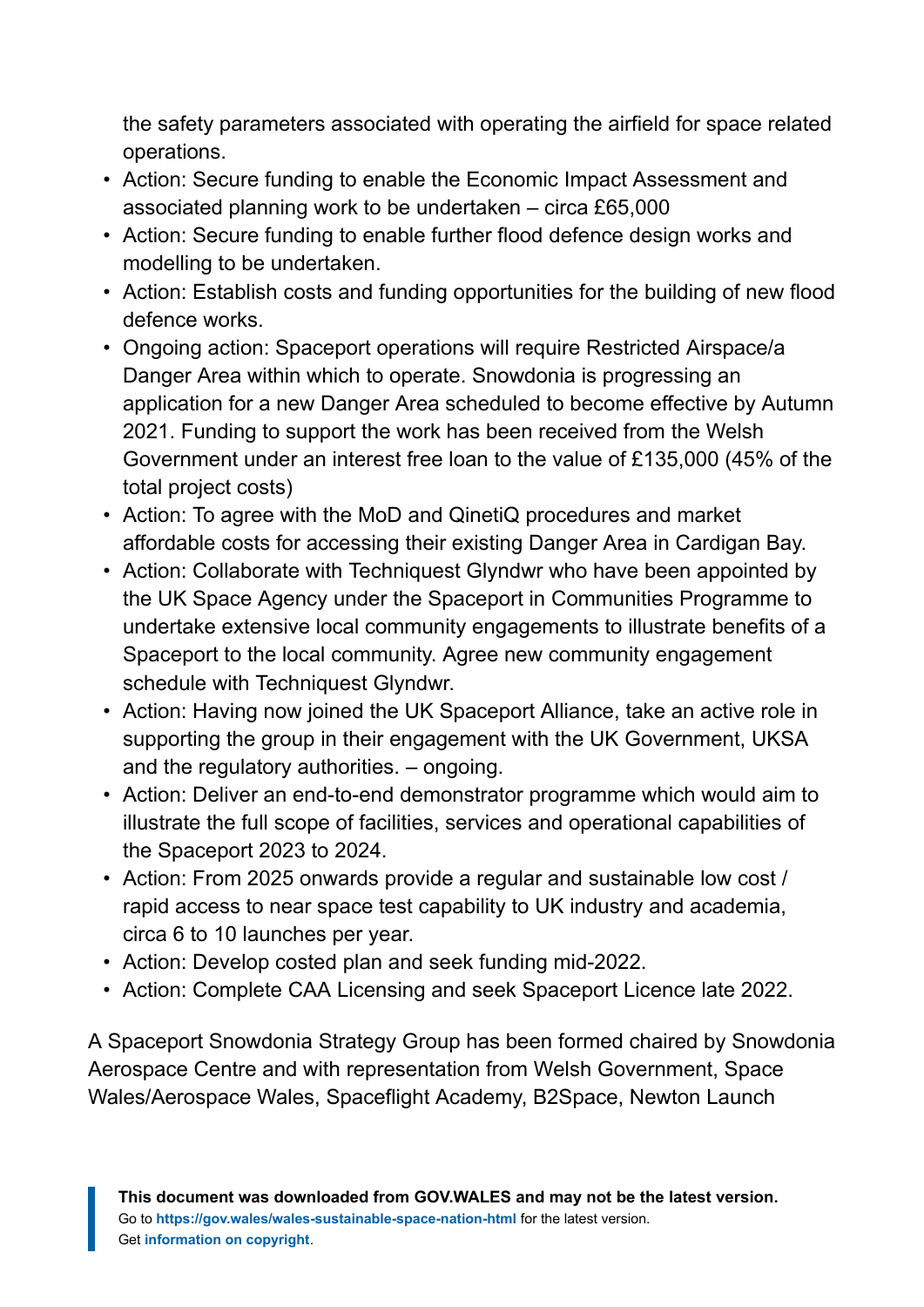Systems, Space Forge and Deimos Space. The group plan to meet monthly.

Individual schedules are being developed and submitted to Snowdonia by users including B2Space, Newton Launch Systems and Space Forge. Spaceflight Academy wish to start development at the site, for their training, experience and aeromedical centre, by late 2022. They will also be looking within a similar timescale to provide a wide-bodied zero-g aircraft with potential operation from an airfield in Wales (tbc).

Welsh Government and Aerospace Wales have engaged with MoD and potential users to explore the use of the facility for military space. Llanbedr continues to be a development site for future flight concepts and clients have included BAE Systems, Astigan and Vertical Aerospace. Snowdonia Aerospace has already completed a proof-of-concept demonstration for delivery of a mini-defibrillator by drone to a remote rural location in partnership with the Welsh Ambulance Service. The project was funded by the UK Space Agency and Welsh Government under a National Space Technology Programme/Space for Smarter Government Programme to show how satellite-enabled drones could be used as part of a broader satellite-enabled network to support remote healthcare services in rural Welsh communities.

This project provides a bridge between the upstream and downstream elements of the space sector. With its soon to be activated local airfield privately owned danger area connected to the 8500km<sup>2</sup> of MoD accessible segregated airspace, the airfield has a unique position in the UK in terms of the development of BVLOS flight providing integration opportunities with space data. It is recommended that the newly formed Spaceport Snowdonia strategy group considers the potential offered by this capability and works with potential partners such as NHS Wales and the Welsh Ambulance service to develop integrated solutions for a space-enabled rural economy.

Spaceport Snowdonia has defined the areas in which it wishes to operate and outlined the actions and investment to achieve its ambitions. This will require buy-in from Welsh Government, UK Government and the UK Space Agency. In particular, it is recommended that the degree of engagement is increased with the UKSA Spaceflight team and that Snowdonia makes good use of its new membership of the UK Spaceport Alliance during this critical period of the

**This document was downloaded from GOV.WALES and may not be the latest version.** Go to **<https://gov.wales/wales-sustainable-space-nation-html>** for the latest version. Get **[information on copyright](https://gov.wales/copyright-statement)**.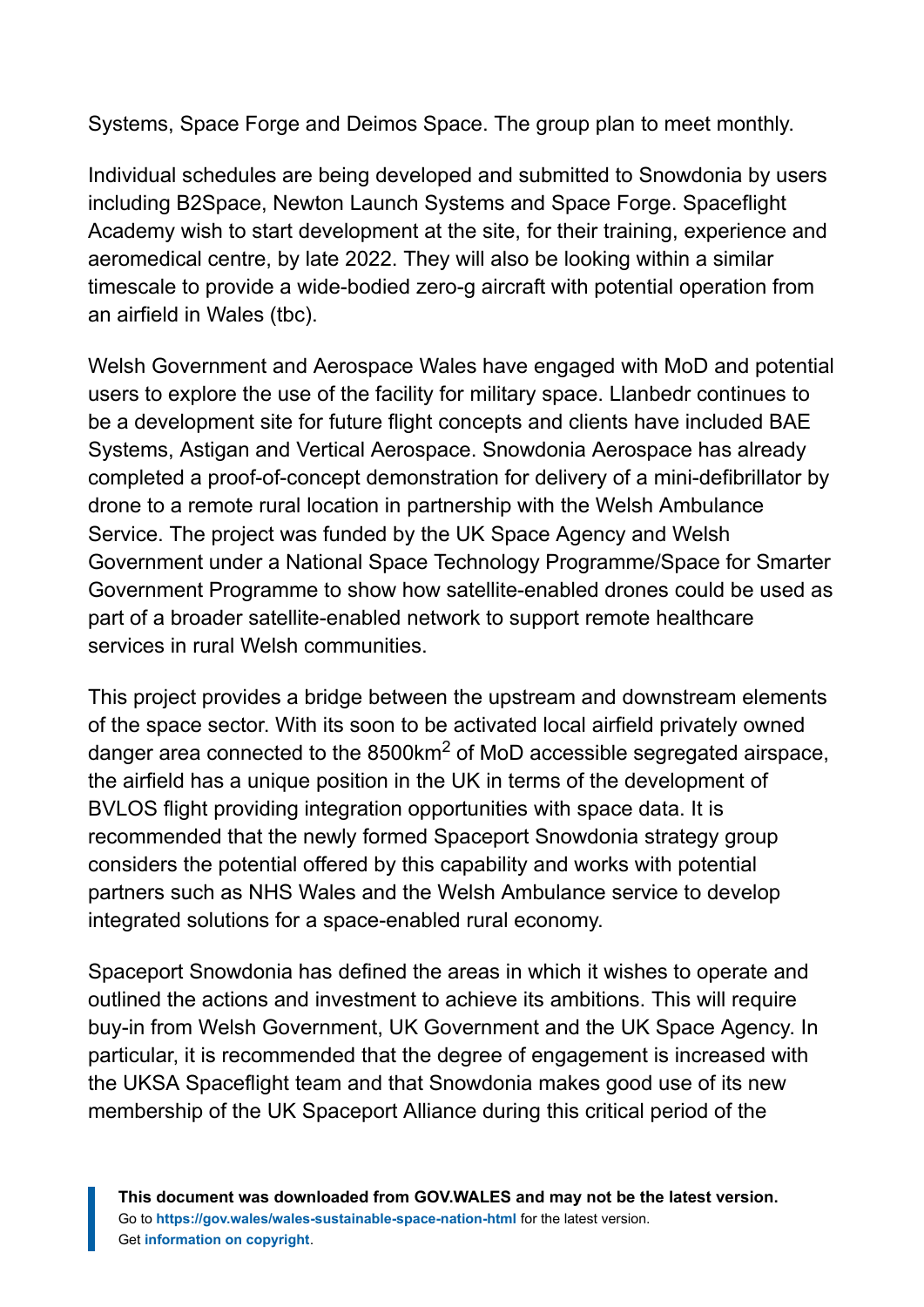development of spaceflight within the UK.

#### **Black Arrow Space Technologies/Horizon Sea-launch/Port Talbot Space Centre**

Black Arrow Space Technologies is proposing launch payloads of up to 500kg into Polar Low Earth Orbit, or up to 300kg into Sun Synchronous Orbit, from a seaborne launch vessel. The service will be marketed under 'Horizon Sea Launch' and will be operated out of a proposed Port Talbot Space Centre. The Black Arrow 2 two-stage launch vehicle will be designed and manufactured at their premises in Oxfordshire. The rocket will be powered by proven engine and propulsion technologies, adapted for use in the Black Arrow 2 launch vehicle, comprising innovative 3D printed parts, and using cryogenic Liquified Natural Gas (LNG) and Liquid Oxygen (LOx) propellants. This is a cost-effective, environmentally friendly system, suited to support reusable systems. Five engines will provide ~450kN thrust to the First Stage, with added reliability and recovery function, with a single-engine propelling the Upper Stage. They plan to establish high thrust test facilities, to support 'stack' tests (initially up to 1MN thrust), and system integration/processing facilities, alongside the spaceport centre. Black Arrow Space Technologies has been developing industrial partnerships to support the project and has created a network of manufacturing companies, the Celtic Space Cluster, with space related capability in Wales, Ireland and the Isle of Man.

Port Talbot Space Centre (PTSC) is planned as a manufacturing and upstream space enabling centre based in Port Talbot's dockside area, redeveloped under the guidance of Neath and Port Talbot Council. The development is alongside the Baglan Energy Park, the Hydrogen Centre and the Gas Turbine Research Centre.

The Port Talbot area has maintained an active and highly skilled manufacturing base with materials support companies and a significant supplier capable of producing a range of air gases directly from the atmosphere.

PTSC offers an ideal home for a seaborne launch operation and related component manufacturers, with dockside space available to build integration,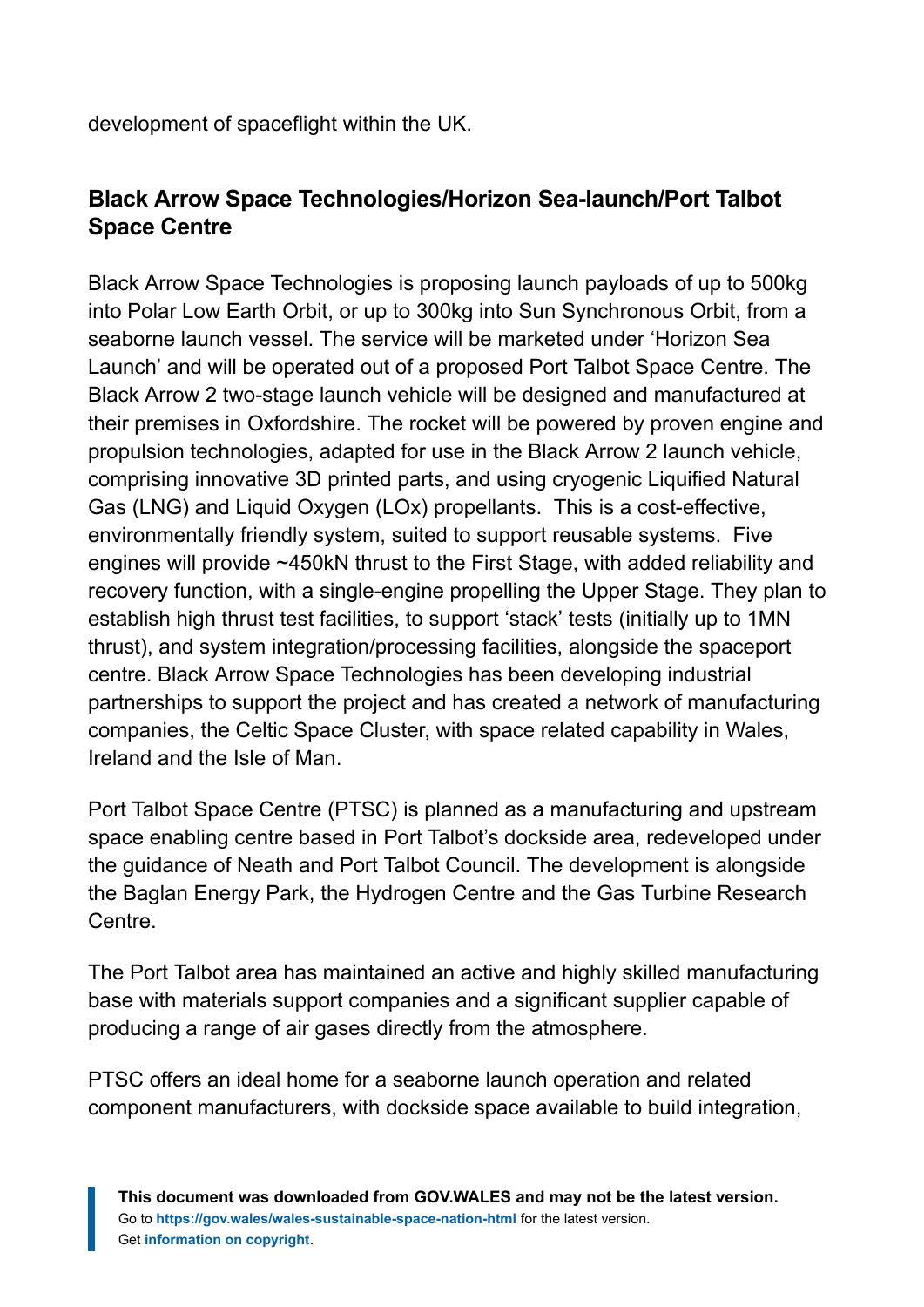storage and processing halls, and workshops within a secure boundary adjacent to the tidal harbour and the inner dock. The railhead is of particular interest in the transport of parts and equipment from farther afield.

A commercial partner is expected to centralise the launch preparation activities in the PTSC, along with parts and propellants storage, to enable the seaborne launch operations to be coordinated and supported in one location. In addition, engines, structures, and propellant tank manufacturing divisions (or subsidiaries) may be introduced within the broader dockside area's confines. Other support facilities may also be introduced, to concentrate the operation and secure the supply chain. Storage facilities will also be introduced to ensure integration can occur rapidly and seamlessly, without obvious obstruction. The operation will create around 350 direct jobs and an anticipated 500 indirect jobs.

• Action: It is recommended that a joint industry/government working group with Welsh Government and Space Wales is formed, similar to that established at Snowdonia, to develop a shared business case and investment profile.

#### **The use of other spaceports**

Discussions with Space Forge and their launch requirements and cadence suggest that the UK demand for launches will probably outstrip the UK's shortterm readiness to provide launch slots at a competitive price in the international market. We should be working as a network to encourage the growth of both the payload and platform market to exploit our upstream capabilities and drive the development of downstream applications. We will build relationships with other UK and international launch providers to ensure members of the cluster have the necessary and cost-effective access to launch capability and learn from other providers to support the growth of our own domestic capability. Welsh Government, Space Wales and companies within the Space Wales network will engage with potential launch providers at space sector events and exhibitions and through our collective networking activity. We have been approached by the Global Spaceport Alliance and will explore what benefits a relationship might bring.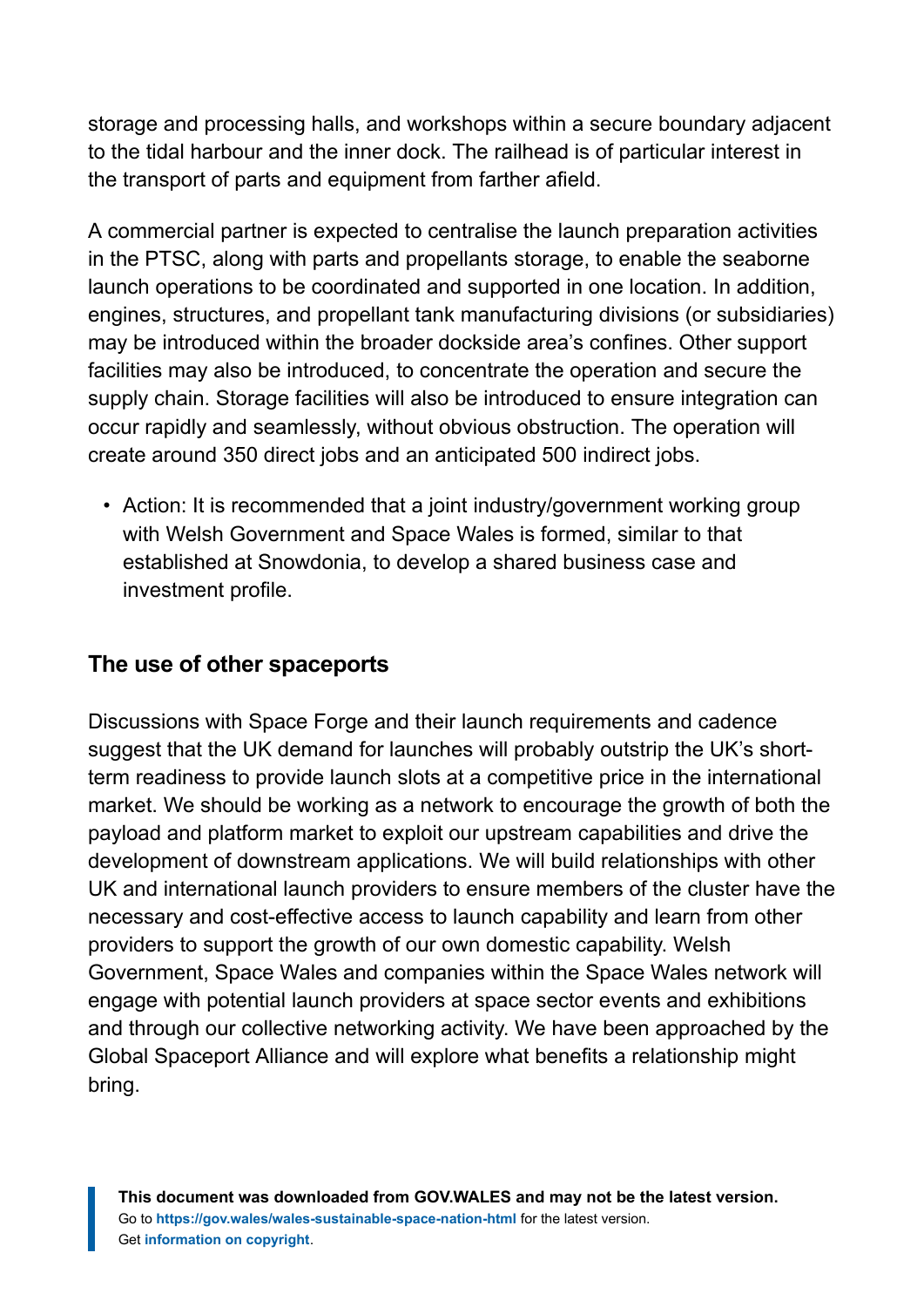# **In-space manufacturing and recovery of space vehicles**

Space Forge has received and agreed funding to support the establishment of its development and integration facility in Cardiff. Its current plan is to:

- 2023: launch Wales' first built satellite (from a Welsh spaceport if available).
- 2024: return a satellite to Wales carrying research by Welsh university or for Welsh supply chain e.g. Aston Martin/ GD/ BAE etc.
- 2025: launch a refurbished satellite to commoditise university research for inspace production and use back on Earth, new composites for engines/ semiconductors for telecom/ ceramics for turbines etc.

The potential launch cadence would grow from 4 units in 2023, 12 units in 2024 to one a week in 2025 to 2026.

Recovery of space vehicles could be managed within the Cardigan Bay MoD/ QinetiQ Danger Area with support from Snowdonia Spaceport.

It is in discussion with Welsh Government to explore further funding opportunities. Discussions between Welsh Government and the Satellite Applications Catapult are exploring the establishment of a DISC facility (Disruptive Innovative Space Capability) in Wales and there is potential for synergy between the proposed facilities.

- Action: It is recommended that Welsh Government/Space Wales, Space Forge and the Satellite Applications Catapult work together to develop the DISC concept with firm proposals.
- Action: Plasma wind tunnels provide the capability to simulate atmospheric re-entry conditions, a capability which Space Forge will require in developing its spacecraft recovery proposals. There is an opportunity to develop such a facility in the UK and it is recommended that Welsh Government/Space Wales and Space Forge explore the cost and domestic demand for such a capability and publish their findings.
- Action: The Satellite Applications Catapult is seeking ESA funding to support the demand and capability for in-space manufacturing. Welsh Government/ Space Wales have pledged to support this aim. It is recommended that we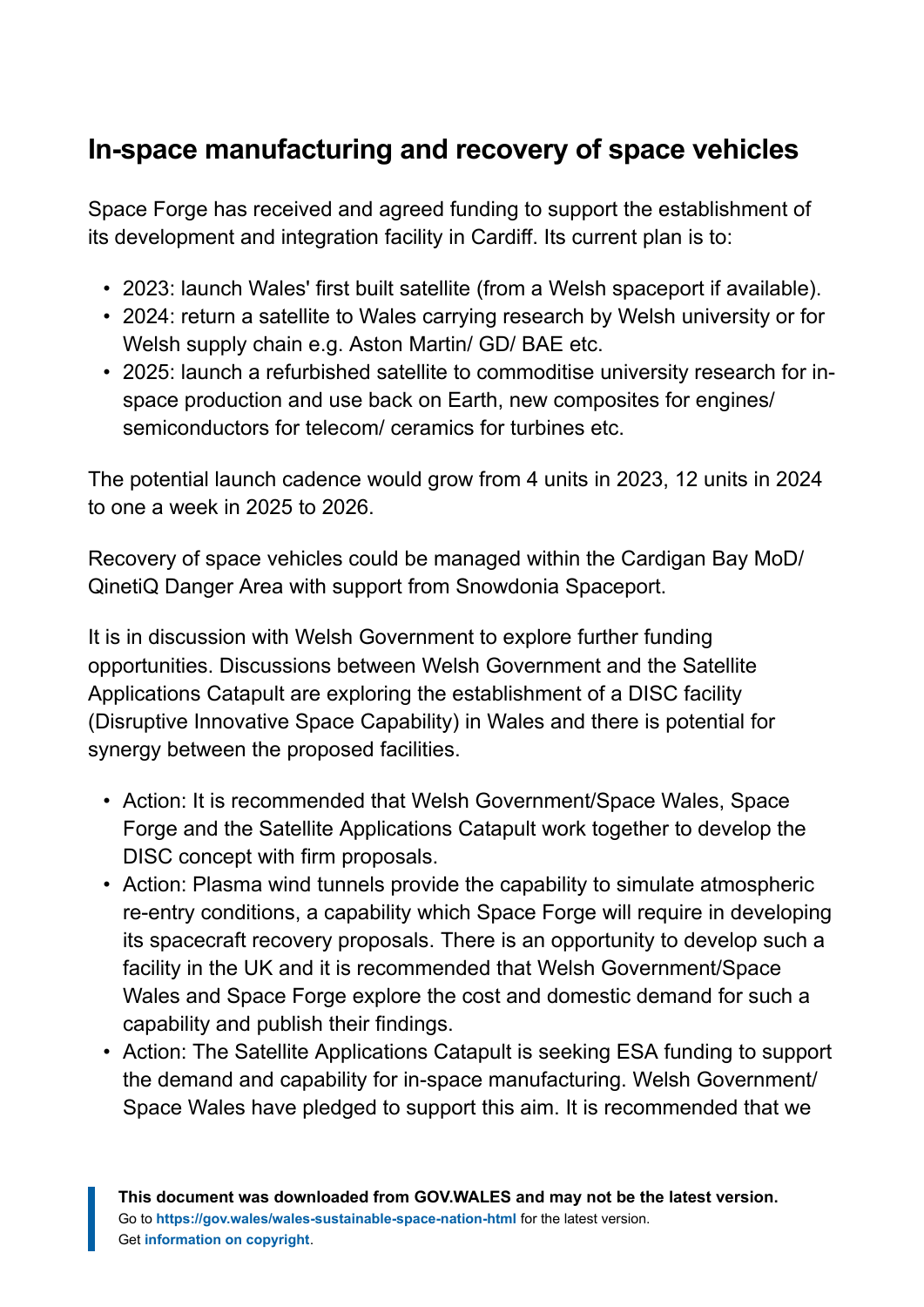agree a plan for how we will work together.

### **Test and evaluation ecosystem**

The UK Space Agency has tasked the Science and Technology Facilities Council (STFC) to undertake a road mapping survey of proposals for major national space infrastructure and facilities to support economic growth and prosperity and to determine which of these developments may need government support. It is always a challenge to carry out such surveys and the previous iteration required some late intervention to ensure that Wales was adequately represented. The potential growth of the UK launch and launch vehicle capability is likely to expose gaps and bottlenecks in the UK's overall test and evaluation capability. Wales has some excellent facilities, but the collective marketing of our capability is currently ineffective. It is likely because of other priorities and pressures that the collective response to the UKSA/STFC may not have captured all of what we have to offer or require to support future growth.

• Action: seek to review the Wales response with UKSA/STFC and correct any gaps.

We need to develop a better understanding of how our current facilities and needs fit into the overall UK landscape. We should include TWI, ATRC, AMRC Cymru and GTRC in these deliberations. We have discussed the potential for a DISC facility and the possible siting of this adjacent to the planned Space Forge facility in Cardiff.

• Action: review and agree proposals for the development and marketing of facilities in Wales in partnership with UKSA.

We have already covered proposals for the facilities at Llanbedr/Spaceport Snowdonia. We have identified the current MoD/QinetiQ charging regime as an impediment to the greater involvement of SMEs and start-ups in the use of the Cardigan Bay range.

• Action: Initiate discussions with UK and Welsh Governments to seek more commercially attractive rates to encourage the use of this national asset in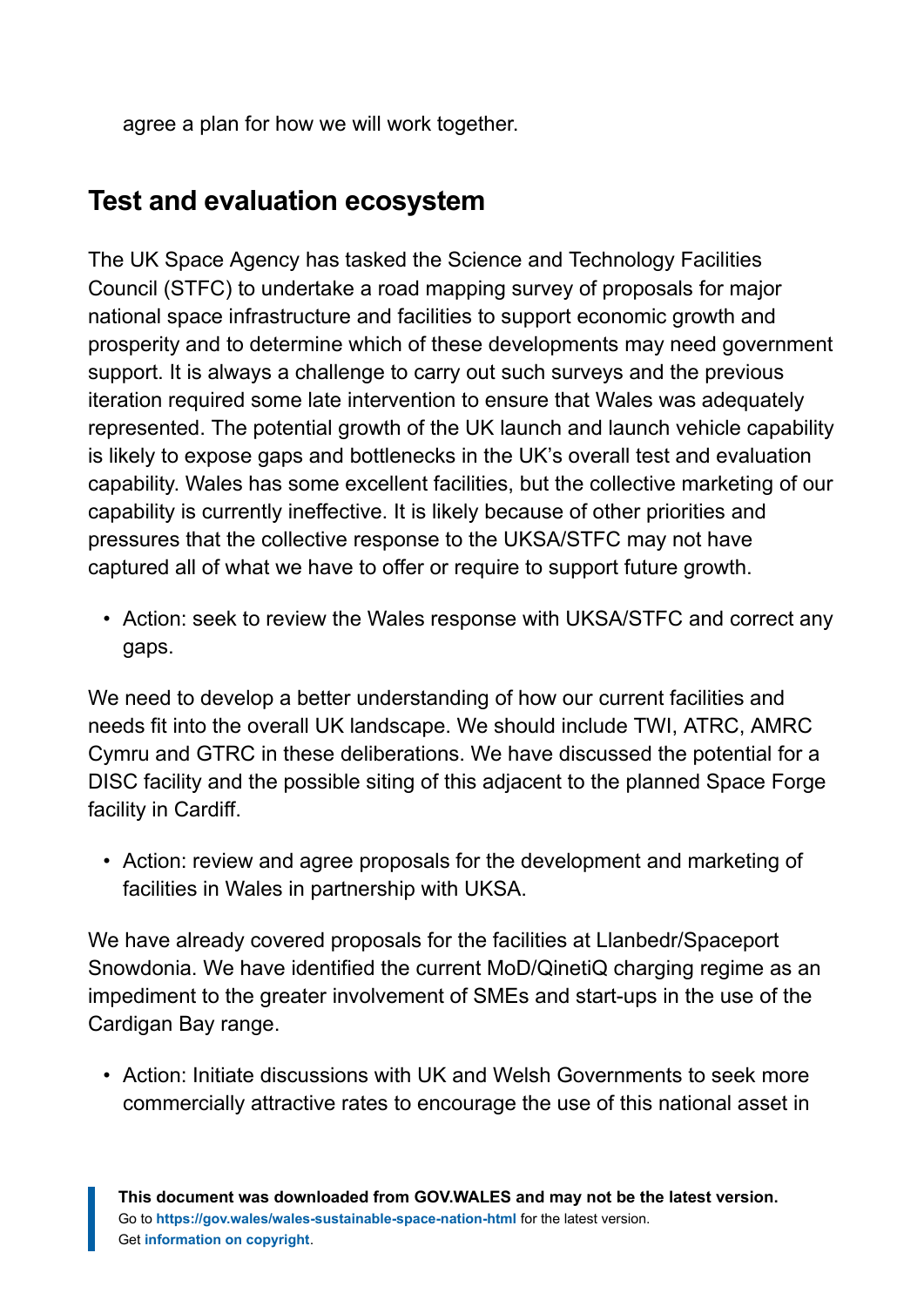support of a growth sector.

The National Space Propulsion Facility (NSPF) in Westcott, Buckinghamshire, provides testing sites for engines of lower thrust for use on satellites and cannot accommodate the higher levels required for launch vehicle use. There is currently no secure site in the UK where rocket engine testing at required high thrust (and noise) levels can be performed and these two Range facilities are ideally suited to provide such services with a suitable investment. Pendine and Radnor Range have existing defence-related facilities, however, in order to accommodate high thrust rocket engines or hazardous item tests for space use, ground and environmental assessment studies and civil works will be required to allow enhancement and effective upgrade, where necessary.

• Action: Welsh Government/Space Wales to work with UKSA and the site owners to agree future potential to support the space sector and to evaluate costs and revenue potential

The proposed Port Talbot Space Centre could incorporate Tracking, Telemetry and Control (T,T&C) capabilities to support the locally-based and UK launch activities or in a separate, suitable remote location, in West Wales. There is a commercial and strategic potential for a dedicated civilian avionics and related technologies T&E range, with a possible site in West Pembrokeshire, which will benefit from its remote and easily secured location at the Western end of the Milford Haven, within the Haven Waterway Enterprise Zone, and relative proximity to the active IR/RF operations in Aberporth.

• Action: Welsh Government/Space Wales to engage with Port Talbot consortium to explore the scope and potential of these facilities.

### **Advanced manufacturing capability and emerging clusters**

We have catalogued our capabilities in the recent mapping exercise supplemented by previous surveys and complementary UK analysis. We have developed collateral in the form of space sector capability matrix and directory.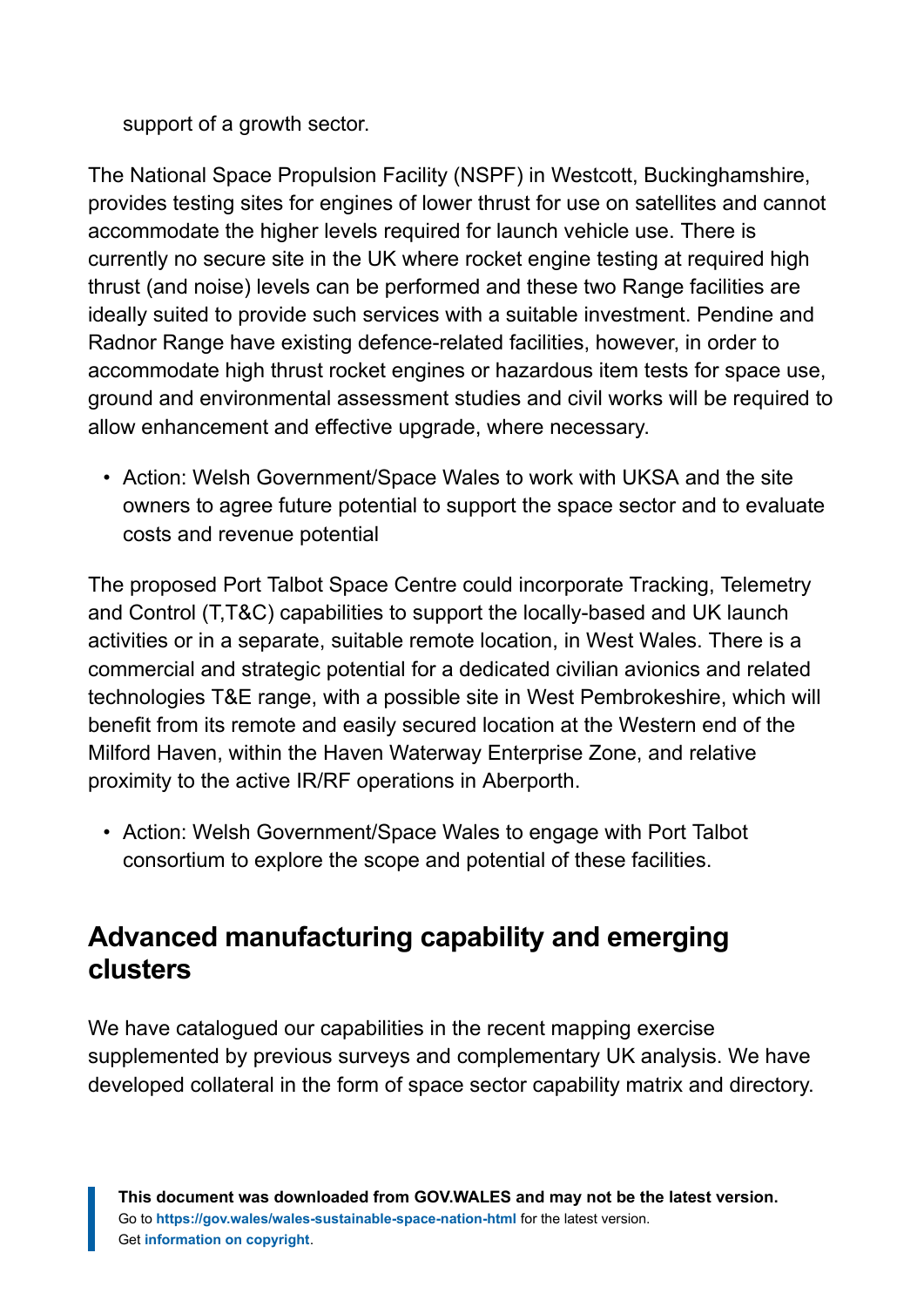- Action: We should seek to engage with key primes and OEMs in the space sector to develop our relationships with them and aim to programme 6 supplier days over the next two years. We could potentially commence with companies with a presence in Wales e.g. Airbus Defence and Space, Raytheon UK.
- Action: we should work with UKSA and other regional hubs/clusters to explore opportunities and potential synergies, first pass analysis.
- Action: within the Space Wales network hold at least two events a year with presentations by potential customers, successful network members and guests from other hubs/clusters.
- Action: Welsh Government/Space Wales prepare a programme of events and exhibitions with respect to the space sector with proposed attendance by "Team Wales". Apply the normal rigour in preparation and post-event analysis currently standard practice in other sectors. Initial list agreed and refreshed each year.

## **Earth observation**

We have many key elements of an overall earth and space observation ecosystem. We have advanced sensor capability in many of our universities with commercial application through companies such as QMC Instruments and Glyndwr Innovations. The EO capability in Wales and particularly the Living Wales project in Aberystwyth together with commercial companies such as Environment Systems and Geo Smart Decisions provide a strong overall capability in this field. A specific opportunity for the commercial companies is to build on their current export successes to grow the sector further and to further expand existing strong capabilities in the use of artificial intelligence to deliver analytics at scale. In Wales, organisations such as Natural Resources Wales are now established users of EO data. Applications developers such as Annwen Satellites are developing capability to support local communities. We also have growing data analysis capability and growing strengths in such areas as cyber security and artificial intelligence.

• Action: Establish a specialist Earth Observation Group with representatives from the elements identified above to develop detailed proposals for growing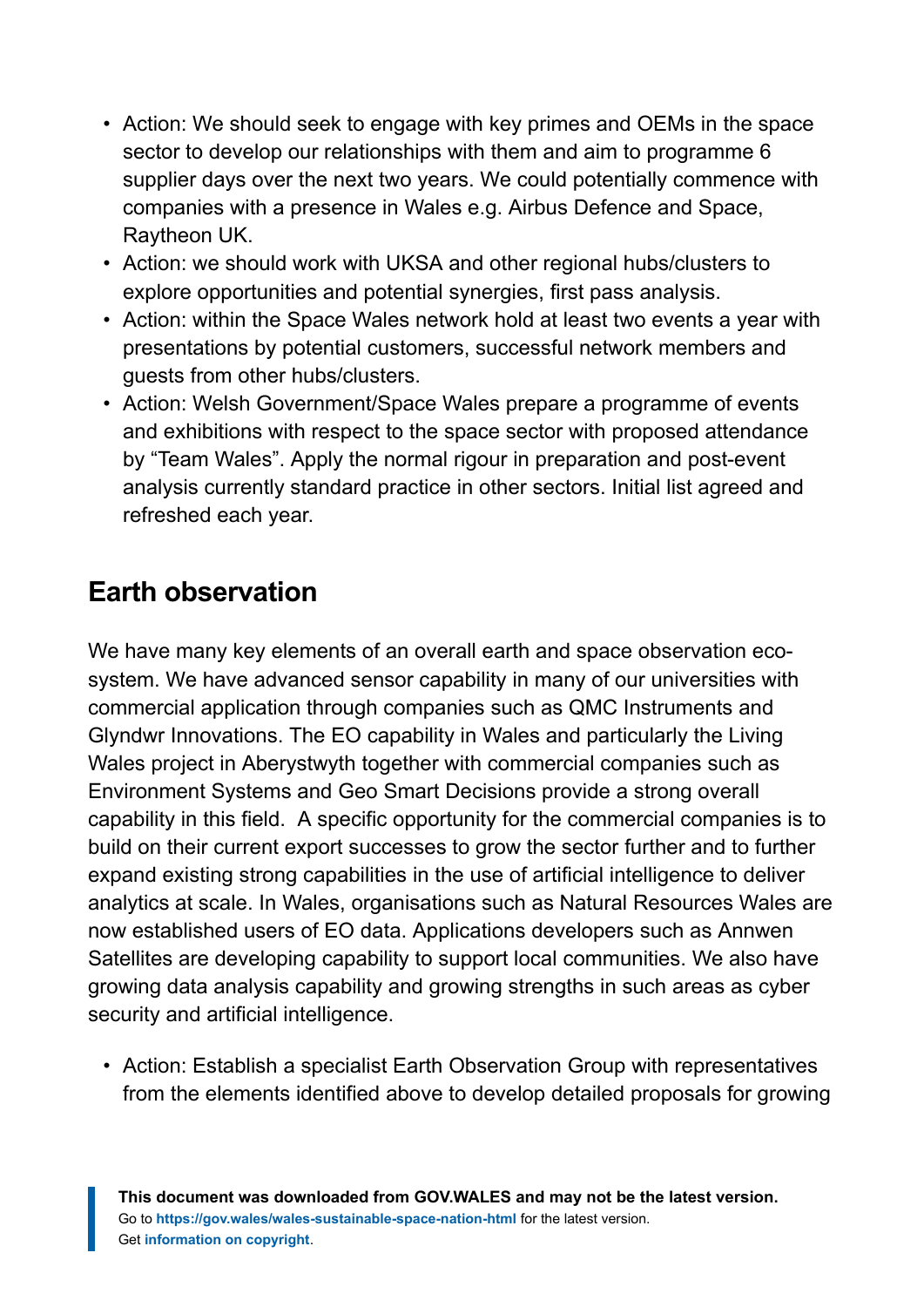this activity, including the potential for the establishment of a National Wales Space Observatory.

## **Research and teaching facilities**

WASP (Wales Academic Space Partnership) has been revived and co-chairs Professor Peter Hargreaves of Cardiff University and Richard Hazlewood of Glyndwr Innovations have been elected. The capability audit previously undertaken is being updated. It is planned to meet monthly. Space Wales and Nick Crew of Airbus Endeavr will continue to support WASP and provide linkage with the Space Wales network.

- Action: We will work with the group to formulate proposals to strengthen links between WASP with the rest of the space sector in Wales.
- Action: As previously noted we will publish proposals for a DISC facility and a Plasma Wind Tunnel, assuming the case can be made for these facilities.
- Action: Complete discussions with the Satellite Applications Catapult about the provision of an Innovation Space Lab in Wales.

### **Wales: challenges and opportunities**

- Action: Develop a programme of events and interactions with various communities of interest, in partnership with the ESA Regional Ambassadors covering North & South Wales, Business Wales, and other Forums.
- Action: The public sector is a potential key driver of the take-up of downstream applications. In partnership with Welsh Government agree a programme of events and interactions with Government and Local Government organisations within Wales. Agree a 12 month programme Explore potential funding mechanisms for this activity.
- Action: The roll-out of broadband and 5G services in Wales has been identified as a significant challenge, given the geography of Wales. A working group including Welsh Government, Space Wales, the National Spectrum Centre and providers such as Annwen should be formed to develop proposals for a future potential integrated land, air and space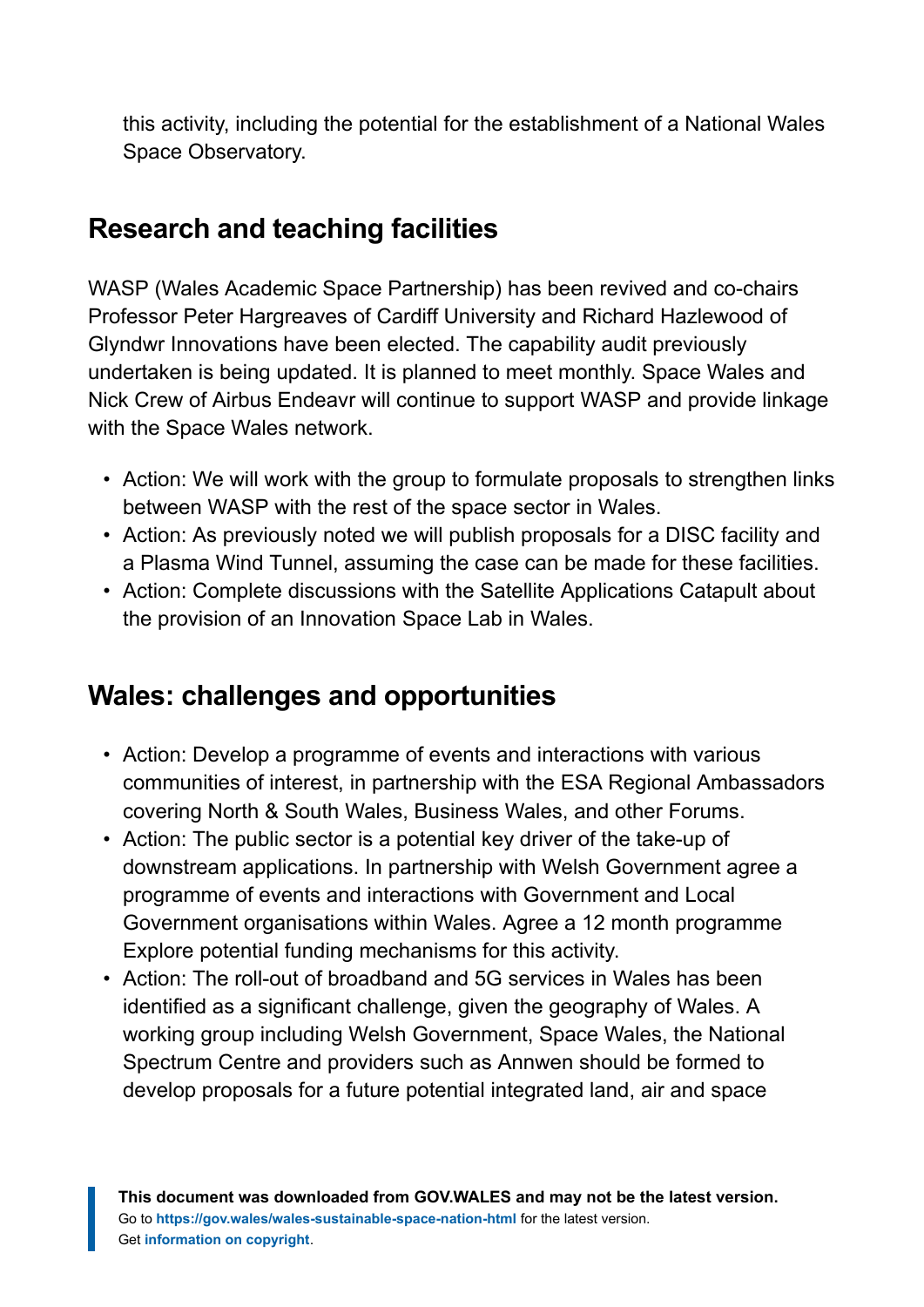enabled communications network.

### **Sustainable Wales**

• Action: Develop proposals for a Sustainable Space Accelerator (SSA). This could be based in a university initially, perhaps in partnership with one or more companies. It is envisaged as being distributed rather than in a single dedicated building. The SSA will promote sustainable practices upstream and stimulate awareness and demand downstream whilst also driving demand-driven research and development.

The purpose of the SSA is to address and support nationally committed challenges through the environmentally sustainable utilisation and exploitation of space technologies, reducing pollution and damaging emissions, whilst also delivering growth in vital sectors. The practical manifestation of the SSA in the initial term, will be a project delivery and implementation office that links existing national capabilities in the UK and stimulates the creation of the future supply chain.

Physical and sustainable facilities will only be created in the medium term to develop capabilities that are not currently available in Wales or the UK.

Project deliverables will promote research in sustainable technologies, such as demisable materials, green satellite propellants, clean launcher propellants, and responsible launch/stage recovery operations.

# <span id="page-39-0"></span>**The space wales leadership group**

Since 2006, Aerospace Wales has included the space sector as part of its portfolio alongside aerospace, aviation and defence. There are clearly strong synergies between the aerospace and upstream space sector with elements of the UK's industry having evolved from the aerospace side of the business. It was recognised that the growing space sector includes many participants who are disruptors, entrepreneurial start-ups with a very different culture to mainstream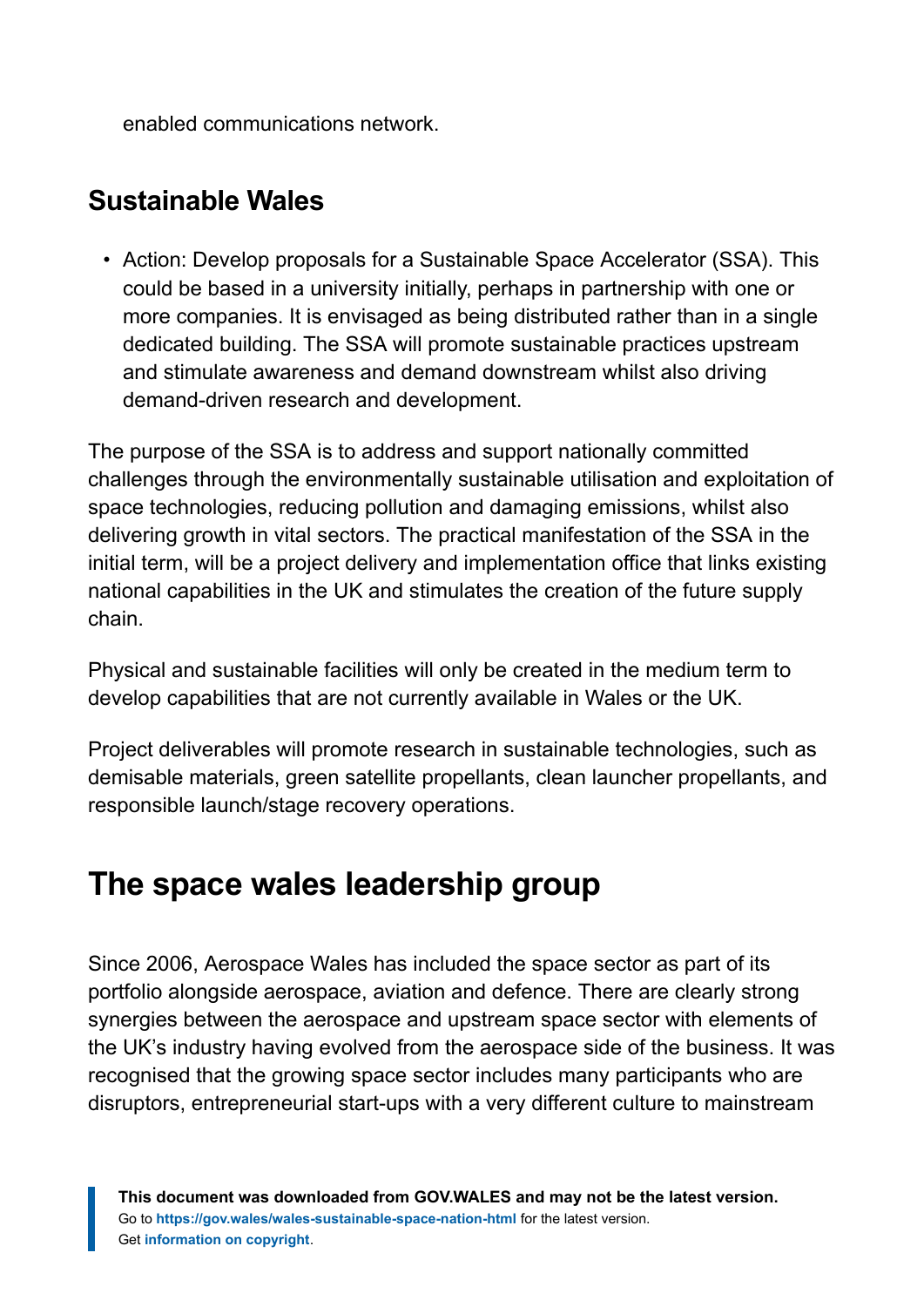aerospace. The downstream element of the space sector is by its nature pansector bringing together a wide range of potential application areas. For this reason, Aerospace Wales formed a separate Space Group, and has worked with other groups such as Technology Connected and Welsh Government to facilitate engagement with this broader stakeholder community. As part of this project, we have established a new Space Wales brand and a Space Wales Leadership Group (SWLG), the membership of which is drawn from a wide range of organisations recognising the diversity of the sector. This is currently operating under the wing of Aerospace Wales, but it is envisaged that it will transition into an independent organisation. Aerospace Wales is itself a member of the Industry Wales group with similar organisations representing other sectors. During the course of the project, the SWLG has been meeting on a weekly basis and is co-chaired by Helen Swift (Airbus) and John Whalley (Aerospace Wales).

• Action: Continue operation of network and leadership group under the joint sponsorship of Welsh Government and Aerospace Wales. Seek to identify potential funding routes/operating models for continuing operation with proposals.

# <span id="page-40-0"></span>**Conclusions and key recommendations**

The UK Space Agency funded space cluster development programme has enabled us to map the space eco-system in Wales, identify opportunities for future growth and draw together key recommendations.

We have also established a Space Wales Leadership Group, which has met regularly during the project, and a Space Wales network.

### **Recommendations**

The Space Wales Leadership Group and Space Wales network will continue to operate and progress the short-term actions identified in partnership with Welsh Government. Space Wales will continue to operate as an arm of Aerospace Wales and discussions will be held with members and Welsh Government to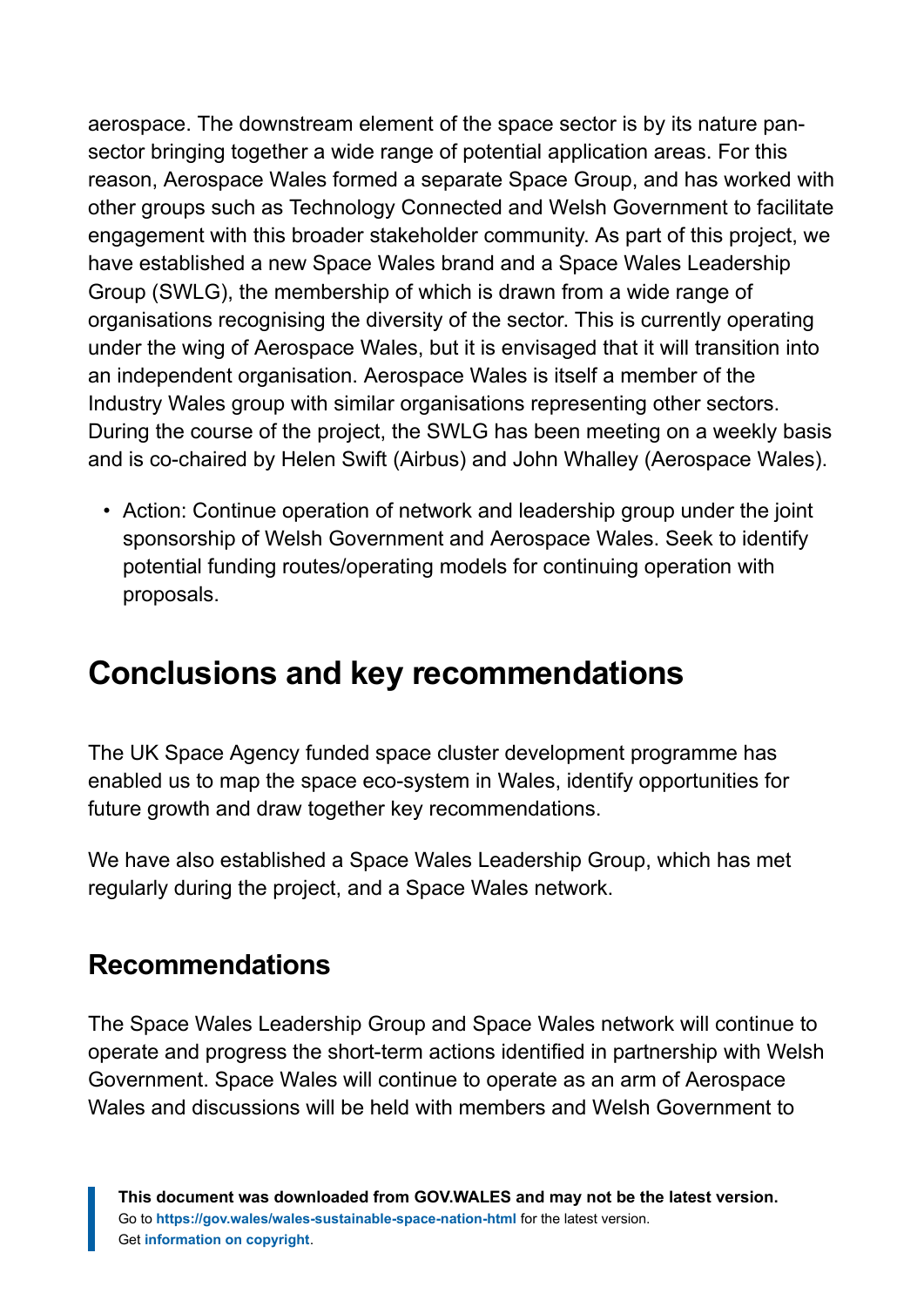determine future funding and governance models.

Space Wales, Welsh Government and UKSA will agree the framework for measurement of the size of the sector in Wales to determine progress toward our goal of £2 billion turnover by 2030.

Working groups will be established to address specific opportunities such as the Sustainable Space Accelerator, National Wales Space Observatory, space enabled broadband and communications system for Wales, public-sector engagement, application of advanced manufacturing to the space sector, and the development and marketing of test facilities.

Key programmes such as the development and use of Spaceport Snowdonia, Talbot Space Centre and in-space manufacturing should continue to be developed through industry and government partnerships.

WASP will be encouraged to develop and grow and work in close partnership with Space Wales and Welsh Government

This report, actions and recommendations will be regularly reviewed by the Welsh Government and appropriate Ministers.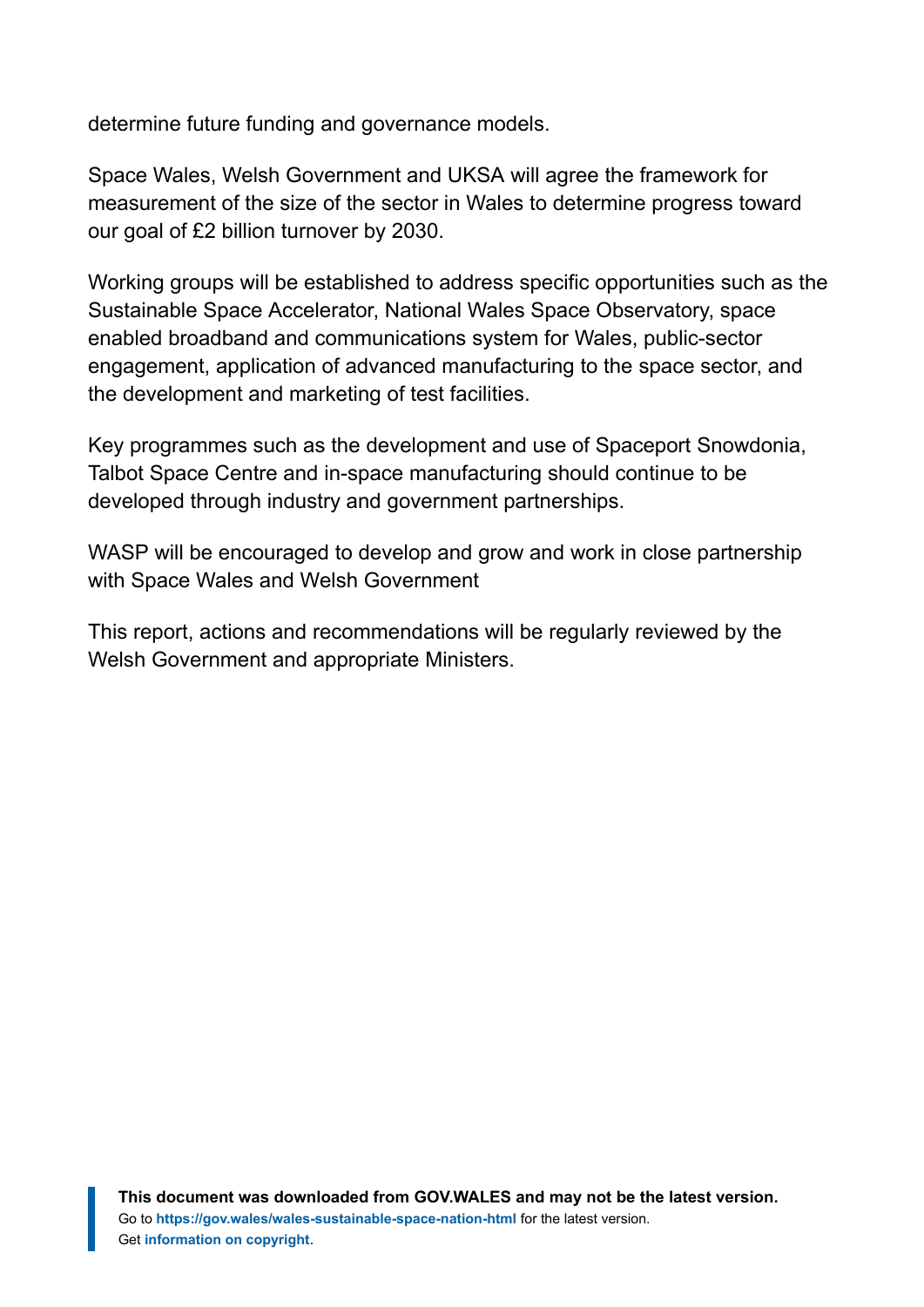# **About this document**

This document is a copy of the web page **[Wales: a sustainable space nation](https://gov.wales/wales-sustainable-space-nation-html)** downloaded.

Go to **<https://gov.wales/wales-sustainable-space-nation-html>** for the latest version.

This document may not be fully accessible, for more information refer to our **[accessibility statement](https://gov.wales/accessibility-statement-govwales)**.

Get **[information on copyright](https://gov.wales/copyright-statement)**.